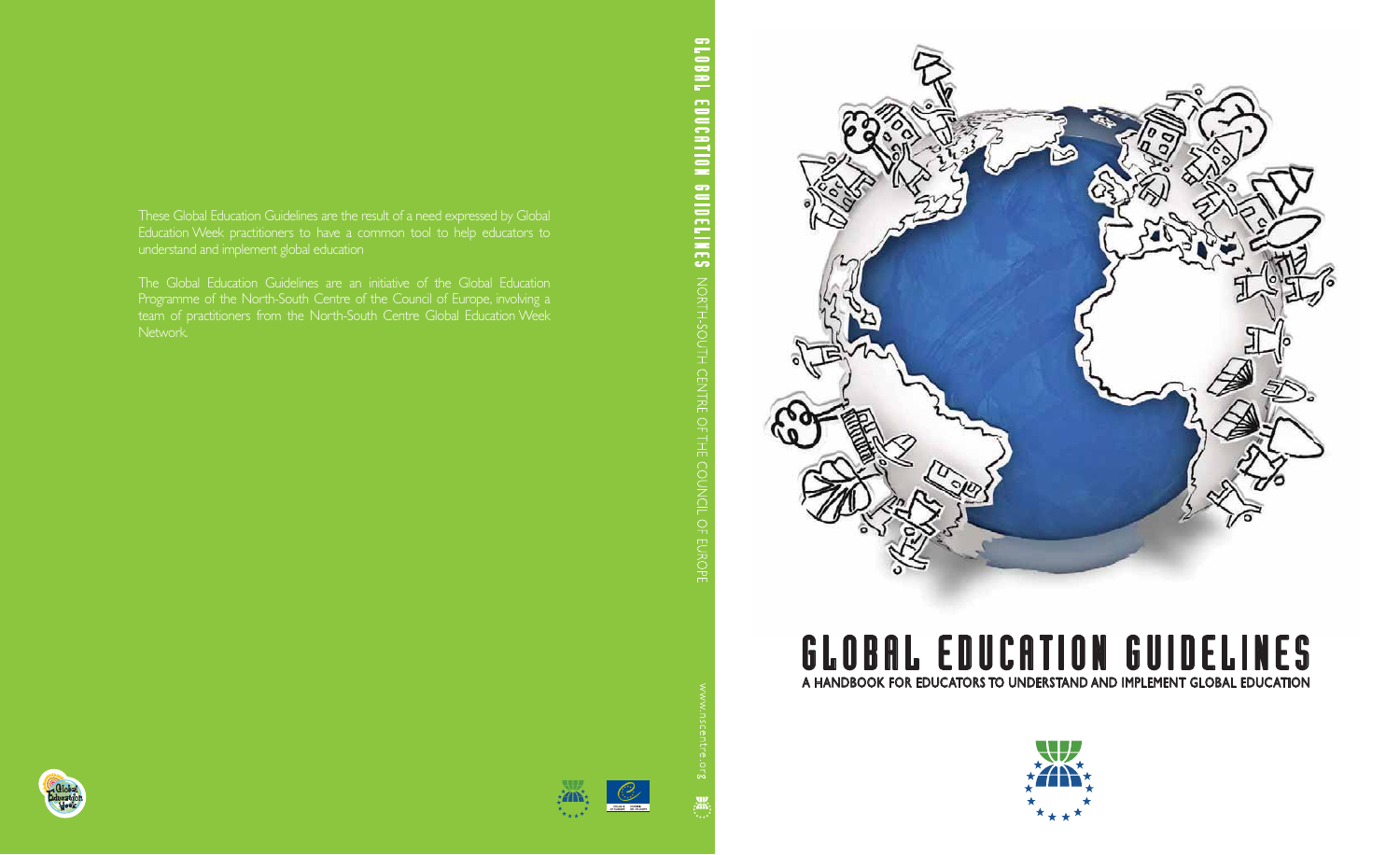## GLOBAL EDUCATION GUIDELINES

### CONCEPTS AND METHODOLOGIES ON GLOBAL EDUCATION FOR EDUCATORS AND POLICY MAKERS

Developed by the Global Education Week Network in coordination with the North-South Centre of the Council of Europe

Published by the North-South Centre of the Council of Europe - LISBON 2008 First edition 2008 - Updated version 2012

Written by the Global Education Guidelines Working Group: Alicia Cabezudo, Christos Christidis, Miguel Carvalho da Silva, Valentina Demetriadou-Saltet, Franz Halbartschlager, Georgeta-Paula Mihai

Coordinated by Miguel Carvalho da Silva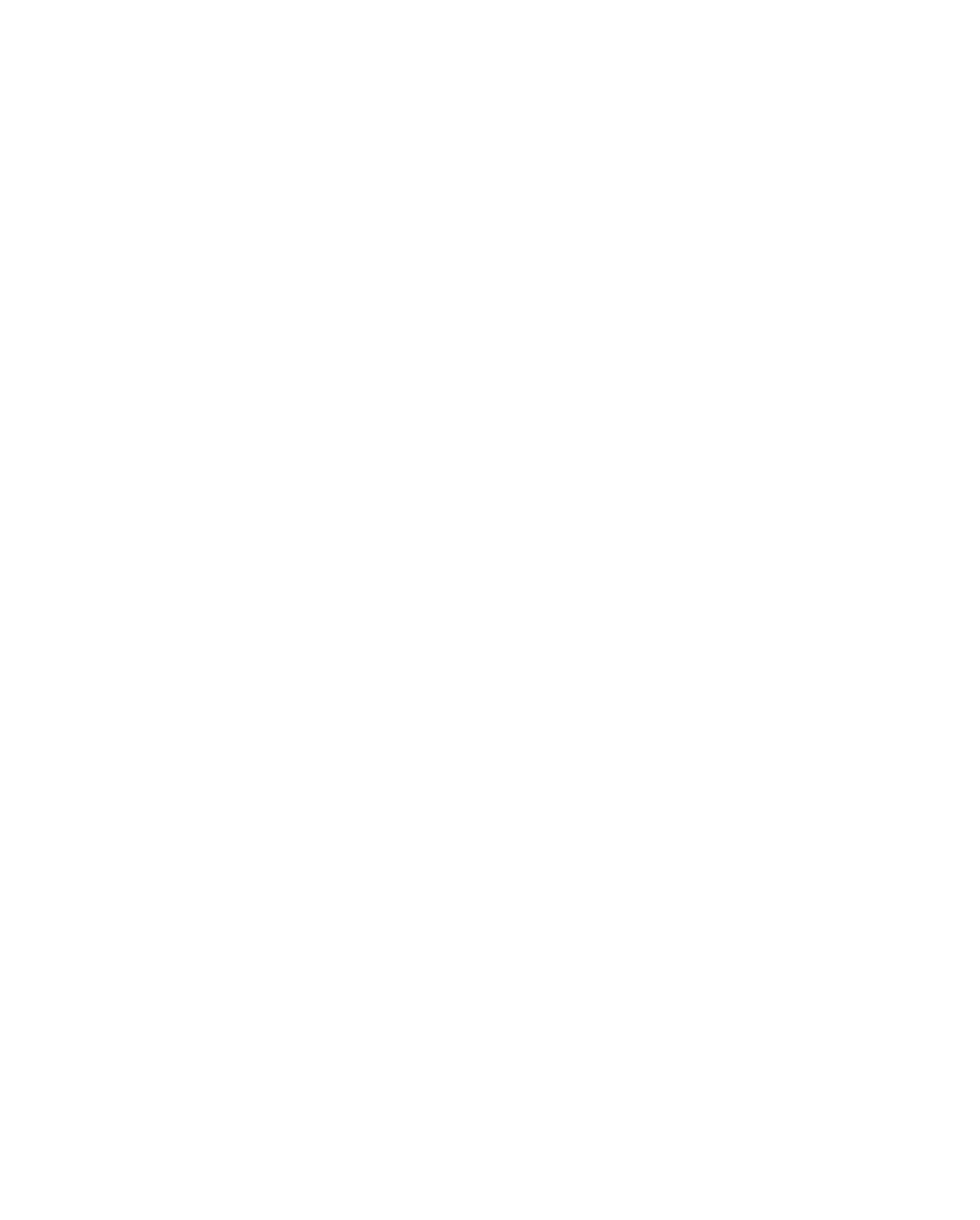# CONTENT

| <b>Foreword &amp; Acknowledgements</b>                            | 4                |
|-------------------------------------------------------------------|------------------|
| <b>Introduction</b>                                               | 5                |
| <b>Background</b>                                                 | $\boldsymbol{6}$ |
| <b>Chapter A - What is Global Education?</b>                      | 9                |
| Definitions and Declarations                                      | $ 0\rangle$      |
| Global Education as Transformative Learning Process               | 12               |
| <b>Chapter B - Why Global Education?</b>                          | 15               |
| Our world today: a globalised world                               | 16               |
| Learning for our Global Society                                   | 17               |
| Aims                                                              | 8                |
| <b>Chapter C - Concepts</b>                                       | 19               |
| Knowledge - suggested content areas                               | 22               |
| <b>Skills</b>                                                     | 22               |
| Values and Attitudes                                              | 24               |
| <b>Chapter D - Methodology</b>                                    | 27               |
| Fundamentals for global education methodology                     | 28               |
| Methodological approaches in global education                     | 30               |
| Important points in practicing global education                   | 31               |
| Methods for practicing global education                           | 37               |
| Criteria for planning and evaluating global education actions     | 44               |
| Criteria for selecting and evaluating resources                   | 46               |
| Criteria for curriculum design for formal and non-formal settings | 49               |
| Evaluation                                                        | 52               |
| <b>Chapter E - Bibliography &amp; Resources</b>                   | 59               |
| References                                                        | 60               |
| Global Education Learning resources                               | 62               |
| Council of Europe educational resources                           | 63               |
| Appendix 1 – Maastricht Global Education Declaration              | 65               |
| Appendix II - Global Education Charter                            | 71               |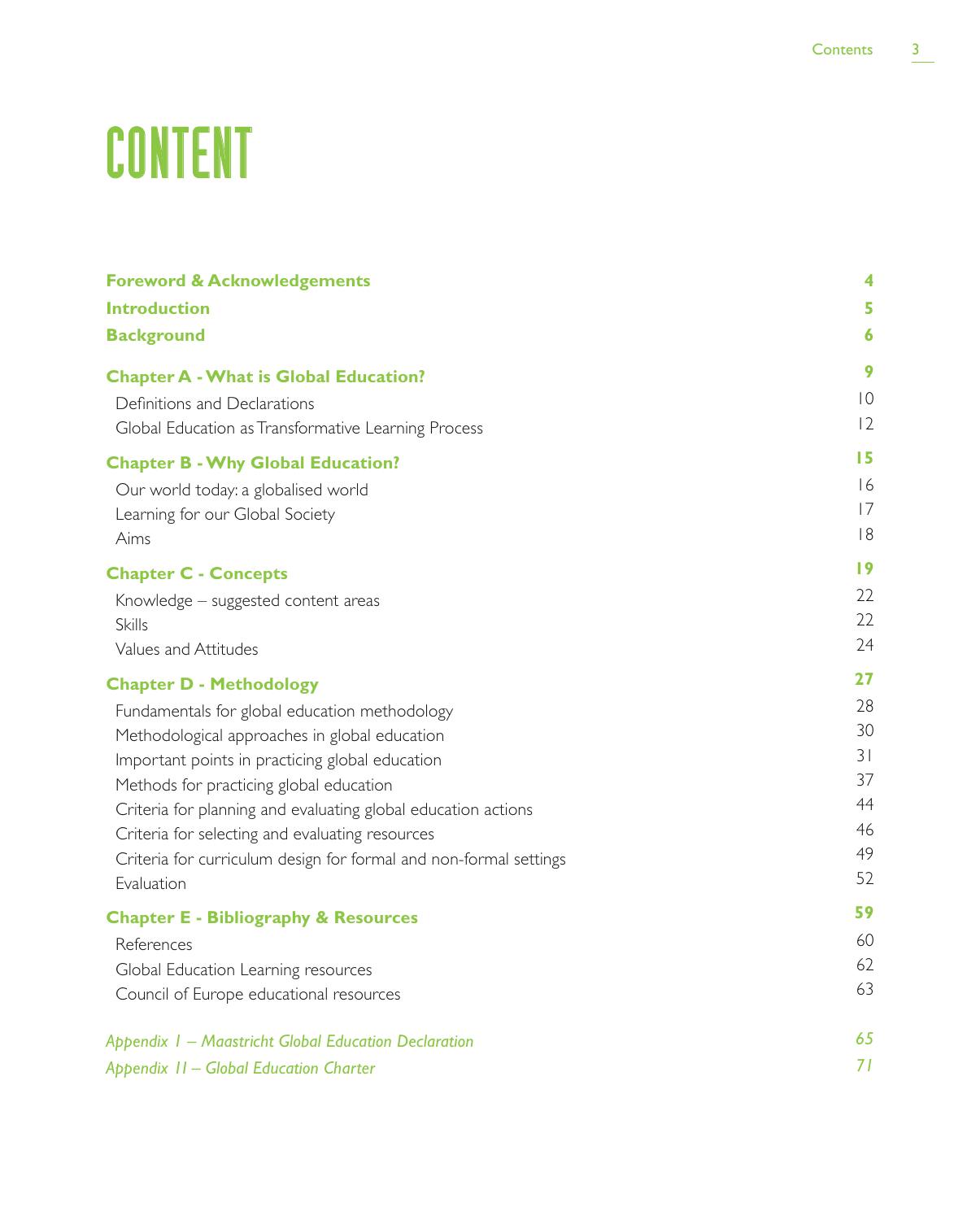## FOREWORD & ACKNOWLEDGEMENTS

This document should be regarded as a guide for understanding and practising global education, also as a pedagogical coaching tool to help establish global education approaches where they do not yet exist and enrich existing ones. Its content was set up taking into account in-field practices and references and cultural, geographic, social and economic realities.

It has been written on the premise that educational processes in formal and non-formal settings should open the path to a better understanding of an increasingly globalised world. It also raises important issues about the professional responsibilities of educators and teachers and the role of schools and different organisations and institutions in raising global awareness and knowledge on worldwide issues across the curriculum and in non-formal projects and activities.

The authors wish to express their satisfaction with the participatory process leading to the writing of these guidelines and the opportunity to discuss and contribute to the development of Global Education, as the Global Education Guidelines reflect the perspectives of many different stakeholders. It was both challenging and enriching to incorporate different and sometimes opposing views and opinions into the document.

Thanks to all of those who have contributed in one way or another to make this document a reality, namely the members of the Global Education Week network and partners who have kindly accepted to act as critical friends.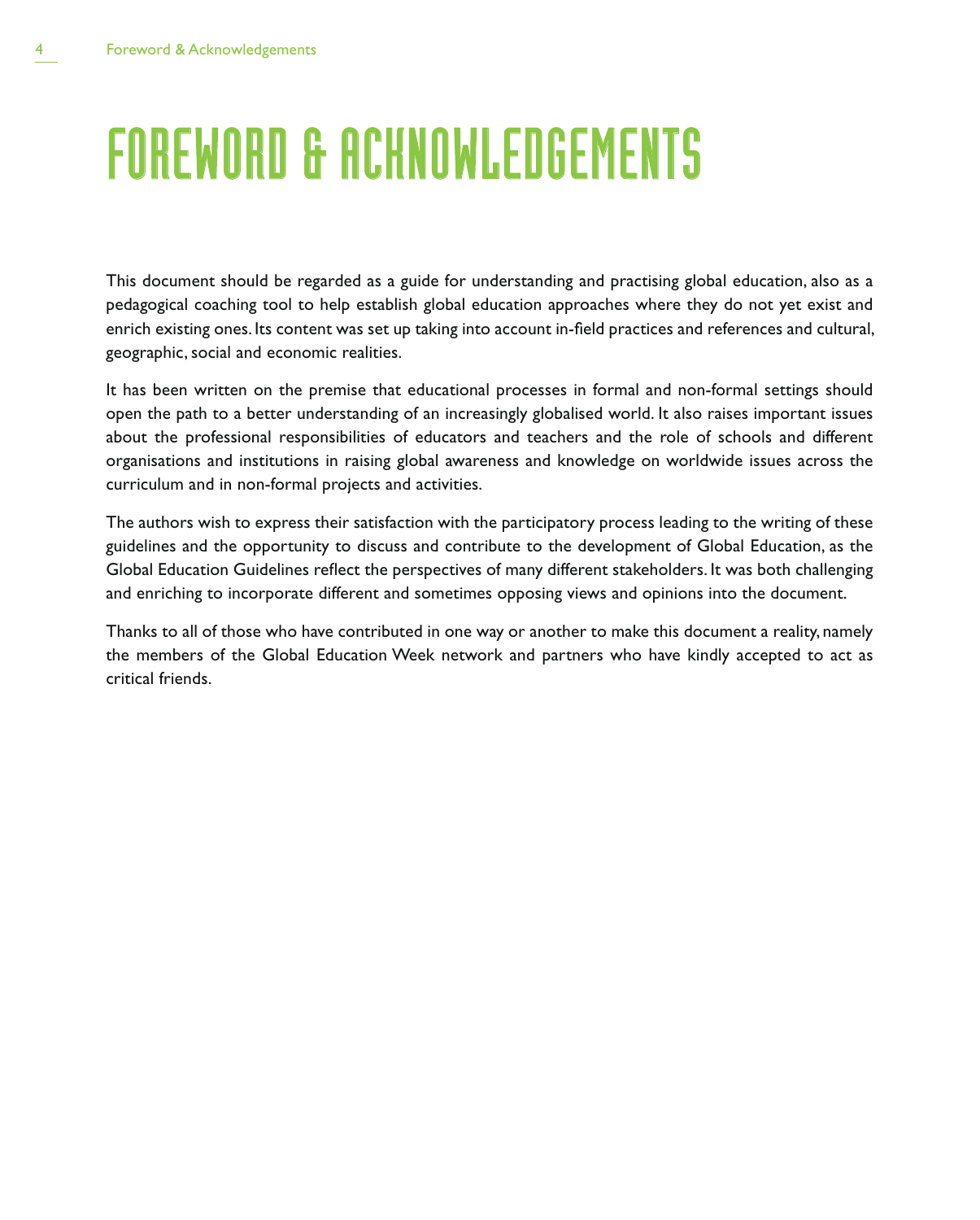## **INTRODUCTION**

These Global Education Guidelines are the result of a need expressed by the North-South Centre's (NSC) network of global education practitioners – the Global Education Week network - to have a common tool, built on experience gained by the network and other partners, to support educators to comprehend and successfully implement global education initiatives.

By offering perspectives on global education as well as related methods and evaluation criteria – including sharing of practices, tools and resources - these Guidelines aim at strengthening the overall work for global education. It also aims at supporting practitioners in formal and non-formal education settings by introducing general elements which may be developed by them according to the needs and based on their own experiences; assist them in identifying existing global education approaches and practices; support them in reflecting on and becoming more aware of their own global education activities; increase global education practice sharing and create synergies between stakeholders; contribute to education policies at local, regional, national and international level.

The Global Education Guidelines are an initiative of the Global Education Programme of the North-South Centre of the Council of Europe, involving a team of educators from the Global Education Week network which constituted the drafting team with the mandate of drafting collectively the Global Education Guidelines. The writing process included a participatory method at several levels of consultancy amongst global education educators and practitioners actively involved with the North-South Centre global education and youth programmes. Moreover, a Group of Mentors was identified among NSC's European and international partners, which included, inter alia, a team of trainers from the NSC's University on Youth & Development.

Topics presented in the Guidelines aim at clarifying fundamental questions related to global education; it suggest strategies on how to build contents; put forward aims, skills, values and attitudes; offer guidance on methods, curricular design and evaluation and list useful contacts, links and bibliography.

The Guidelines should be regarded as an ongoing process of evolution, which should be regularly reviewed with new ideas, inputs and practices brought from a diversity of partners and their experiences.

There is a printed version of the Guidelines as well as an electronic version available on the North-South Centre's website www.nscentre.org The electronic version has an additional chapter displaying useful global education links, which are regularly updated.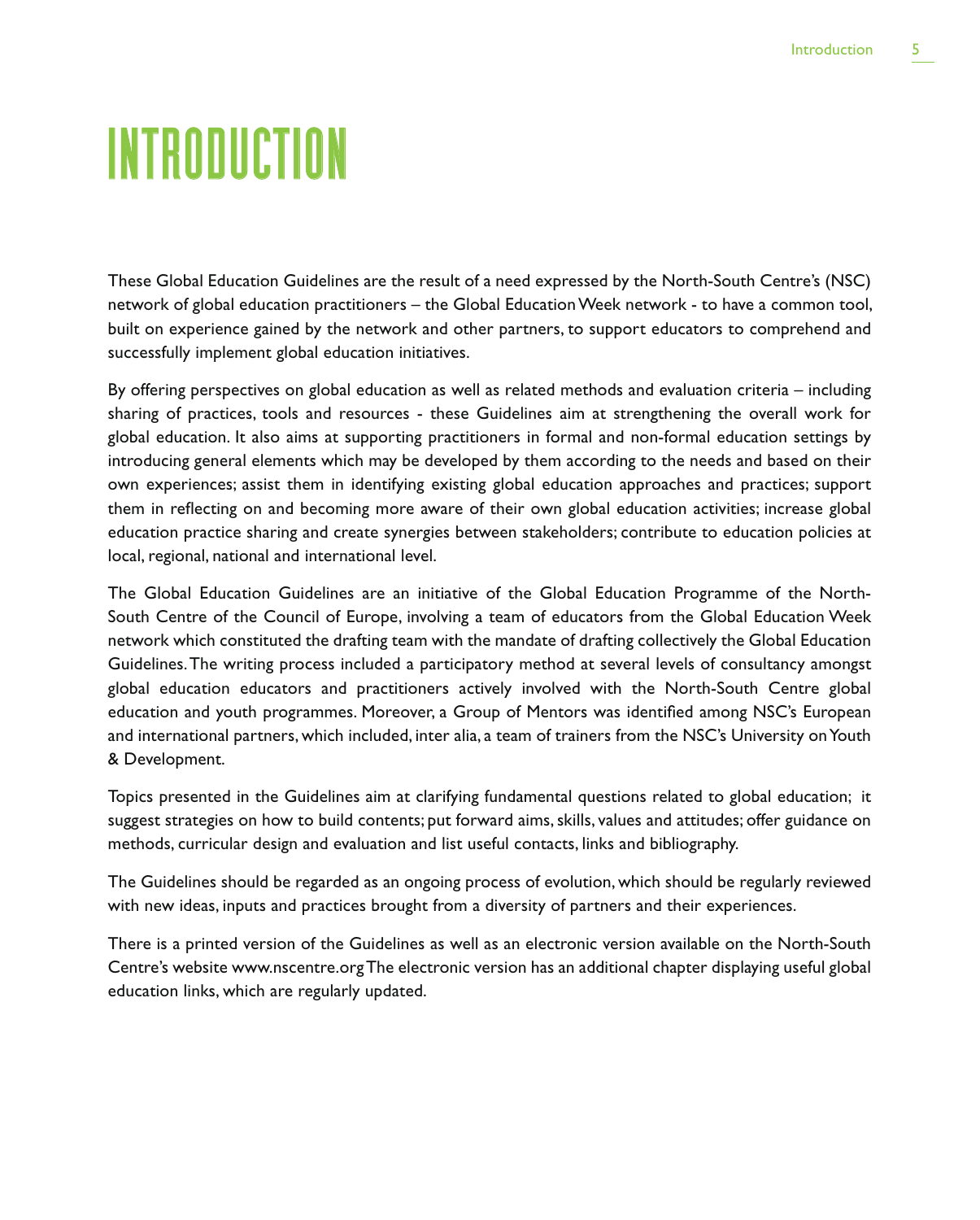## **BACKGROUND**

## THE NORTH-SOUTH CENTRE OF THE COUNCIL OF EUROPE

The North-South Centre (NSC), officially named the European Centre for Global Interdependence and Solidarity, is a Partial Agreement of the Council of Europe. It has 22 member states: Azerbaijan, Cape-Verde, Cyprus, Finland, Germany, Greece, the Holy See, Iceland, Italy, Ireland, Liechtenstein, Luxembourg, Malta, Montenegro, Morocco, Norway, Portugal, San Marino, Serbia, Slovenia, Spain and Sweden.

The mandate of the North-South Centre of the Council of Europe is to provide a framework for European co-operation designed to heighten public awareness of global interdependence issues and to promote policies of solidarity complying with the Council of Europe's aims and principles, respect for human rights, democracy and social cohesion. The North-South Centre's work is based on three principles: dialogue, partnership and solidarity. Governments, parliaments, local and regional authorities and civil society organisations constitute the partners in the *quadrilogue* and are involved in the Centre's activities. The Centre carries out studies and organises debates, workshops and training courses. It acts as a catalyst by facilitating meetings between actors from different horizons and countries, working on issues of common interest and encouraging the formation of networks.

#### The North-South Centre's activities involve two lines of action:

- raising European awareness of issues of global interdependence and solidarity through education and *youth programmes;*
- *promoting North-South solidarity policies in conformity with the goals and principles of the Council of Europe through dialogue between Europe, the Southern Mediterranean countries and Africa.*

## THE GLOBAL EDUCATION PROGRAMME OF THE NORTH-SOUTH CENTRE

The North-South Centre's objective as regards global education is to develop, enhance and sustain strategies and capacity-building for global education, targeting institutions and practitioners in the field of global education in the formal, non-formal and informal sector. This work is based on the conviction that global education is a holistic "education that opens people's eyes and minds to the realities of the world, and awakens them to bring about a world of greater justice, equity and human rights for all"<sup>1</sup>. With this in view, "Global education is understood to encompass Development Education, Human Rights Education, Education for Sustainability, Education for Peace and Conflict Prevention and Intercultural Education; being the global dimension of Education for Citizenship"2 .

<sup>1</sup> *Maastricht Global Education Declaration*, 15th-17th November 2002. The definition was originally formulated during the yearly "Meeting of the Global Education Week Network" in Cyprus, 28th- 31st March 2002

<sup>2</sup> *Maastricht Global Education Declaration*, 15th-17th November 2002, see *Appendix1*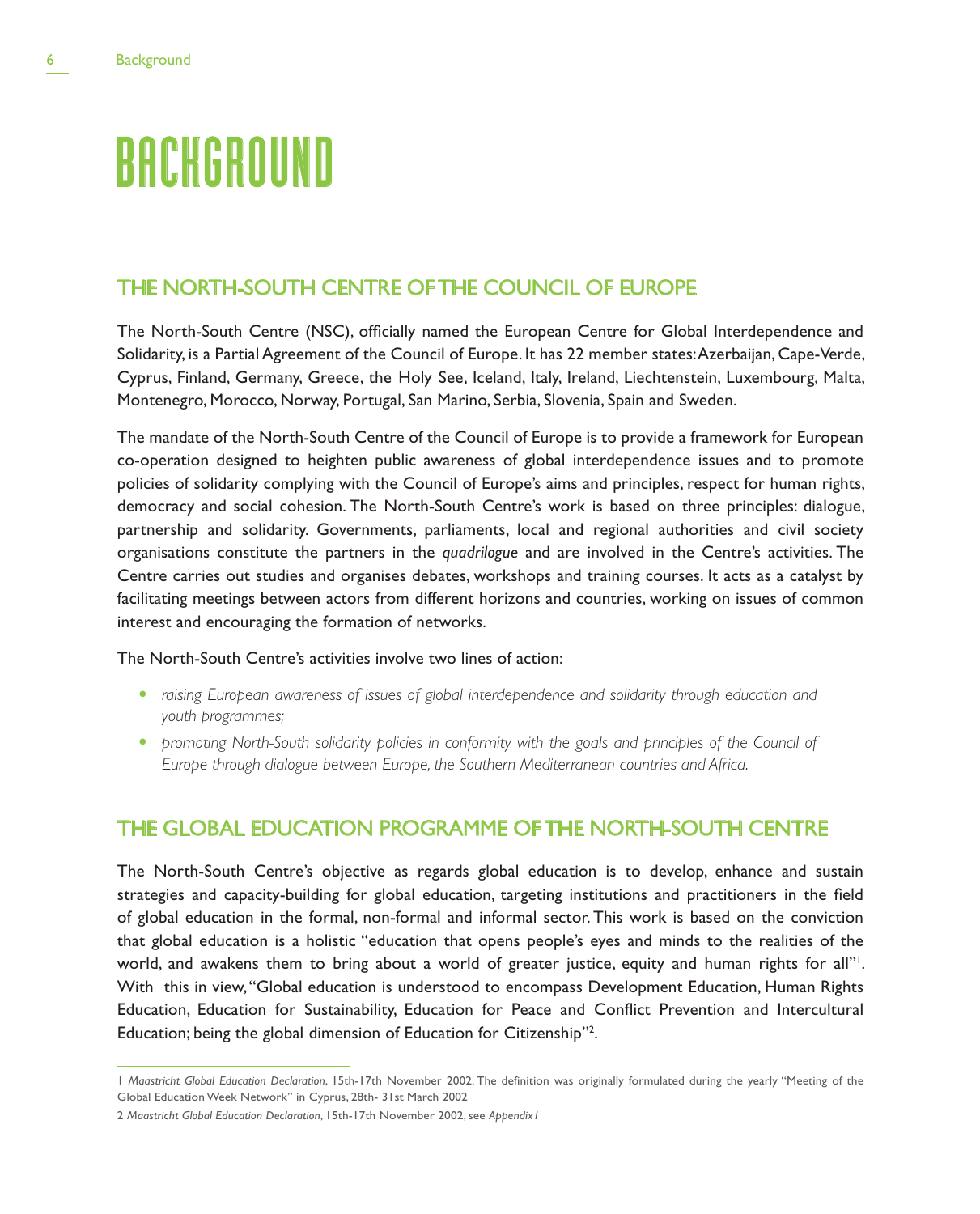The Global Education Programme of the North-South Centre promotes, improves and intensifies this type of education in the Council of Europe member states as well as on a global level. This programme is based on recommendations and outcomes of conferences that the North-South Centre organised in Athens (1996), Budapest (1999) and Maastricht (2002).

The idea of a Global Education Charter for Council of Europe member states emerged at the international workshop on *Partnership on Global Education - Global Education in Secondary Schools* organised by the North-South Centre jointly with the Ministry of National Education and Religious Affairs of the Hellenic Republic in Athens on March 1996. The Global Education Charter was delivered in 1997 as the first North-South Centre reference document on global education.

Since the Budapest Conference, *Linking and Learning for Global Change*, June 1999, the North-South Centre has developed a networking mechanism for practitioners from Council of Europe member states to share strategies and practices for increasing and improving global education. This mechanism was formalised and the Global Education Week network had its first meeting in Lisbon in 2000.

This networking approach is supported by Global Education Week, the Europe-wide annual awarenessraising kick-off event to encourage global education practice in formal, non-formal and informal educational settings. The Global Education Week is coordinated with the assistance of the Global Education Week Network and supported by an interactive webpage and a periodic electronic newsletter. This networking process is evaluated during the annual Global Education Week evaluation seminar, a meeting for the network to share strategies for increasing and improving global education. During this seminar the theme of the Global Education Week for the following year is chosen.

In 2002, the Maastricht Global Education Congress, organised by the North-South Centre and partners, reinforced the visibility for global education by gathering policy makers and practitioners to reflect on a European strategy framework for improving and increasing global education towards 2015. This reflection resulted in the Maastricht Declaration.

In the framework of the Global Education Guidelines process, the North-South-Centre decided that the Guidelines, together with previous initiatives, such as the Maastricht Declaration on Global Education, provided the basis for the North-South Centre to carry out a consultative process in 2008 that lead to the adoption of a recommendation by the Council of Europe Committee of Ministers supporting global education in its member States. In May 2011, the Committe of Ministers of the Council of Europe adopted the Recommendation on education for global interdependence and solidarity, which is the first European legal standard on global education. This Recommendation will offer a solid basis for the Centre's work in one of its major fields of activity, in Europe and beyond.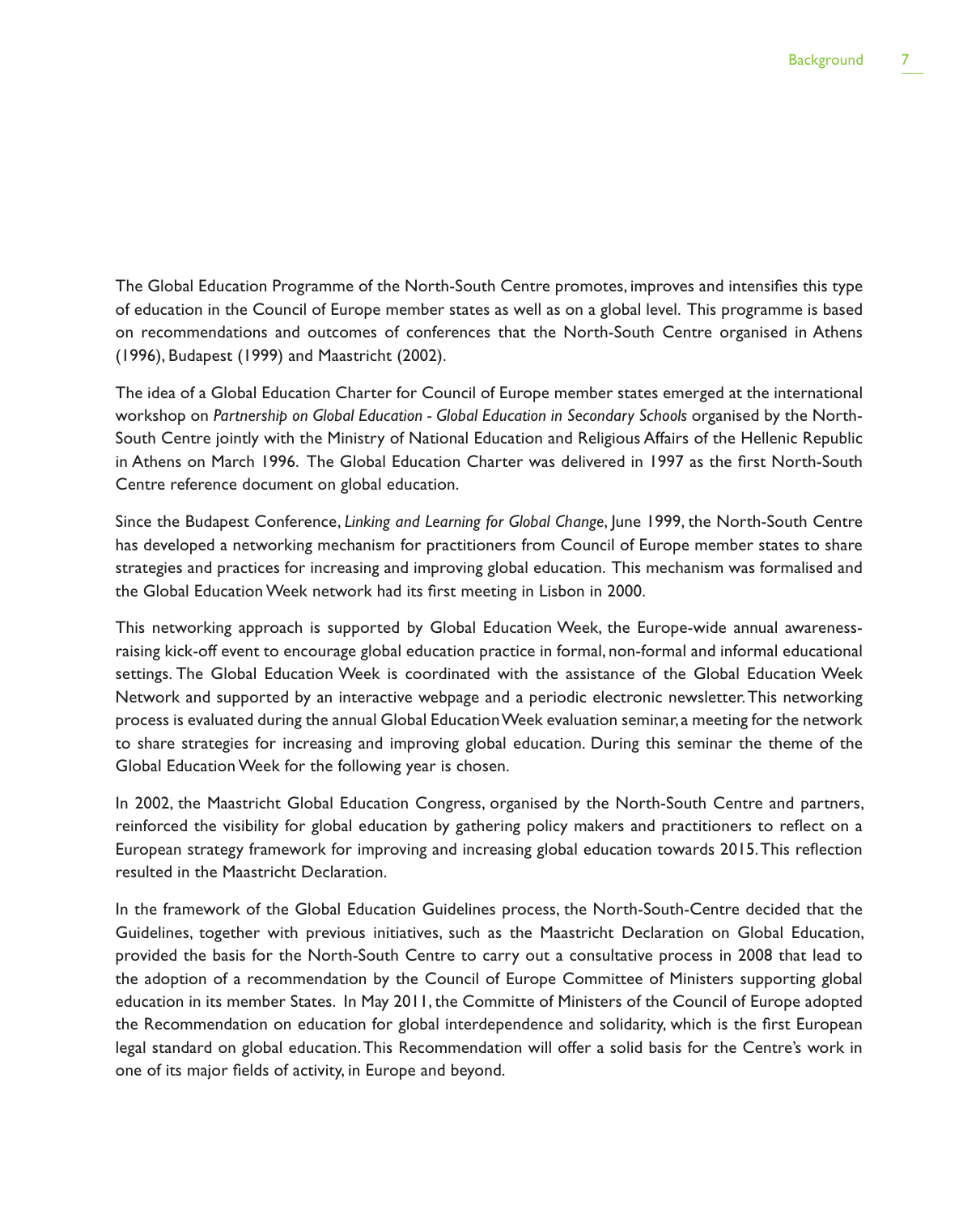The North-South Centre of the Council of Europe and the European Commission have agreed to combine their efforts to promote global education and youth action in Europe and beyond. To this end, the two institutions have signed a joint management agreement on 28 November 2008 that aims at strengthening public understanding and critical support for development cooperation, and for the achievement of Millennium Development Goals, through key stakeholders in the field of global education. The project is based on two main pillars, i.e. the ambition to strengthen global education in the new Member States of the European Union and, secondly, the promotion of Africa-Europe youth cooperation in the context of the EU-Africa Strategy – and targets mainly civil society actors and local authorities.

The Global Education Programme is also based on the recommendations of Resolution 1318 (2003) of the Parliamentary Assembly of the Council of Europe, which recommends that the member states "promote global education to strengthen public awareness of sustainable development, bearing in mind that Global Education is essential for all citizens to acquire the knowledge and skills to understand, participate in and interact critically with our global society, as empowered global citizens". This programme complements the actions carried out by Directorate General for Education, Culture, Youth and Sports of the Council of Europe in the field of Education for Democratic Citizenship and Human Rights Education.

The Global Education Programme objectives fall within the scope of the United Nations UNESCO Decade of Education for Sustainable Development. Also, by referring to the Millennium Development Goals this programme aims at facilitating discussions and dialogues among political decision-makers, civil society organisations and experts through partnerships and networking.

Ten years after the Europe-wide Congress held in Maastricht, there was a need to reflect and facilitate a dialogue on the achievements in global education, consider the changing realities and address the emerging social, economical and environmental challenges. In that perspective the NSC, GENE and CONCORD decided to hold the *2nd European Congress on Global Education: Education, Interdependence and Solidarity in a Changing World,* Lisbon 27-28 September 2012, to guarantee commitment to the necessary support for and further strengthening and development of global education until 2015 and beyond, while raising awareness on the Recommendation on education for global interdependence and solidarity and help member States to set standards in this field.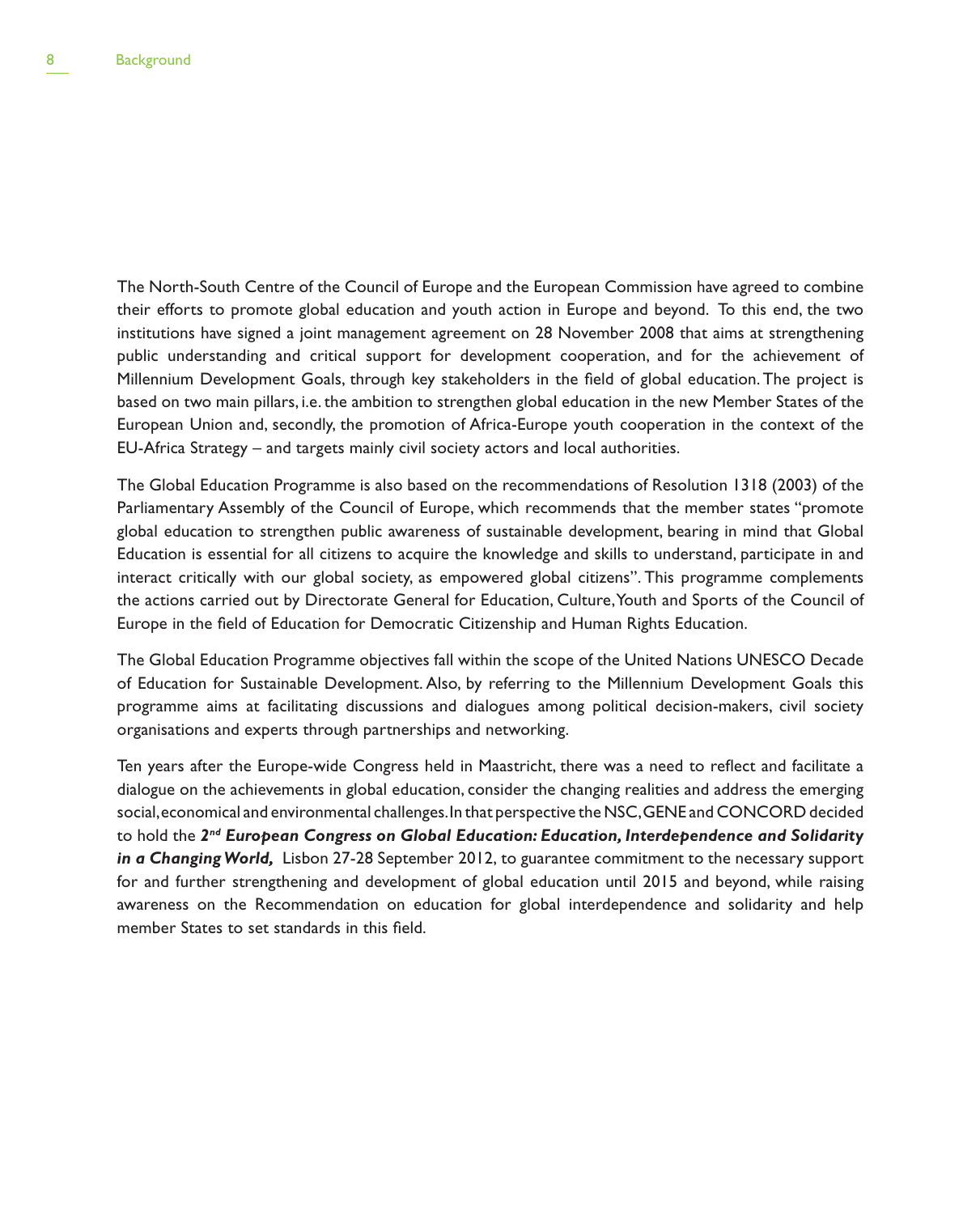## CHAPTER A WHAT IS GLOBAL EDUCATION?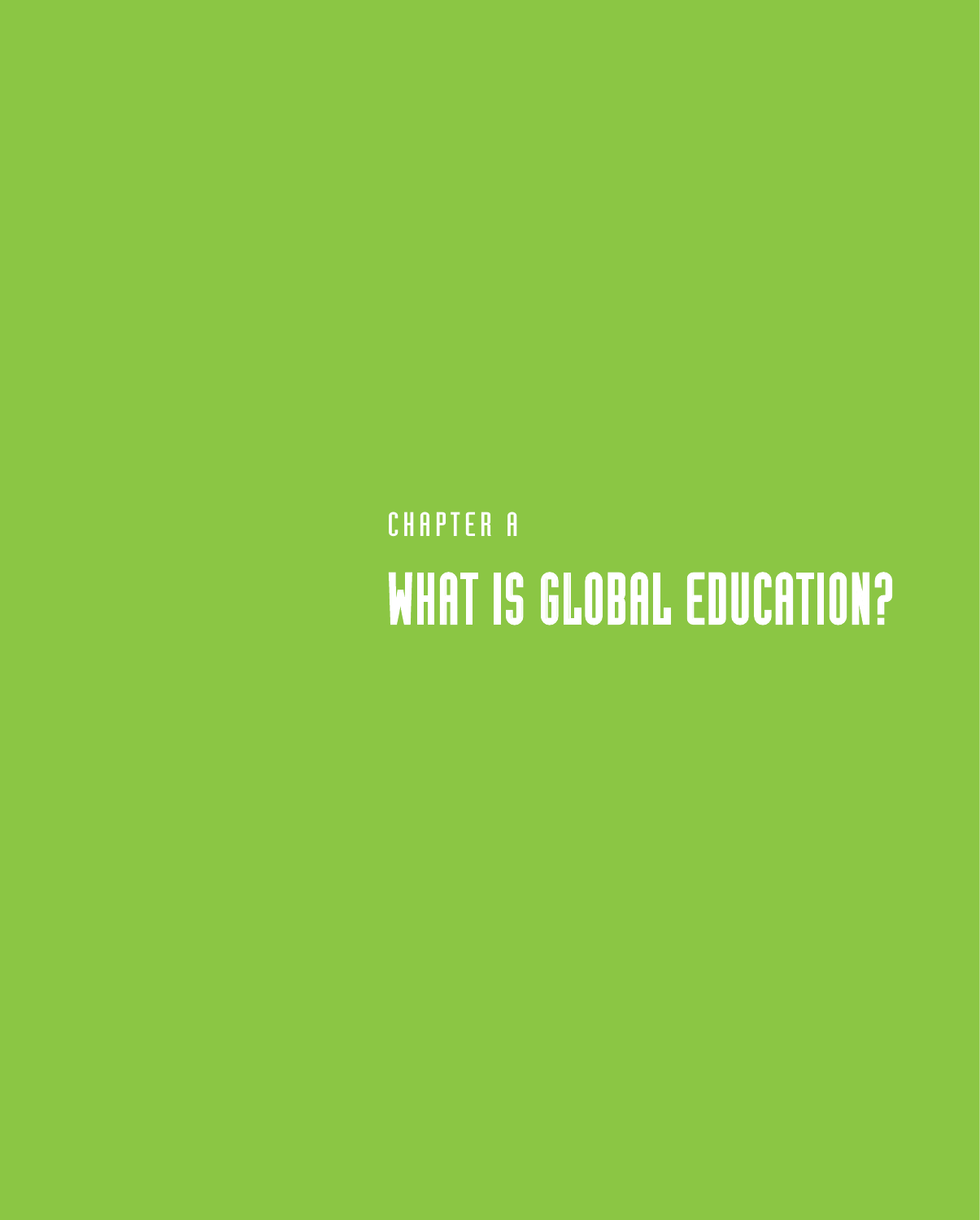### DEFINITIONS AND DECLARATIONS

**Global education** is an education perspective which arises from the fact that contemporary people live and interact in an increasingly globalised world. This makes it crucial for education to give learners the opportunity and competences to reflect and share their own point of view and role within a global, interconnected society, as well as to understand and discuss complex relationships of common social, ecological, political and economic issues, so as to derive new ways of thinking and acting. However, global education should not be presented as an approach that we may all accept uncritically, since we already know there are dilemmas, tensions, doubts and different perceptions in an education process when dealing with global issues.

There are many definitions of global education. The Maastricht Global Education Declaration (2002) states:

**Global education is** education that opens people's eyes and minds to the realities of the globalised world and awakens them to bring about a world of greater justice, equity and Human Rights for all.

**Global education is** understood to encompass Development Education, Human Rights Education, Education for Sustainability, Education for Peace and Conflict Prevention and Intercultural Education; being the global dimension of Education for Citizenship.

Various international documents are related to the development of the concept of global education. We have listed some of them because each, in its own way, focuses and enriches this approach:

#### **Universal Declaration of Human Rights**

Educating shall be directed to the full development of the human personality and to the strengthening of respect for human rights and fundamental freedoms. It shall promote understanding, tolerance and friendship among all nations, racial or religious groups, and shall further the activities of the United Nations for the maintenance of peace.

Article 26, United Nations, General Conference, San Francisco, 10 December 1948 www.un.org/education

#### **Recommendation concerning Education for International Understanding, Co-operation and Peace and Education relating to Human Rights and Fundamental Freedoms**

Combining learning, training, information and action, international education should further the appropriate intellectual and emotional development of the individual. It should develop a sense of social responsibility and of solidarity with less privileged groups and should lead to observance of the principles of equality in everyday conduct.

UNESCO, General Conference, Paris, 19 November 1974

www.unesco.org/education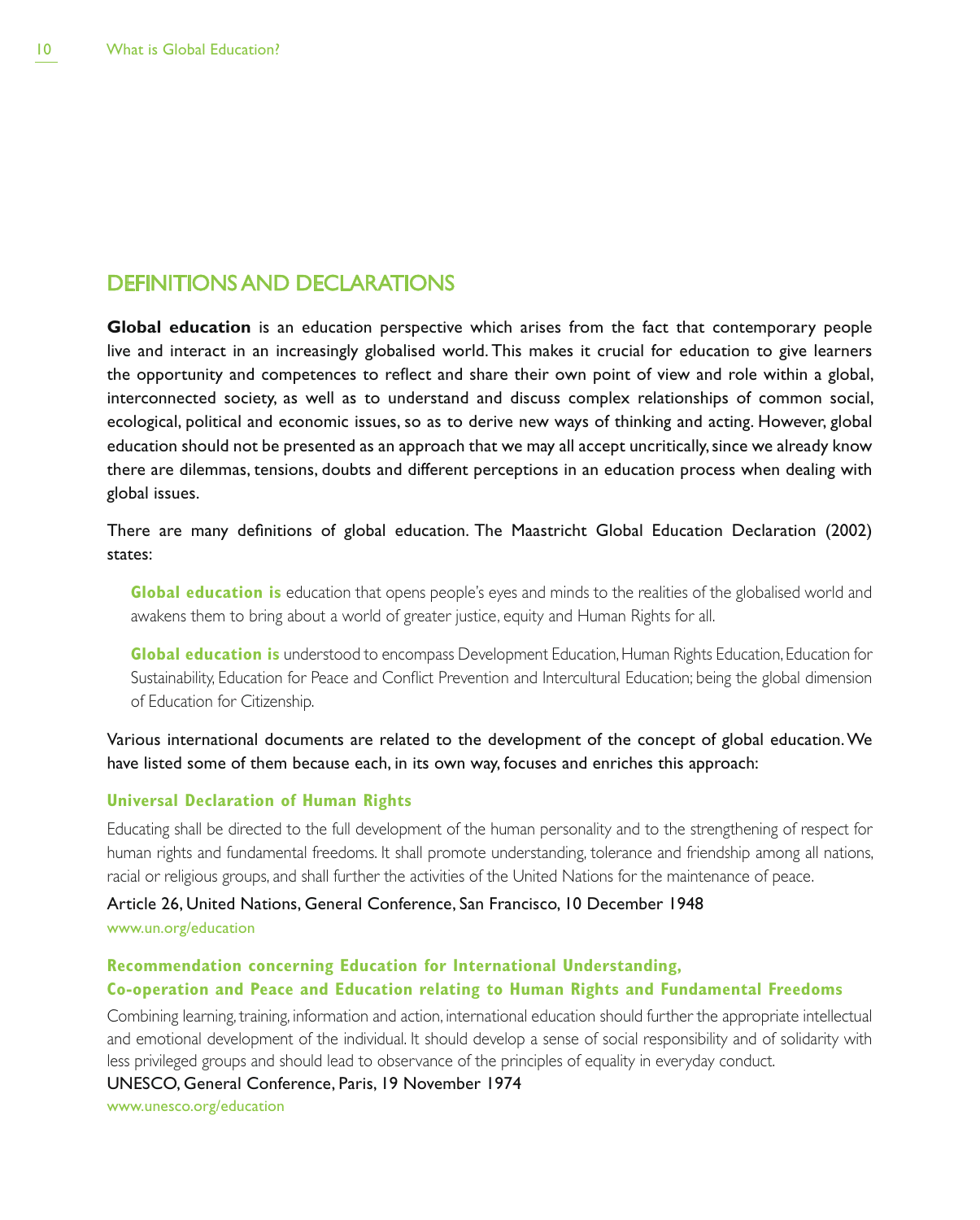#### **Agenda 21, Chapter 36: Promoting Education, Public Awareness and Training**

Education, including formal education, public awareness and training should be recognized as a process by which human beings and societies can reach their fullest potential. Education is critical for promoting sustainable development and improving the capacity of the people to address environment and development issues.

United Nations Conference on Environment &. Development, Rio de Janeiro, 3 to 14 June 1992 www.un.org/esa/sustdev/documents

#### **UNESCO - Declaration and Integrated Framework of Action on Education for Peace, Human Rights and Democracy. Paris 1995**

Introduction: Education has to develop the capacity of appreciation of the value of freedom and the capacities needed for facing the challenges associated to it. This means to educate citizens for resolving difficult and uncertain situations, to build in them aptitudes for autonomy and individual responsibility. This is linked with the appreciation of the value of civic involvement and the capacity of association with other persons for resolving problems and for working towards the building of an equitable, peaceful and democratic society.

UNESCO, General Conference, Paris, November 1995 www.unesco.org/education

## **United Nations Millennium Declaration, 2000,**

#### **Chapter: Values and principles**

We belief that the central challenge we face today is to ensure that globalization becomes a positive force for the world's people. While globalisation offers great opportunities, at present its benefits are very unevenly shared, while its costs are unevenly distributed. We recognize that developing countries and countries with economies in transition face special difficulties in responding to this central challenge. Thus, only through broad and sustained efforts to create a shared future, based upon our common humanity in all its diversity, can globalisation be made fully inclusive and equitable.

Resolution of the General Assembly of the United Nations, New York, 8 September 2000 www.un.org/millenniumgoals

#### **United Nations Decade of Education for Sustainable Development 2005-2014**

The basic vision of Education for Sustainable Development is a world where everyone has the opportunity to benefit from education and learn the values, behaviour and lifestyles required for a sustainable future and for positive societal transformation.

United Nations Decade of Education for Sustainable Development, International Implementation Scheme, January 2005 www.unesco.org/education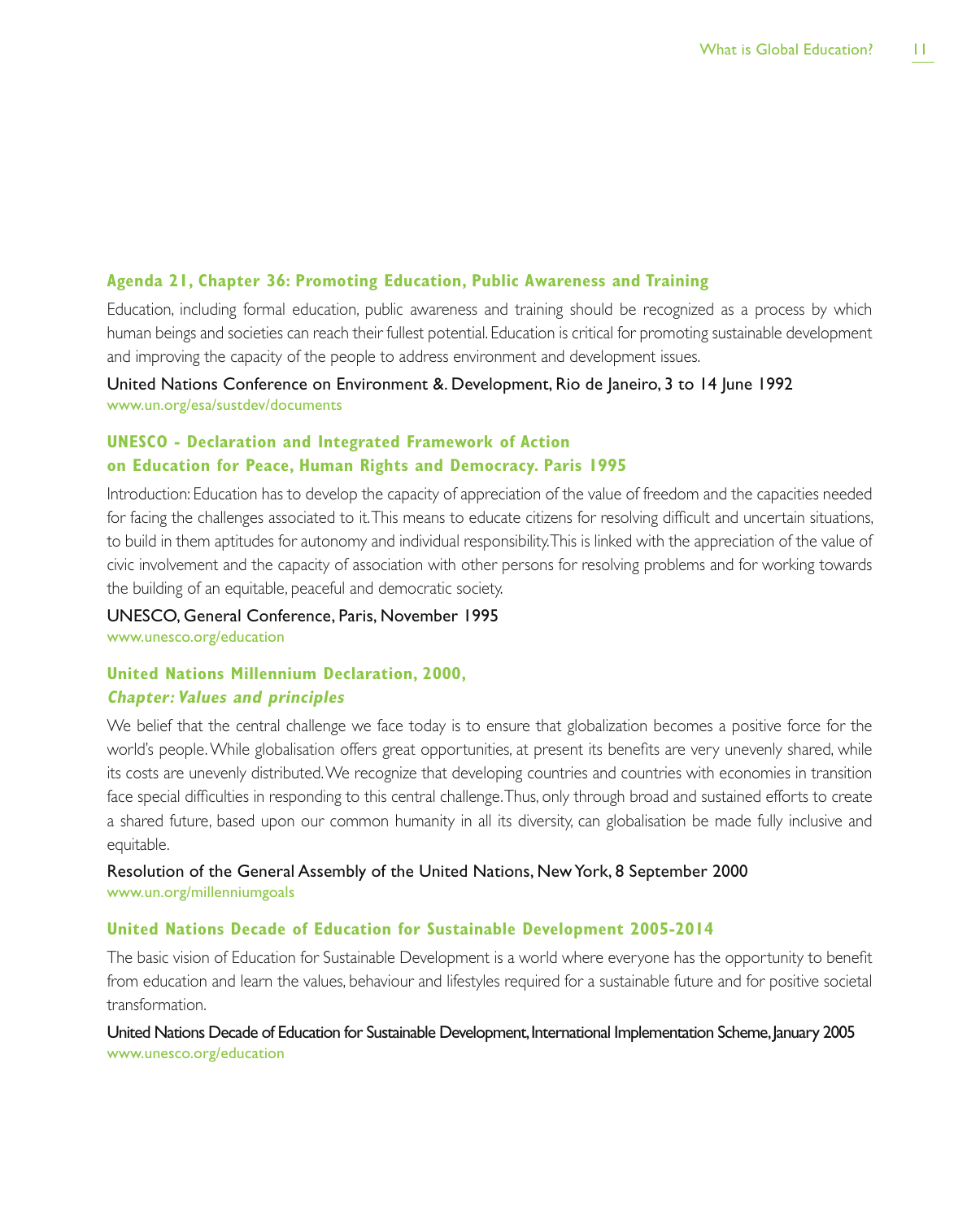#### **The European Consensus on Development:The contribution of Development Education & Awareness Raising, 2007**

The aim of Development Education and Awareness Raising is to enable every person in Europe to have life-long access to opportunities to be aware of and to understand global development concerns and the local and personal relevance of those concerns, and to enact their rights and responsibilities as inhabitants of an interdependent and changing world by affecting change for a just and sustainable world.

http://ec.europa.eu/development/icenter/repository/PUBLICATION\_CONSENSUS\_EN-067-00-00.pdf

#### **European Year of Intercultural Dialogue 2008**

#### **Article 2: Objectives**

1. The overall objectives of the European Year of Intercultural Dialogue shall be to contribute to […] raising the awareness of all those living in the EU, in particular young people, of the importance of developing an active European citizenship which is open to the world, respects cultural diversity and is based on common values in the EU as laid down in Article 6 of the EU Treaty and the Charter of Fundamental Rights of the European Union […]

2. The specific objectives of the European Year of Intercultural Dialogue shall be to: foster the role of education as important medium for teaching about diversity, increase the understanding of other cultures and developing skills and best social practices, and highlight the central role of the media in promoting the principle of equality and mutual understanding.

European Parliament and the Council of Europe, Decision No. 1983/2006/EC, 18 December 2006 http://ec.europa.eu/culture/portal/events/current/dialogue2008

#### **Council of Europe White Paper on Intercultural Dialogue, June 2008**

Intercultural approach offers a forward-looking model for managing cultural diversity. It proposes a conception based on individual human dignity (embracing our common humanity and common destiny). If there is a European identity to be realised, it will be based on shared fundamental values, respect for common heritage and cultural diversity as well as respect for the equal dignity of every individual. Intercultural dialogue has an important role to play in this regard. It allows to prevent ethnic,religious, linguistic and cultural divides. It enables to move forward together, to deal with our different identities constructively and democratically on the basis of shared universal values.

http://www.coe.int/t/dg4/intercultural

#### **Council of Europe Charter on Education for Democratic Citizenship and Human Rights Education (adopted by the Committee of Ministers on 11 May 2010)**

Education for democratic citizenship and human rights education are closely inter-related and mutually supportive. Education for democratic citizenship focuses primarily on democratic rights and responsibilities and active participation, in relation to the civic, political, social, economic, legal and cultural spheres of society, while human rights education is concerned with the broader spectrum of human rights and fundamental freedoms in every aspect of people's lives.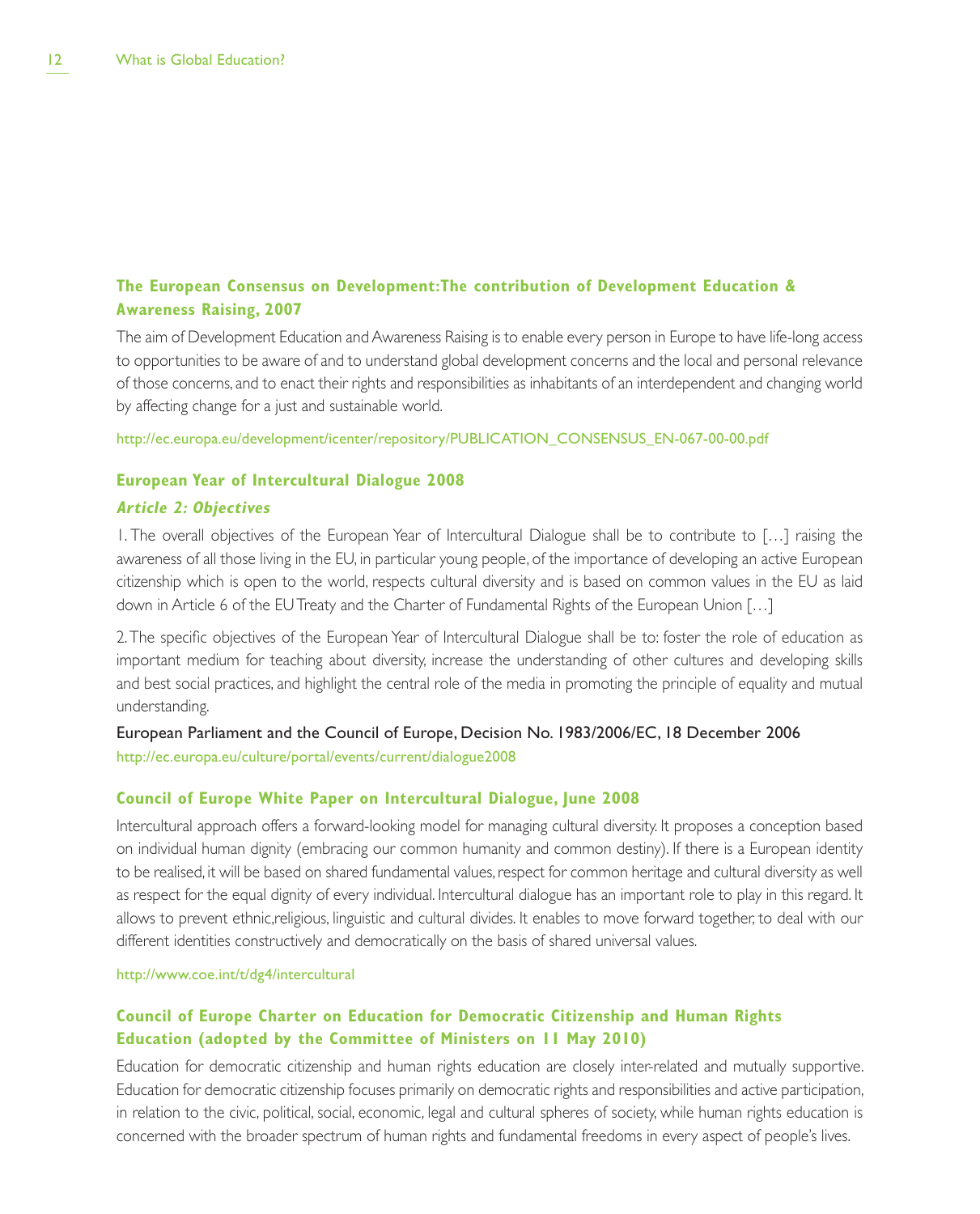#### **Recommendation CM/Rec(2011)4 of the Committee of Ministers to member states on education for global interdependence and solidarity**

(Adopted by the Committee of Ministers on 5 May 2011 at the 1113th meeting of the Ministers' Deputies)

The Recommendation on education for global interdependence and solidarity constitutes the first European legal standard on global education.

http://www.coe.int/t/dg4/nscentre/GE/GE\_recommendation2011.pdf

## GLOBAL EDUCATION AS TRANSFORMATIVE LEARNING PROCESS

In these guidelines we want to look at the role of global education and question attitudes, moving from the culture of individualism, often associated with dominance, to a culture of partnership based on dialogue and cooperation. The first cultural model characterises educational systems in many countries where global themes and building consciousness of world realities are not thought to be relevant to national visions. On the other hand the partnership model can lead to international understanding and cooperation between nations and peoples.

Aspects of domination exist in so many different facets of our societies and are deeply rooted in the structures of education systems. The present model of education reflects this dominance to a large extent. Criticism against it underlines that this model leads to adversarial relationships between individuals and between peoples, particularly if they belong to different cultures, religions, social groups or ways of thinking.

By separating subjects and categorising them we have created hierarchies of knowledge and devalued other ways of learning. The detachment that is created by this process of compartmentalised education does not place us in a connected world and so we have been unable to build bridges to approach, get to know and understand others.

Global education is about implementing the vision required to move to a model of partnership between peoples, cultures and religions at micro and macro levels.

Transformative learning through global education involves a deep, structural shift in the basic premises of thoughts, feelings and actions. It is an education for the mind as well as for the heart. This implies a radical change towards interconnectedness and creates possibilities for achieving more equality, social justice, understanding and cooperation amongst peoples.

Three main stages of transformative learning are strongly linked to global education:

- t *An analysis of the present world situation*
- t *A vision of what alternatives to dominant models might look like*
- t *A process of change towards responsible global citizenship*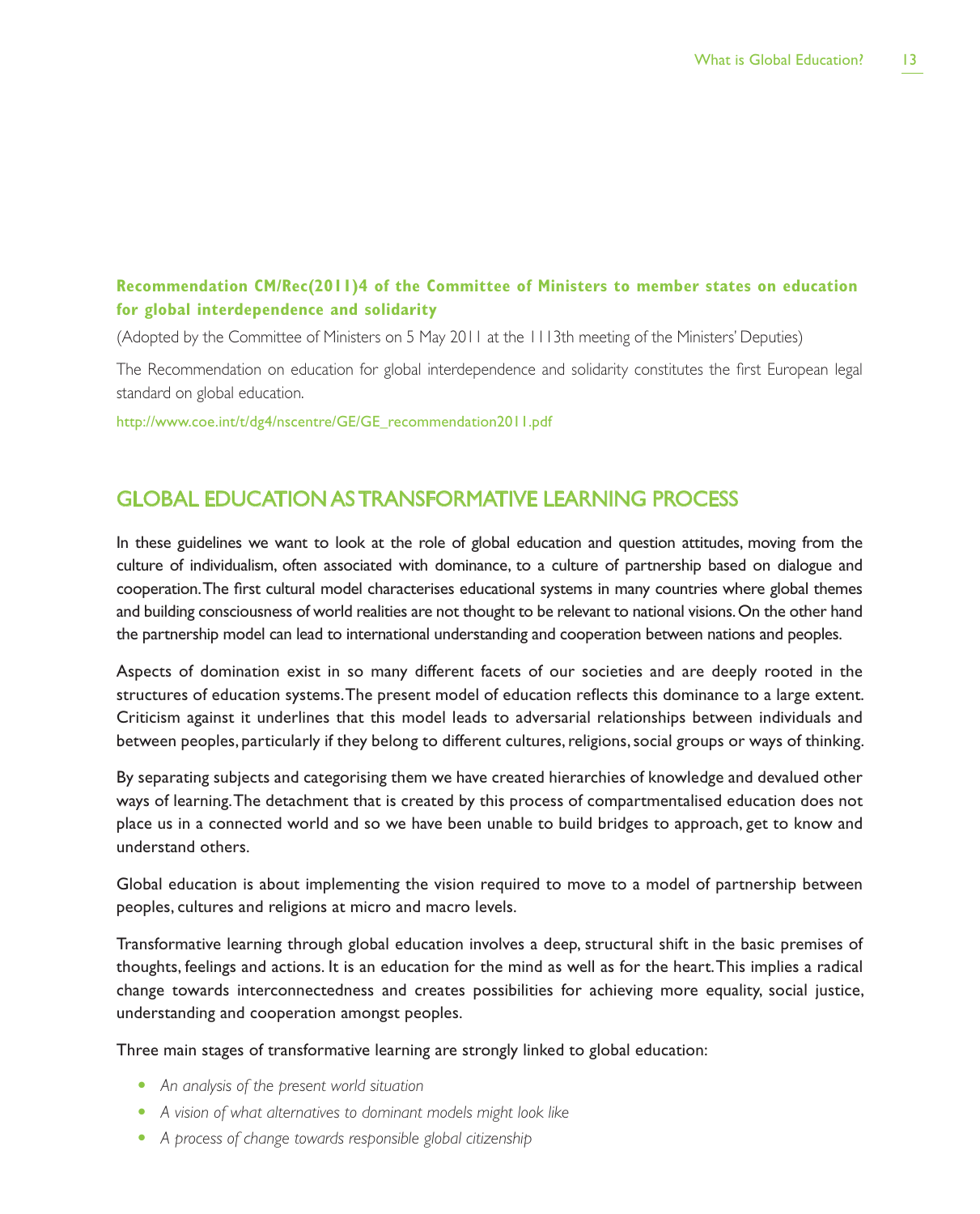Global education as transformative learning implies participatory decision-making processes at all these stages. The goal of this kind of learning is to foster mutual knowledge and collective self-awareness. Global education challenges greed, inequality and egocentrism through cooperation and solidarity instead of dividing people through competition, conflict, fear and hatred.

Global education as transformative learning offers a way to make changes at local levels to influence the global in the sense of building citizenship through participatory strategies and methods, so that people learn by taking responsibilities that cannot be left only to governments and other decision makers.

At both micro and macro levels global education brings together the agendas of different fields of education: Development Education, Human Rights Education, Education for Sustainability, Education for Peace and Conflict Prevention, Intercultural and Interfaith Education, the global dimension of Education for Citizenship etc. - in order to define the common grounds of global education.

This will create a real impact on both formal education and non-formal education, which has a huge role to play in bringing people towards a wider understanding of their real power to shape the future.

But global education is not only about global themes, world problems and how to find solutions all together. It is also about how to envision a common future with better life conditions for all, connecting local and global perspectives, and how to make this vision real and possible, starting from our own small spot in the world. Transformative learning enables people to shape a common vision for a more just, sustainable world for all. A focus on the kind of future we want is therefore crucial in such a transformative vision.

Global education can contribute to the visioning process, but it can also play a role in the creation of new methods where social movements and non-formal learning processes are essential as they make room for values, issues and approaches not central to formal learning and give voice to all people, including the marginalised ones.

By shifting the focus onto the transformation from a culture of reproduction and dominance to one of partnership based on dialogue and cooperation, global education modifies established global economy rules by restoring human dignity as a central value.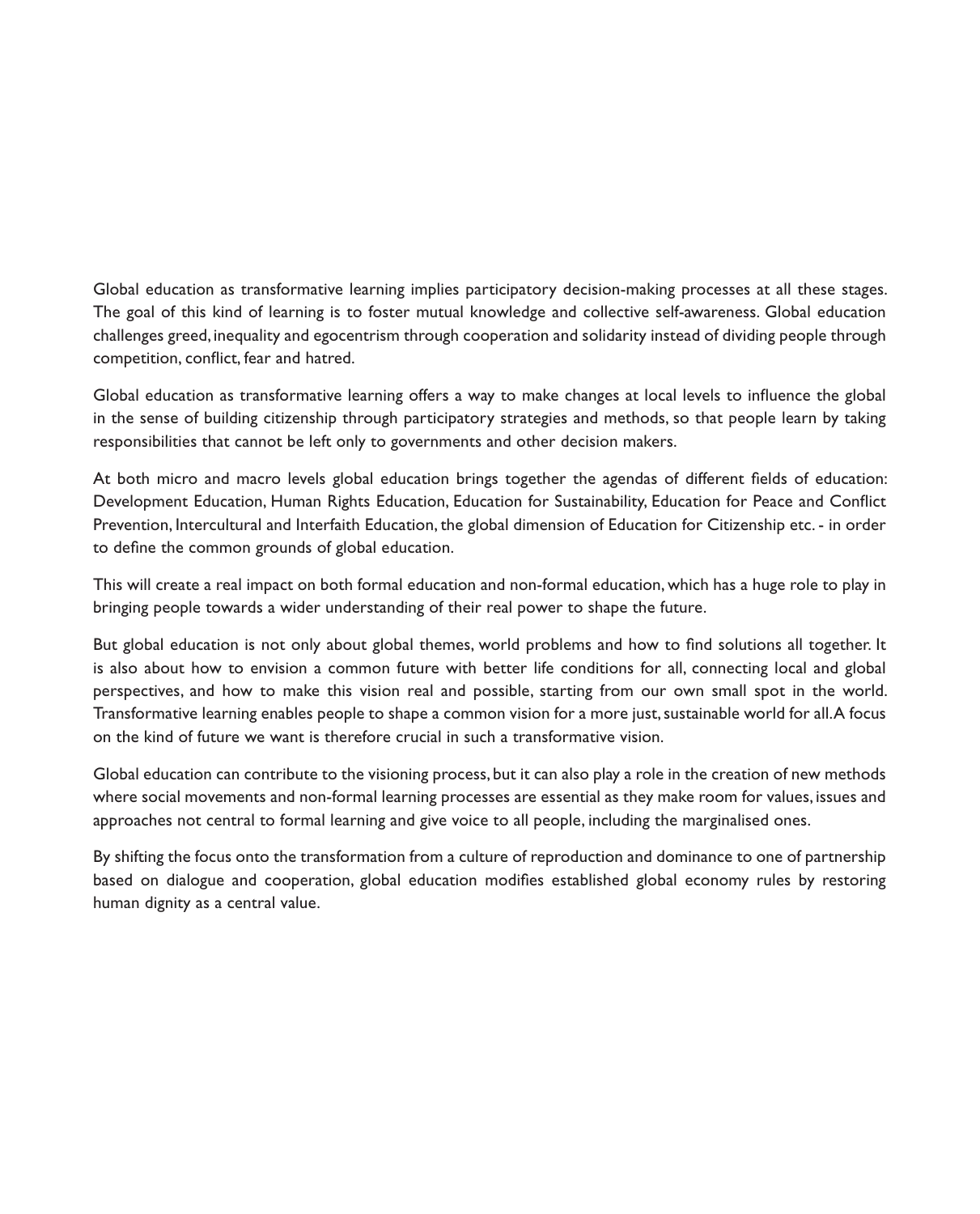## CHAPTER B WHY GLOBAL EDUCATION?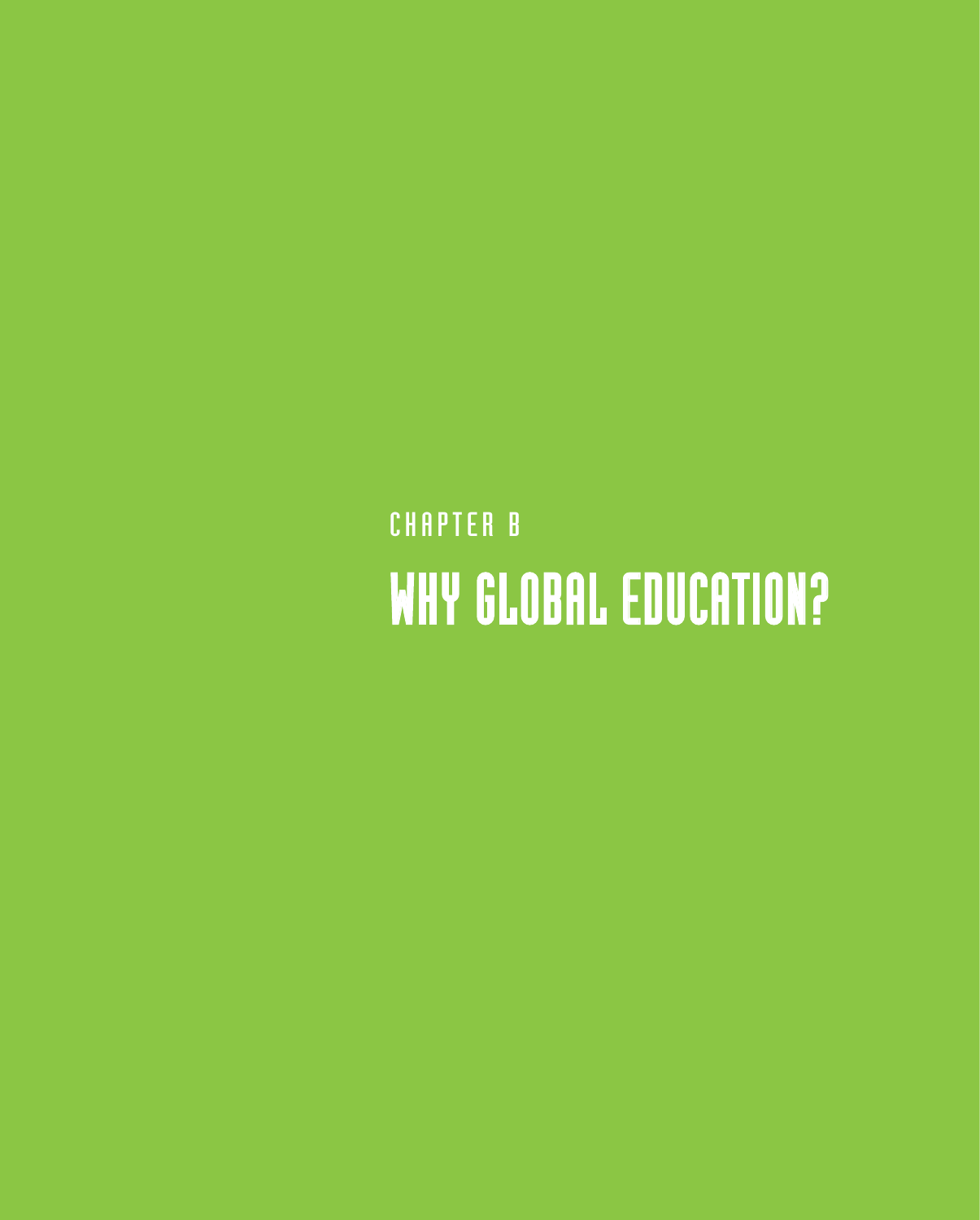### OUR WORLD TODAY: A GLOBALISED WORLD

As a result of many ties of interdependence among countries, the world we live in has evolved into a globalised system. Recent history unquestionably shows that the lives of the men and women of this planet may be affected by events and processes thousands of kilometres away. World-wide economic, geopolitical and social relations, modern communications and technologies, media and transport allow a fast flow of information. People and goods are both causes and characteristics of globalisation as a process that leads to an interdependent world and to what nowadays is called glocalisation.

Globalisation is complex and ambivalent and its consequences can be regarded as both positive and negative.

Among the positive consequences of globalisation are the widening of peoples' horizons, access to knowledge and the products of science and technology, multiculturalism and intercultural views, an increase in opportunities, personal and social development and possibilities of sharing ideas and joint action towards solutions to common problems.

The negative consequences are mainly on social, economic and environmental levels. On one hand there is increasing poverty in societies, a growing gap between developed and developing countries and between privileged and excluded people, low standards of living, disease, forced migration and human rights violations, exploitation of weak social groups, racism and xenophobia, conflicts, insecurity and growing individualism. On the other hand, there are many environmental repercussions such as the greenhouse effect, climatechange, pollution and the exhaustion of natural resources.

Many modern thinkers believe that the main causes for these negative consequences of globalisation are the unbridled activities of transnationals and the consequent political decisions mainly aimed at unilateral development, based mostly on market dominance, increasing consumption and competition and a decrease in social welfare.

Worldwide consciousness of global change towards more sustainable, fair development and the need for international cooperation have been increasingly addressed through covenants, declarations and campaigns promoted mainly by a growing civil society commitment and international organisations.

Hence, the need for global education as an international dimension in learning and teaching methods in both formal and non-formal education in order to move towards a better understanding of the current issues of the world, its impact at local and global level, is not only a need, but an ethical challenge in today's world.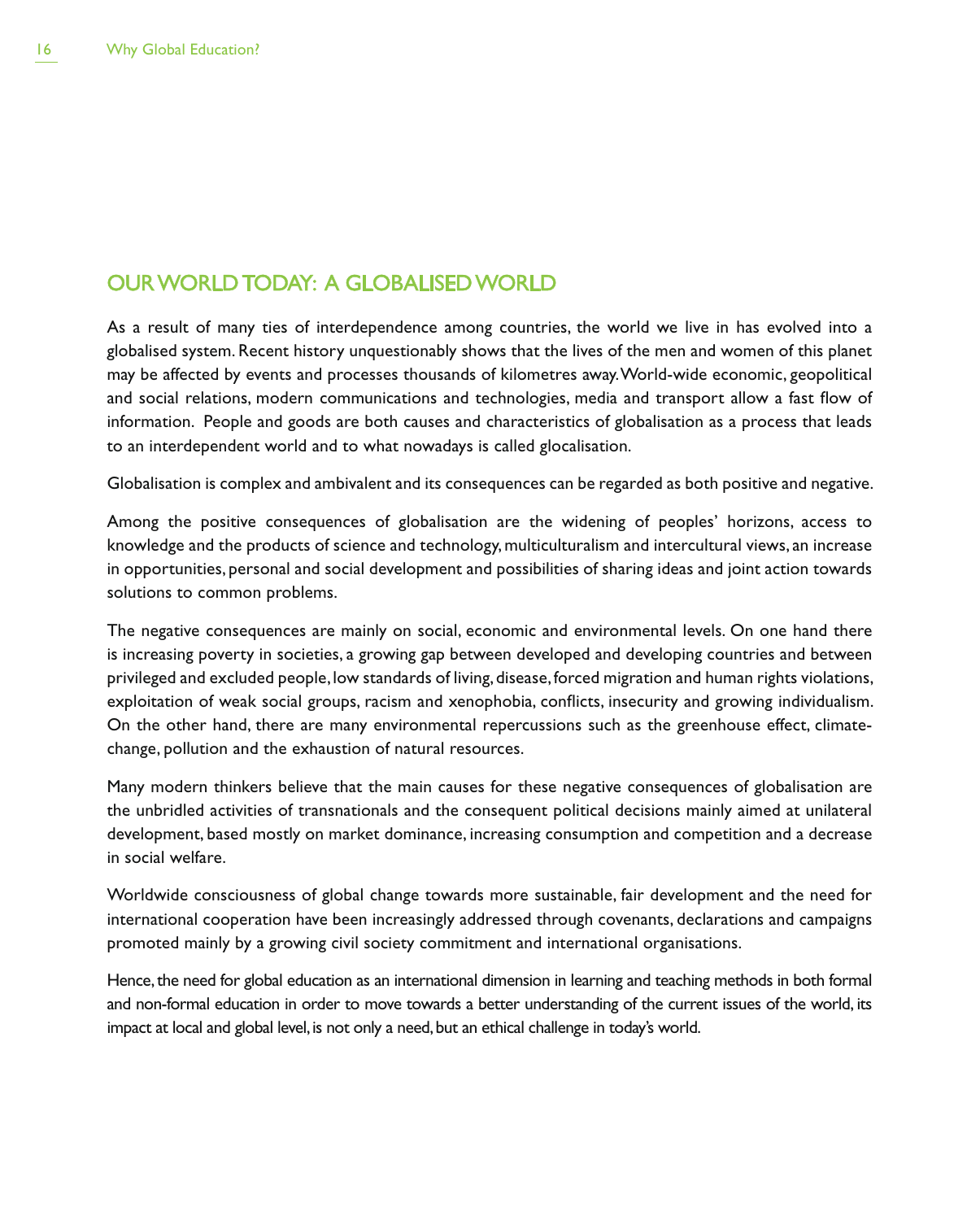## LEARNING FOR OUR GLOBAL SOCIETY

Globalisation poses fundamental challenges for all areas of education in every country. It provides access to people, cultures, economies and languages in a new way. In this context education on global issues may be regarded purely in market driven terms as enhancing the skills and knowledge to be efficient consumers and workers in the global economy, for those who have access to the market.

However, the importance of education lies in helping people recognise their role and individual and collective responsibilities as active members of this global community in the sense of engagement for social and economic justice for all and the protection and restoration of the earth's ecosystems.

Global education is the pedagogical concept behind this vision.

As educators in the 21st century we are living in challenging times and in a controversial world. How can we prepare people to cope with such challenges? What are our responsibilities in a world of increased knowledge and technological developments? What are our responsibilities in a world of poverty, violence, prejudice and environmental damage?

Global education is a new approach which attempts to help answer these questions. It aims at enabling learners to understand world issues while empowering them with knowledge, skills, values and attitudes desirable for world citizens to face global problems. In these terms, global education is a process of individual and collective growth which allows transformation and self-transformation. Basically it is a social practice. It is also a permanent "preparation" for life, in which the acquisition of operative and emotional competences for analysing and thinking critically about reality, makes it possible for learners to become active social agents.

In this context, it is increasingly maintained that education should provide opportunities for realistic, informed appraisal of contemporary issues in our world without reinforcing negative images of an inevitable gloom and doom future. At the same time it is argued that there is a need for greater opportunities in curricular designs for creative and rational discussions of diverse views on alternative futures. This goes in line with contemporary movements for curriculum innovation in different countries that encourage a more flexible and open perspective by applying new content and using active methods and new resources. Global education corresponds to this movement.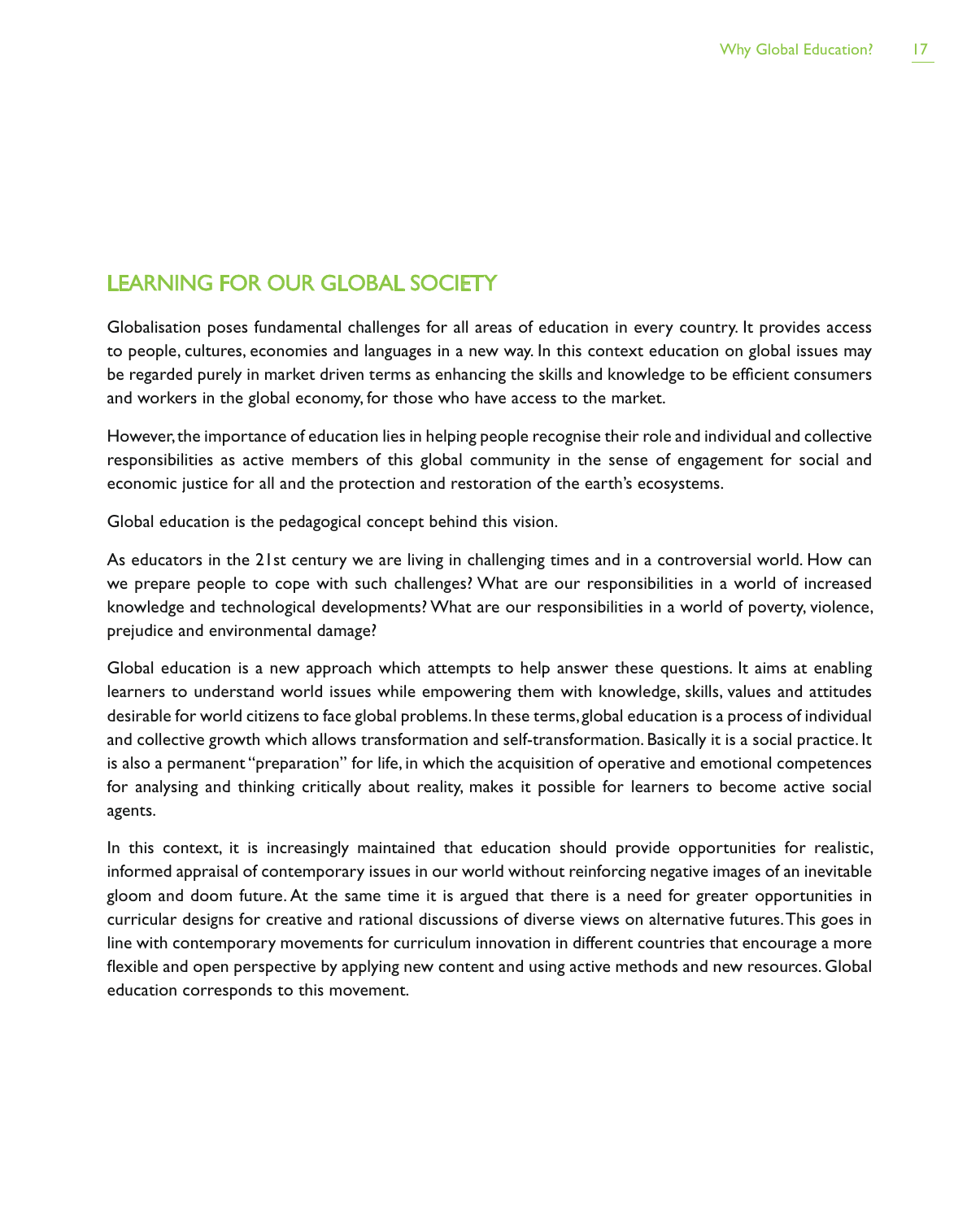### AIMS

**Global education aims at** educating citizens in social justice and sustainable development.

**Global education aims at** opening a global dimension and a holistic perspective in education in order to help people understand the complex realities and processes of today's world and develop values, attitudes, knowledge and skills that will enable them to face the challenges of an interconnected world.

**Global education helps** learners to understand some of the complex processes leading to violence and conflict at individual, collective, national and global levels and be aware of some of the ways in which these conflicts can be prevented or resolved. By promoting an understanding of different cultures and fostering the role of people as dynamic players for a more just and equal world for all, global education aims at developing attitudes that lead to constructive, non-violent resolution of conflicts.

**Global education aims at** developing learning communities, in which learners and educators are encouraged to work cooperatively on global issues.

**Global education aims at** stimulating and motivating learners and educators to approach global issues through innovative teaching and pedagogy.

**Global education aims at** challenging formal and non-formal education programmes and practices by introducing its own content and methodology.

**Global education aims at** accepting otherness and interdependency and creating the conditions for others to express themselves and build behaviour of solidarity.

**Global education helps** learners to develop alternatives when taking personal or public life decisions and reflect on the consequences of their choices, thereby cultivating a spirit of "global responsibility of the citizens of the world".

**Global education promotes** participation in action. In other words, it invites educators and learners to act dynamically for a more just and equal world for all.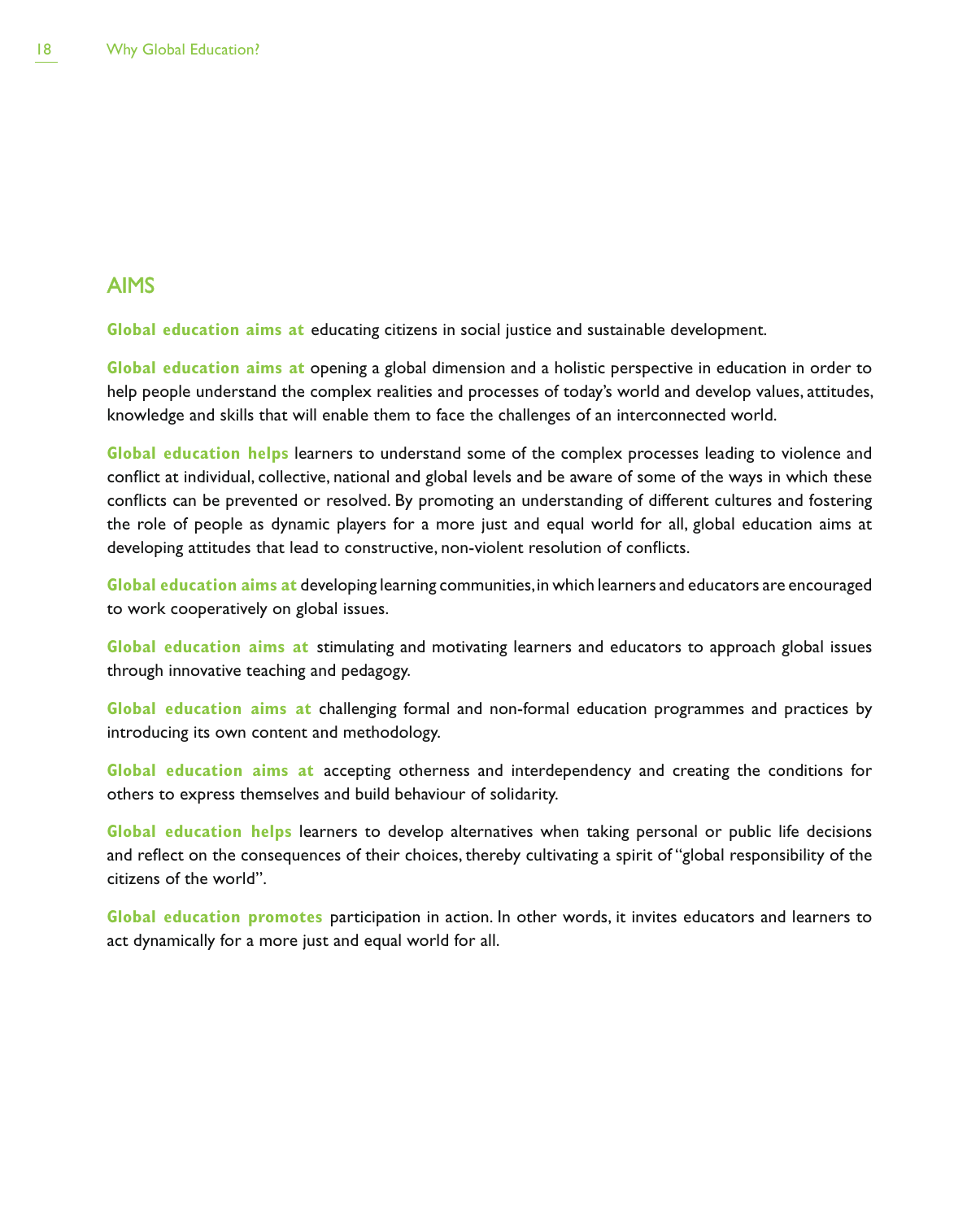## CHAPTER C CONCEPTS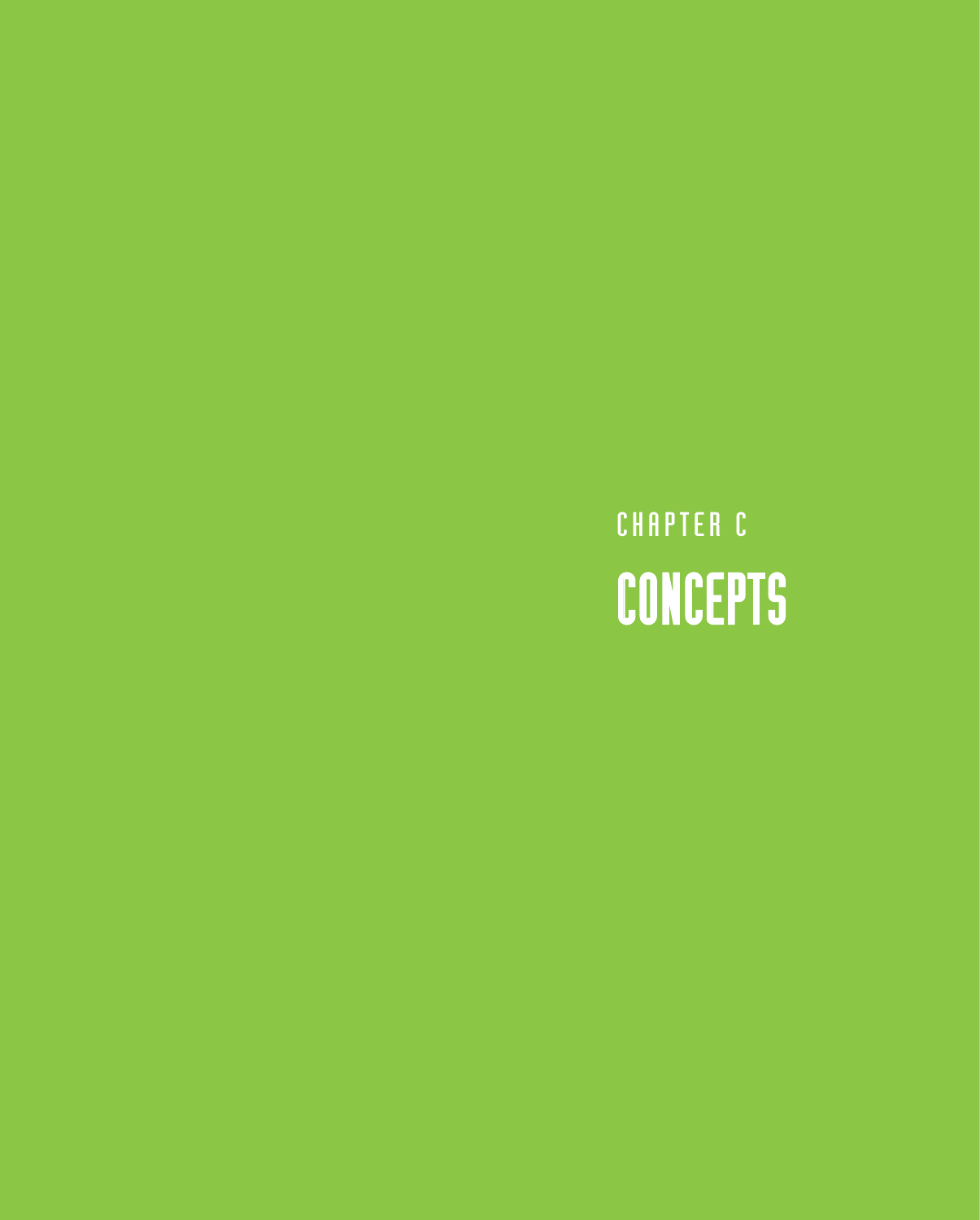**Global education** is an umbrella term for pedagogical concepts related to the realities of today's world. It is therefore an open, ongoing, multidimensional concept of timely general education. Beyond that, it is also regarded as a collective, holistic response to the historical challenge of supporting active global citizens in creating and recreating a different, more equal, just, peaceful and sustainable world based on solidarity.

**Global education** enables people to develop the **knowledge**, **skills**, **values and attitudes** needed for securing a just, sustainable world in which everyone has the right to fulfil his/her potential.



As mentioned in Chapter A, global education is not just concerned with different perspectives on globalised themes and *what you teach and learn* about them. It is also concerned about *how you teach and learn* and *the contextual conditions* in which you teach and learn. In fact there is a necessary unity between the content, form and context in which the learning process takes place.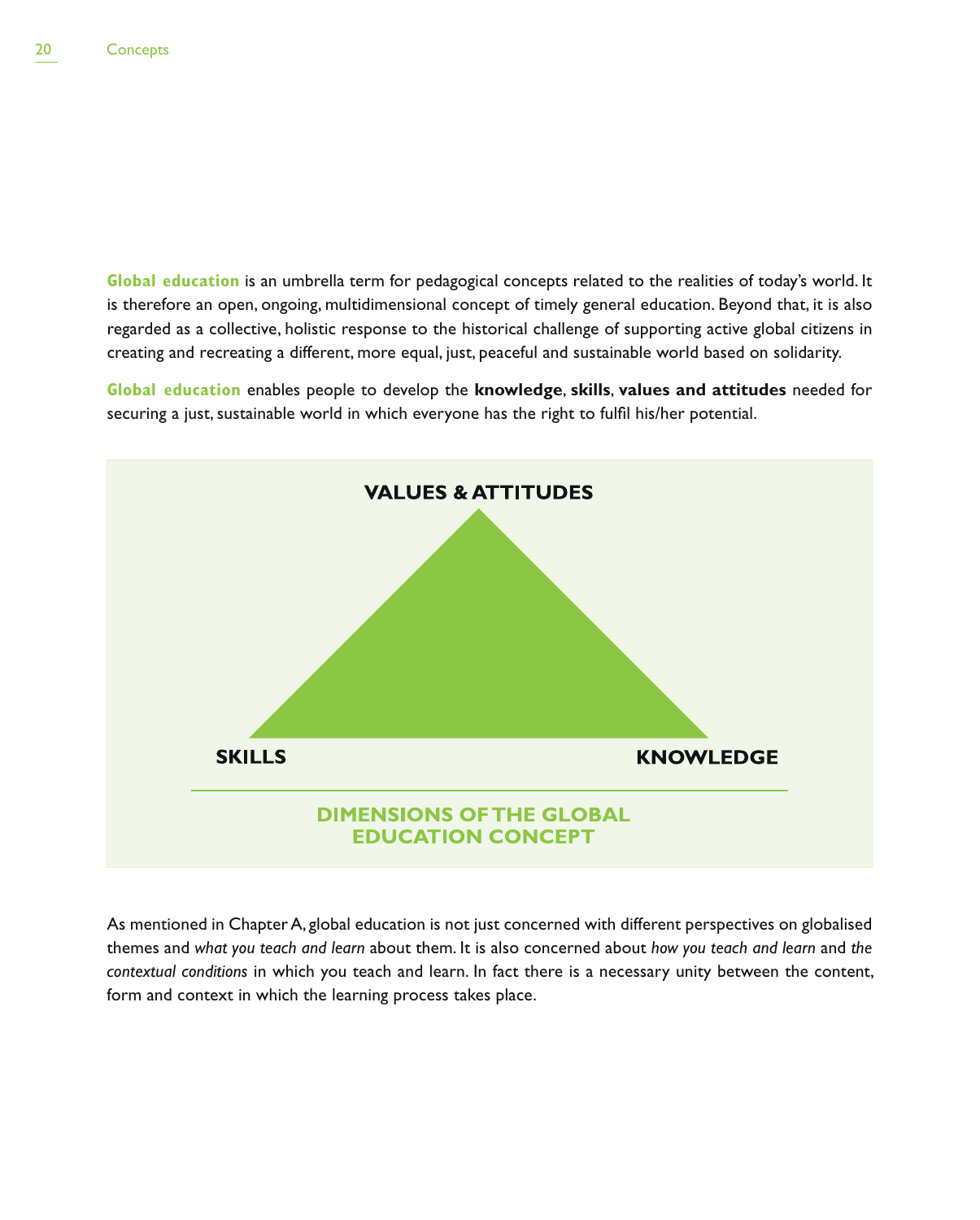If global education is the teaching that has to deal with the goal of change in order to set up education that does not reproduce the system but envisions social transformation and opens people's eyes<sup>3</sup> it is evident that the traditional definition of content has to be replaced by a new perspective of the concept.

The global education contents proposed here do not come from abstract categories but from people's needs, captured in their own expressions.

The traditional concept of content is replaced by

- *a) an analysis of events and developments happening at micro level in the nearest reality*
- *b) selection of specific themes related to those events*
- *c) recognition of connections with the macro world and the emerging dialogue between them*

Therefore in a global education learning process students and educators go deeper into the *roots and causes of events and developments* and share ideas on possible solutions in a dynamic exercise of observation, analysis, reflection and exchange of information that creates a new circle of knowledge and interests.

Gender, social class, ethnic, religious, social-economic and cultural differences will flow through dialogue and figure among the items and problems discussed and also be part of the discussions on possible solutions. In this process *knowing is not accumulating knowledge, information or data on certain themes or problems*. Knowing means *everyday knowledge*, taking care of all aspects of life and thinking locally and globally in linked, interdependent understanding so that the outer world will be part of everyday life analysis, refuelling the learning process<sup>4</sup>.

The content is therefore a result of a constant interrelation between abstract knowledge of theory and concrete experience of everyday life. If, in the process of building this content, concrete behaviours in specific contexts are transformed, we call it praxis - *a phenomenon that eradicates the distinction between abstract content and behaviour in context*<sup>5</sup> .

Contents in global education bridge the problems in a micro context with global issues (which are also problems in macro context) and move from close reality (the family, the neighbourhood, the school, the city) to intermediate reality (the region, the state) and distant reality (the global world). It is therefore important to track the same problems and issues at all these levels in order to constantly investigate the relationship between micro and macro, one of the most important methodological approaches for understanding globalised themes<sup>6</sup>.

<sup>3</sup> See "Maastricht Declaration" in *Chapter A,*

<sup>4</sup> See "Micro/Macro Relationship" in *Chapter D, Methodology,*

<sup>5</sup> See Paulo Freire - *Pedagogy of the Oppressed*. *Chapter 4* develops this concept

<sup>6</sup> See "Maastricht Declaration" and other definitions of Global Education in *Chapter A*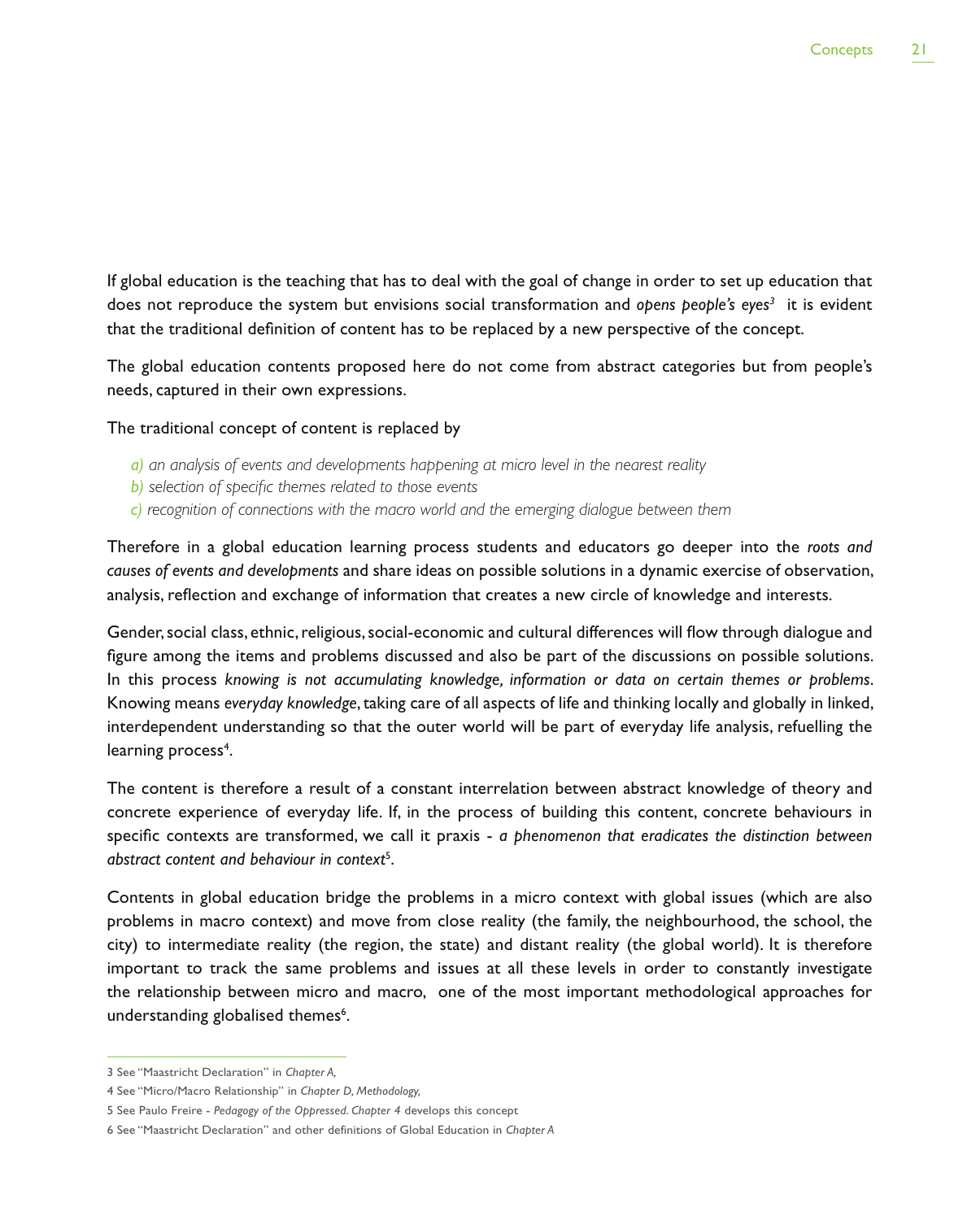## KNOWLEDGE – SUGGESTED CONTENT AREAS

Global education does not introduce new contents, but it enriches the concepts and contents of all subjects and fields of education related to global development by widening their dimensions.

#### **Knowledge of the globalisation process and the development of world society**

The focuses of global education are social justice and sustainable development to give life chances to everyone. Therefore the content areas from which global education can draw its themes include key issues such as living conditions at local level and in other parts of the world, multicultural societies, social, political, economic and cultural contexts, structural and direct violence, interdependencies between regions, countries and continents and limited natural resources, the information society and the media.

#### **Knowledge of the history and philosophy of universal concepts of humanity**

Global education provides knowledge about universal concepts of humanity like: Human Rights, Democracy and Good Governance, Economics, Social Justice, Fair Trade, Gender Equality, Peace and Conflict Transformation, Citizenship, Diversity, Intercultural and Interfaith Dialogue, Sustainable Development, Health and equal access to scientific and technological achievements.

#### **Knowledge about communalities and differences**

Global education provides knowledge about communalities and different lifestyles, cultures, religions and generations. People in all parts of the world have emotions, joys and sorrows. Understanding similarities and differences makes it easier to respect diversity.

#### **SKILLS**

#### **Critical thinking and analysis**

Global education should help learners to approach issues with an open, critical mind, reflect on them and be willing to consider their opinions in light of new evidence and rational argument. They should be able to recognise and challenge bias, indoctrination and propaganda.

#### **Changing perspectives or multi-perspective approach**

Global education should enable learners to change perspectives and look at situations from different points of view.

#### **Recognise negative stereotypes and prejudices**

Global education should enable learners to recognise negative stereotypes and prejudices and actively oppose them.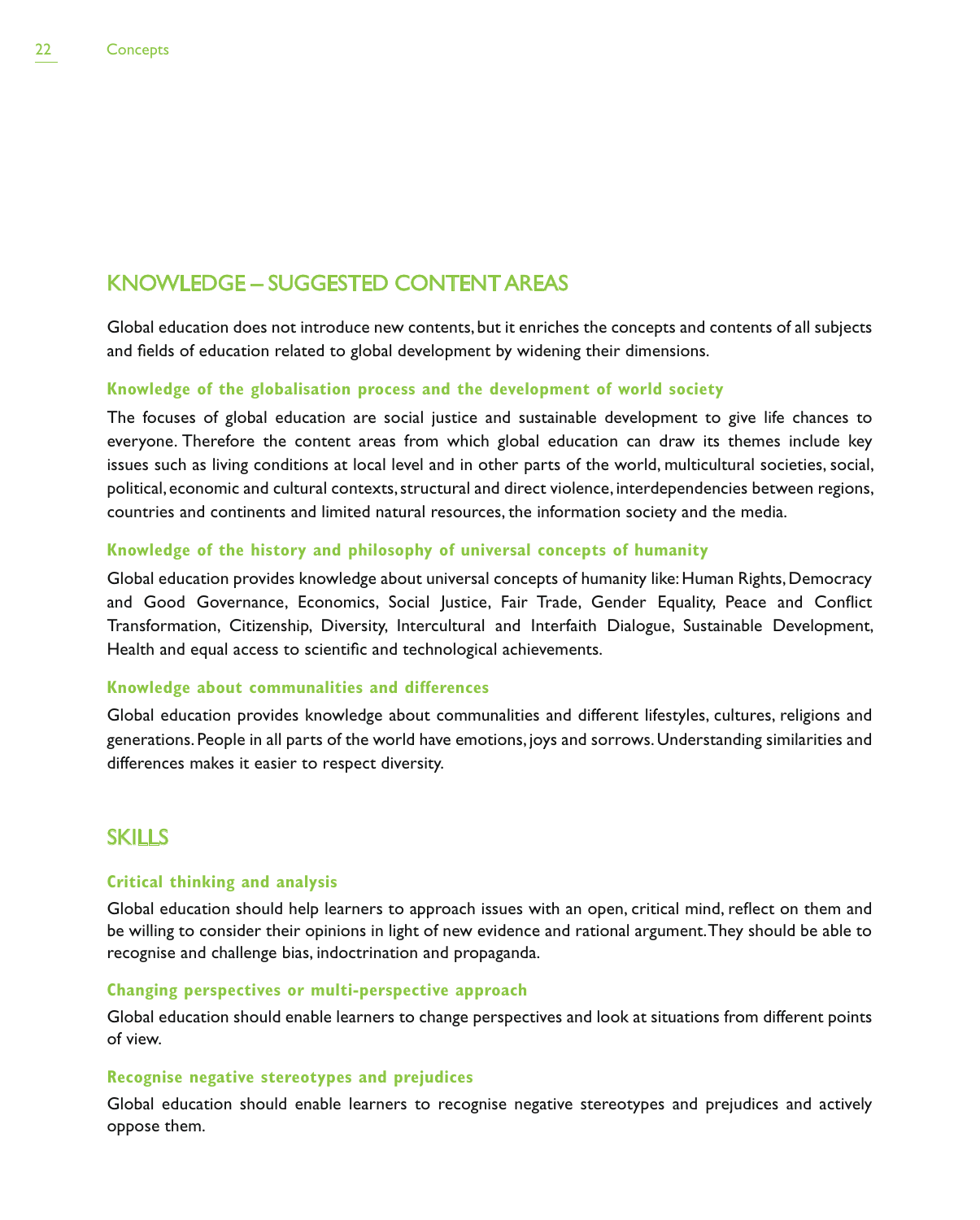#### **Intercultural competences in communication**

Global education should help learners to deal with cultural variety of languages and codes so that mutual understanding can be achieved. In today's mosaic-like cultures, we have to accept the idea that every sociocultural group can contribute to the enrichment of our community life through the exchange of identity elements, dialogue and involvement of all the members of the multicultural community.

#### **Teamwork and Cooperation**

Global education should help learners to appreciate the value of cooperating in shared tasks and work together with other individuals and groups towards common goals.

#### **Empathy**

Global education should enable learners to understand sensitively the viewpoints and feelings of others, particularly those belonging to different groups, cultures and nations from their own.

#### **Dialogue**

Global education should develop dialogue skills, such as active listening, respect for others' opinions and constructive assertiveness.

#### **Assertiveness**

Global education should enable learners to communicate clearly and assertively with others i.e. neither in an aggressive manner that denies others' rights nor in a passive manner that denies their own.

#### **Dealing with complexity, contradictions and uncertainty**

Global education helps learners to understand the complexity of the world, be aware of contradictions and uncertainties and understand that there are no one-dimensional solutions for complex problems.

#### **Dealing with conflicts and conflict transformation**

Global education should enable learners to face conflicts and deal with them in a constructive, systematic way.

#### **Creativity**

Global education should stimulate imagination to think and work on global issues in a creative and enjoyable way.

#### **Research**

Global education should enable learners to search for knowledge on global issues by using different sources.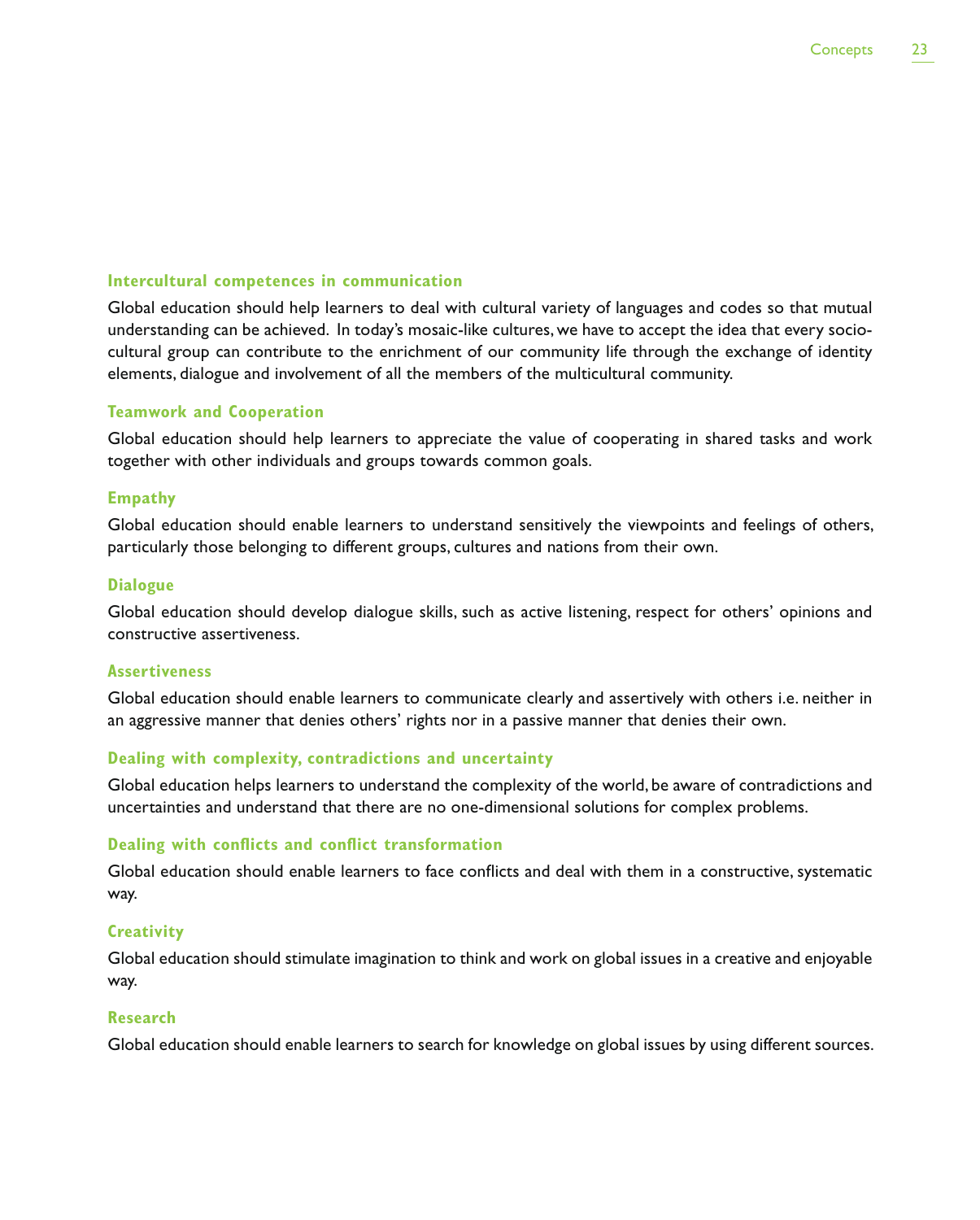#### **Decision Making**

Global education should enable learners to participate in decision-making processes and take initiatives through democratic procedures.

#### **Dealing with Media**

Global education should enable learners to develop media awareness and approach information with a critical mind.

#### **Dealing with Science and modern Technology**

Global education should equip learners with the skills required for responsible use of new science and technology achievements.

### VALUES AND ATTITUDES

Core values allow educators to clarify the basic principles of the learning process, guiding them in choosing the contents, identifying and using sources of information, designing teaching-learning-evaluating strategies and developing fields of practical intervention for the learner.

The ultimate purpose of global education is to develop values, based on knowledge of global issues and relevant skills in order to build attitudes for responsible global citizenship at individual and collective level. These values could include:

#### **Self-esteem, self-confidence, self-respect and respect for others**

Global education encourages learners to develop a sense of their own worth and pride in their own particular social, cultural and family backgrounds. It also encourages them to develop a sense of worth of others, particularly of those with different backgrounds to their own.

#### **Social responsibility**

Global education encourages learners to develop solidarity and a sense of concern for a more socially just, secure and peaceful world at local, national and international levels.

#### **Environmental responsibility**

Global education encourages learners to care for the natural environment balance at a local and global level.

#### **Open-mindedness**

Global education promotes approaching different sources of information, cultures and events with a critical, open mind.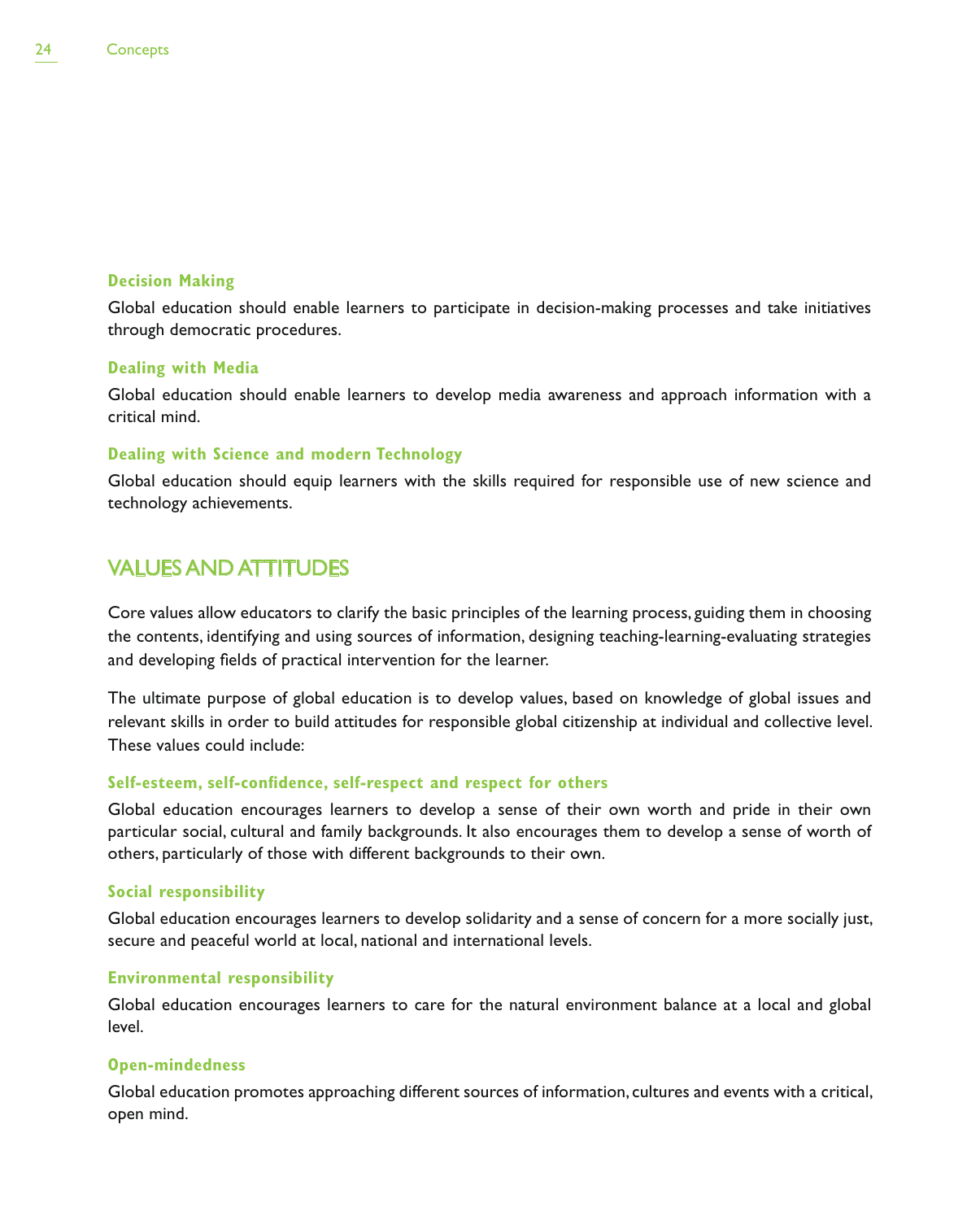#### **Visionary attitudes**

Global education encourages learners to develop various visions of what a better inclusive world might look like in our own community, in other communities and in the world as a whole.

#### **Proactive and participatory community membership**

Global education strengthens the sense of being part of a community (local-global) where individual and collective rights and responsibilities are known and respected by all, creating a feeling of mutual support and a need to participate in common decisions, thereby promoting the principles of pluralism, non discrimination and social justice.

#### **Solidarity**

Global education leads to active solidarity creating world citizens aware of global realities and engaged in working for a more sustainable world, based on human rights for all, dialogue and cooperation.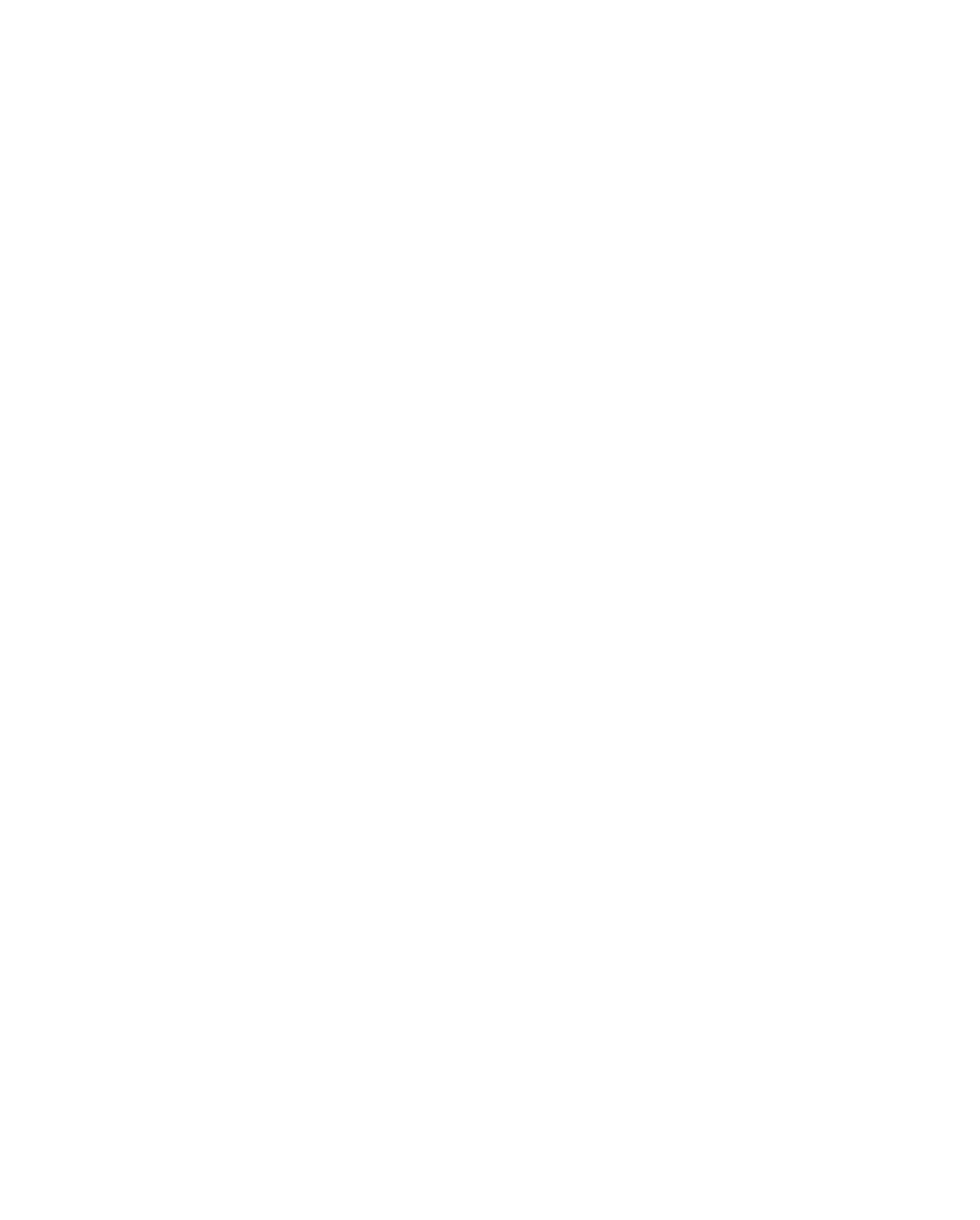CHAPTER D METHODOLOGY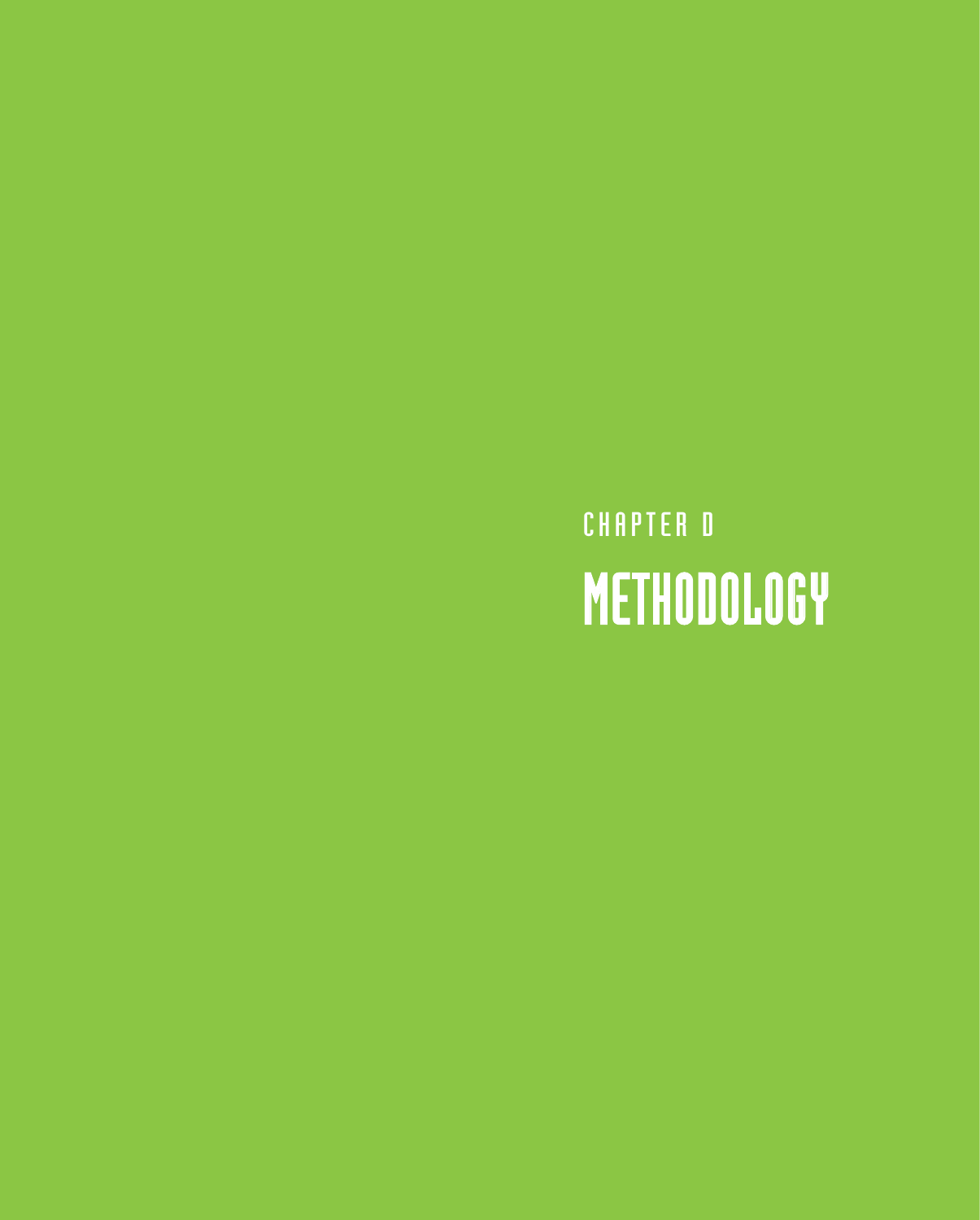### **METHODOLOGY**

Methodology, as a system of principles and rules that precede and analyse praxis, systematically studies the relationship between methods and theory in each science.

A distinction between methodology and methods may help the discussion: Methodology, as the core of epistemology, is the scientific foundation and development of methods, in order to formulate fundamentals for the creation of new specific methods or for the study and analysis of existing ones. A method is a planned procedure that regulates a line of action undertaken to obtain defined objectives in a specific science.

Methodology in education, and especially in global education, is more than a discussion about teaching methods; methodology is an important pillar of education policy. More than how to teach, or how to develop learning activities, methodology includes all the issues of what education is. In this sense the content of any educational activity needs to be directly related to the methods that will be used within the learning group in order to accomplish the objectives of the chosen activity. This basic statement becomes crucial if we accept that each activity in each learning group, in formal and non-formal education, is the application of a wider ideological context. Therefore methodology issues have to be regarded not only in relation to particular learning activities, but as the framework of a continuous learning process related to the main objectives of education and in dynamic interaction with the evaluation process.

And if we agree that any form of education influences human beings' way of thinking, acting and living, we may conclude that any discussion about the role of methodology in education is close to the whole discussion about the role of education in our societies.

## FUNDAMENTALS FOR GLOBAL EDUCATION METHODOLOGY

In order to reflect on the fundamentals of global education methodology, we need to go back to the main concepts in the Maastricht Global Education Declaration:

#### **"Global education is education that opens peoples' eyes and minds to the realities of the globalised world."**

Global education methodology has to be related to the realities of the world. This means, it is first of all based on the reality, contexts and needs of our learning group, then the reality of the local society surrounding this group and then the reality of the global society influencing our local realities and the interconnections between them. This requires first clearing all the concepts we will deal with and then using a wide variety of resources, adapted to the different capacities and characteristics of the learning group (i.e. age, language knowledge, cultural background and physical capacities) and related to learning styles.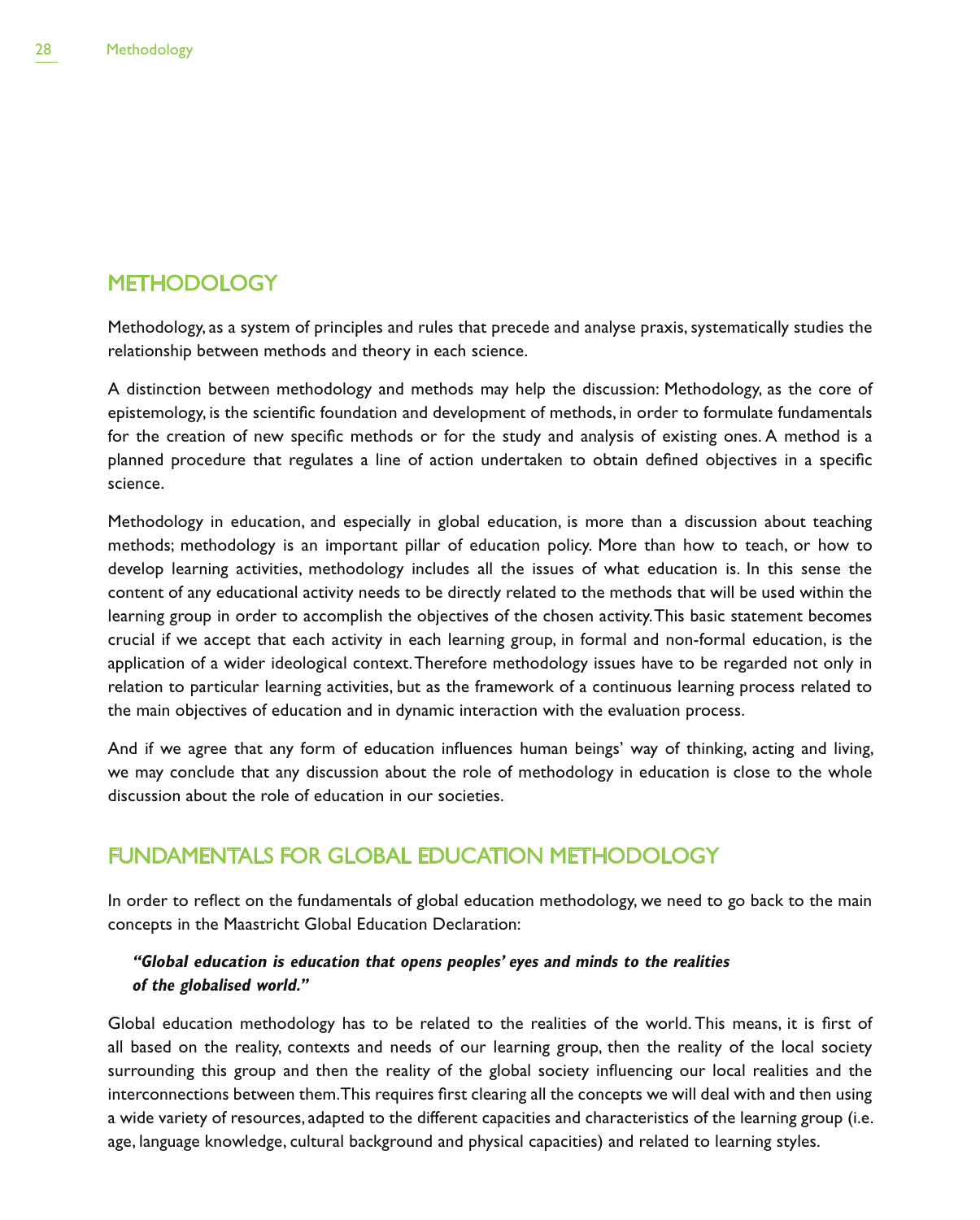The objectives and the different steps of the activity have to be clear and understandable to everyone, in order to make sure that everyone can participate, but also in order to build a common understanding of the realities of the world and how they are interconnected.

Some sample questions may help us to reflect step by step on the learning procedure:

- Who are the people in this group (educators and learners)?
- Where do they come from (cultural background, etc)?
- How are their cultural identity/identities perceived in the group and the society they live in?
- Why are they here?
- How do they feel in this group?
- How do they behave towards each other?
- How does each one react to the educator's behaviour?
- How does the educator feel and react to the learners' behaviour, as individuals and as a group?

Understanding the learning group is *a sine qua non* condition for all educators, especially when they are dealing with global education issues.

Bearing in mind that no personal or collective cultural identity is static in our globalised world, it is crucial to understand people in the learning group.

Defining the area of knowledge we will deal with, according to the needs of the learning group, is extremely important.

Equally important is how we will deal with and create the appropriate learning atmosphere, build bridges of communication and trust and create an encouraging, safe and pleasant space for *learning from* and *learning with* the others, where everyone feels self-confident and has a sense of belonging.

How do we, as educators, achieve this objective? What procedure do we follow?

The answer is again a question. *Is it possible to understand each different personality and bring his/her part of life into a group, by using one method, one activity and one tool?*

The answer can be *various*, attractive, participative, creative and flexible activities that involve all the learners and respect their wishes, personality, life, cultural background and dignity.

Global education inspires people to bring about a world of greater justice, equity and human rights for all.

Discussing the fundamental concepts of justice, equity and human rights with people requires methods that lead to critical thinking and analysis - research procedures, activities based on investigation, study, exploration and enquiries. At the same time, the content of the learning activity has to be related to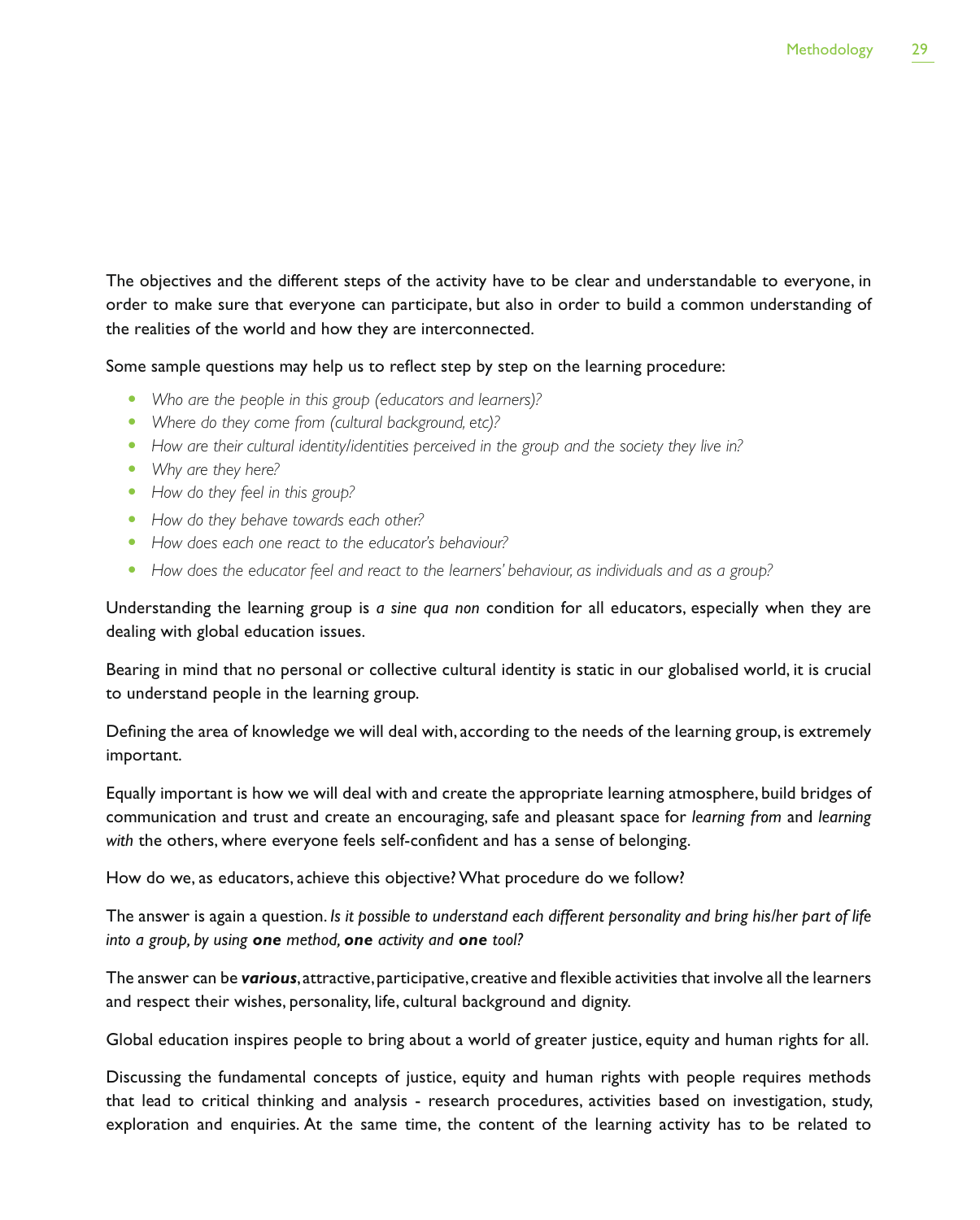peoples' lives, real situations and human experiences in order to raise the learners' awareness of injustice and inequity. It is also important to recognise and study acts of justice, conditions of equality and respect for human rights in peoples' everyday lives, in order to reflect on the context that permits or creates such values in our societies.

Obviously a real democratic dialogue between all players involved in the learning process is necessary to keep up a continuous process of critical and creative exploration of the world, in order to facilitate the building of a collective knowledge and common understanding of the world we live in. The integration of various relevant components of given systems of values and power and the discussion of the interdependence between peoples' realities are necessary.

A holistic approach seeks to understand direct and indirect relationships between forms of power, violence and injustice at all levels, as well as the values, practices and necessary conditions needed to overcome them. Moving from ignorance and indifference to knowledge and awareness on global issues can be a result of a learning process linking the personal to the collective and the local to the global context. Moving from knowledge and consciousness to action, in order *to bring about a world of greater justice, equity and human rights for all*, can be a result of a learning process that seeks to develop critical empowerment and fosters learners' capacity to participate in a collective decision-making process and actions for transformation at local level in that direction.

It is equally important to connect theoretical knowledge with the social realities of the past and the present, to understand the fundamental principles of the historical process so as to realise how and why humanity has arrived at the complex present situations at local and global level and to develop positive visions of the future.

### METHODOLOGICAL APPROACHES IN GLOBAL EDUCATION

#### **Cooperative-based learning**

In cooperative learning there is a positive interdependence between participants' efforts to learn. They strive for mutual support so that all group members gain from each other's efforts. There is a positive interdependence among participants' commitment to working together. The method permits learning through interaction, enhances participants' communication skills and strengthens their self-esteem.

#### **Problem-based learning**

Problem-based methodologies encourage people to ask and answer questions, making use of natural curiosity about specific events or themes. Participants are invited to reflect on issues that do not have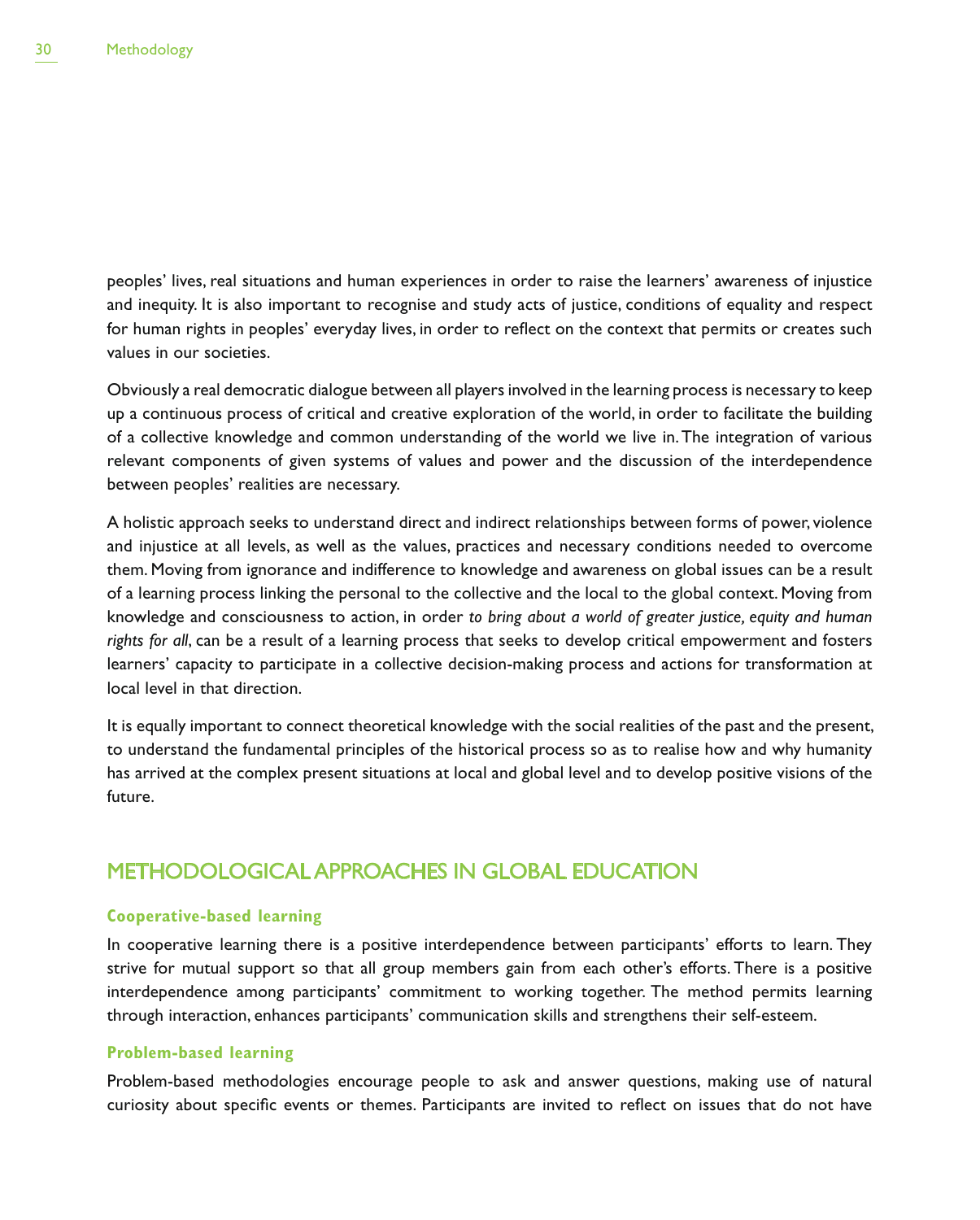absolute answers or easy developments and that reflect the complexity of real-world situations. Problembased learning opens the way for an active, task-oriented and self-controlled approach to the learning process.

#### **Dialogue-based learning**

Dialogue creates oral interactions between participants that seeks to stimulate the exchange of ideas. It works as a bridge between people and creates a friendly space for developing thoughts, reflections and proposals even if they are opposed or different. Dialogue helps develop communication and listening skills, so it promotes understanding of different issues and points of view. It is one of the most important methods in global education.

| CRITERIA FOR CHOOSING AND EVALUATING GLOBAL EDUCATION METHODS                                                                                     |                                                                                                                                                                   |                                                                                                                                                                                                                                             |                                                                                                                                                                                                                                |
|---------------------------------------------------------------------------------------------------------------------------------------------------|-------------------------------------------------------------------------------------------------------------------------------------------------------------------|---------------------------------------------------------------------------------------------------------------------------------------------------------------------------------------------------------------------------------------------|--------------------------------------------------------------------------------------------------------------------------------------------------------------------------------------------------------------------------------|
| <b>GLOBAL EDUCATION METHODS HAVE TO BE:</b>                                                                                                       |                                                                                                                                                                   | <b>GLOBAL EDUCATION METHODS:</b>                                                                                                                                                                                                            |                                                                                                                                                                                                                                |
| • Interesting<br>• Attractive<br>• Motivating<br>• Challenging<br>• Participative<br>• Collaborative<br>• Realistic but Optimistic<br>• Promising | • Reflective<br>• Targeted to different people<br>• Diverse and variable<br>• Learner-centred<br>$\bullet$ Creative<br>• Interactive<br>• Democratic<br>• Dynamic | • Are based on good resources<br>• Are coherent with GE content<br>• Do not "teach" but educate<br>• Raise awareness<br>• Promote the dialogue<br>• Give the sense of belonging<br>· Bring up everyone's responsibility<br>· Involve people | • Respect the learners<br>• Are based on human values<br>• Develop critical thinking<br>• Link local to global<br>• Stimulate actions<br>• Link the content to the praxis<br>• Are micro/macro based<br>• Promote human-values |

## IMPORTANT POINTS IN PRACTISING GLOBAL EDUCATION

In formal and non-formal global education the following points are considered important.

#### **Defining and understanding the learning group:**

As in all forms of education, considering the situation and the background of the learning group is fundamental; in global education this is crucial. Age, number of participants, social and cultural diversities in connection with the themes chosen, time, materials and space available must be primarily taken into account in designing a global education programme and choosing the appropriate methods. Starting from the learner's contexts and exploring their needs co-operatively is a primary element as well. This is particularly essential in order to design global education programmes when curricula are not prescribed.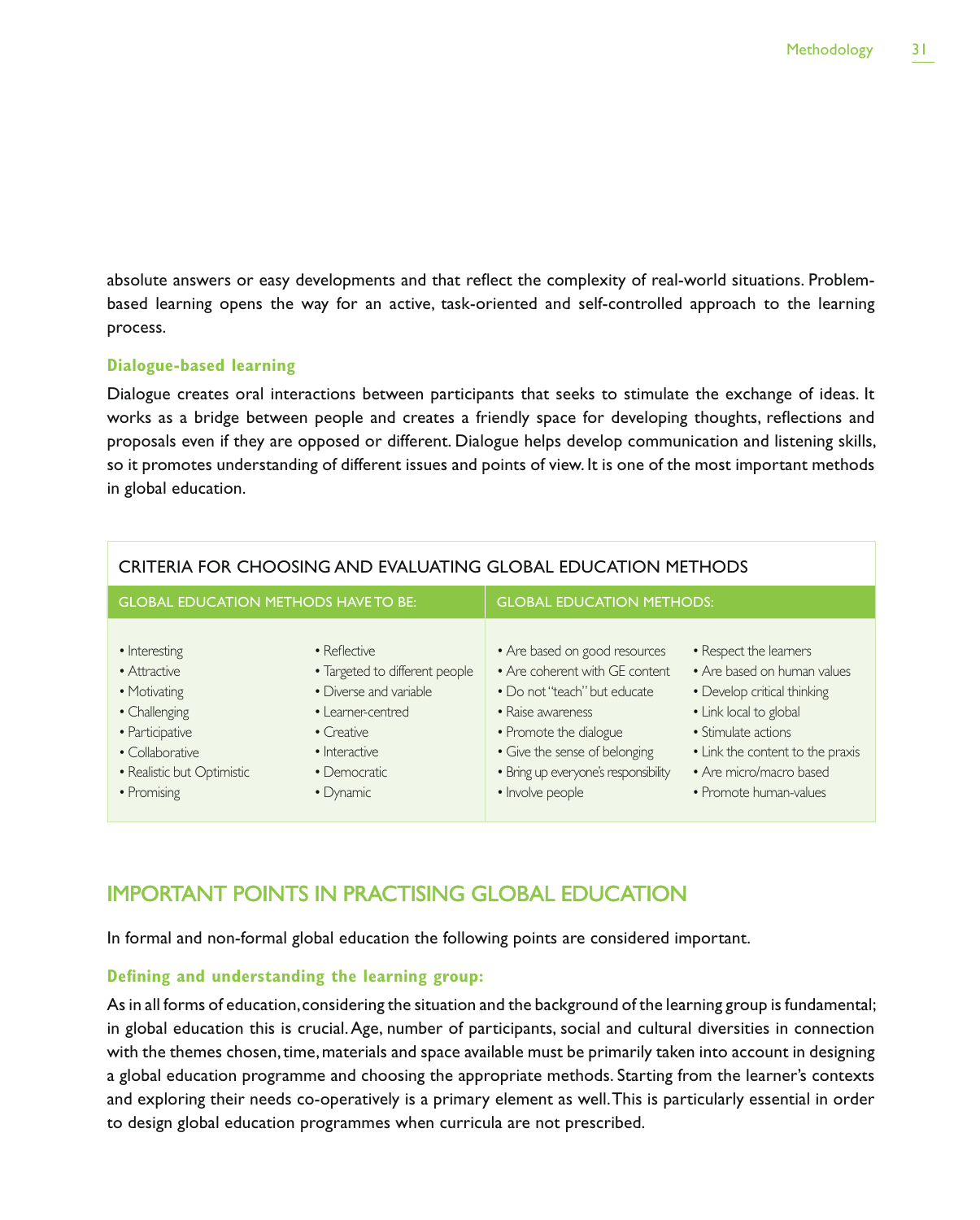Relevant discussions and baseline questionnaires are the most usual methods for identifying these needs and base the themes and the actions of the educational programme on them.

#### **Choosing the appropriate learning environment:**

A learner-centred environment is based on the principles of democratic, participative, cooperative and experiential learning. In such an interactive environment, critical thinking, democratic dialogue and a holistic view are valued and encouraged throughout the whole educational process.

| THE GLOBAL EDUCATION LEARNING                                                                                                             | <b>THE GLOBAL EDUCATION</b>                                                                                                                             |
|-------------------------------------------------------------------------------------------------------------------------------------------|---------------------------------------------------------------------------------------------------------------------------------------------------------|
| <b>ENVIRONMENT NEEDS TO BE:</b>                                                                                                           | <b>LEARNING ENVIRONMENT:</b>                                                                                                                            |
| • Democratic and dialogical<br>• Participative<br>• Caring and warmly supportive<br>• Pleasant and hopeful<br>• Stimulating and inspiring | • Creates self-confidence<br>• Supports mutual understanding and trust<br>• Stimulates learning from each other<br>• Can be a micro-cosmos of the world |

#### **The conceptual aspect:**

The main concepts related to the global issues we are dealing with have to be adequately addressed. These concepts will form a good concrete background on which interactive learning will be based.

#### **Developing critical thinking:**

Critical thinking is developed through the different steps and levels of learning. Firstly, learners need to recognise the realities in order to be aware of the global society and develop values regarding the right of every single person to a life of dignity. Then, they need to understand them through analysis and synthesis. Translating situations in their own reality and daily lives is essential for understanding.

Analysing the situation by breaking it down into parts paves the way for questions about what and why instead of answers, dialogue based on arguments and openness towards difference. Synthesising by putting together different parts of the world puzzle is an important step towards understanding the political, social, economic and cultural dimensions of any situation and the interdependence of different people's realities and developing a sense of responsibility.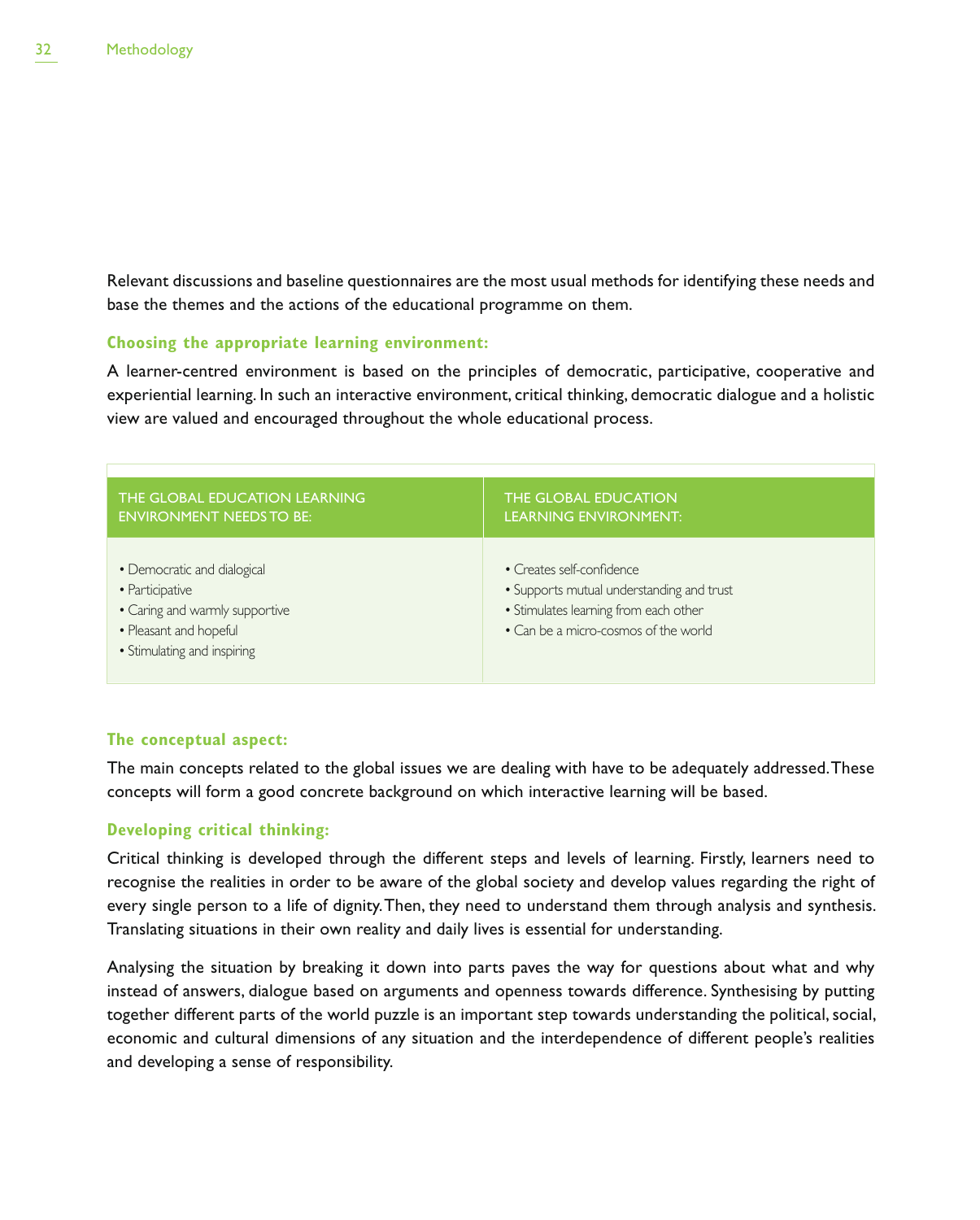Applying information and knowledge to new situations opens perspectives for a better world through active participation. Evaluating knowledge on explicit criteria, related to the result of analysis and synthesis, develops attitudes and skills for a citizen with a critical mind.

#### **Stimulating curiosity:**

Stimulating curiosity is a very important presupposition for developing critical thinking. This can be mainly done through searching for the right questions rather than the right answers, which might not exist in an uncertain world of complex issues.

#### **Stimulating creativity:**

Stimulating creativity is also a very important presupposition for developing perspectives and possibilities for a peaceful, sustainable world.

#### **The micro-macro approach:**

Main forms:

- From local to global, e.g. from pollution or poverty in our area we are led to the global dimension of *these problems and back to the local level (glocalisation).*
- From personal to collective, e.g. from personal stories and experiences presented by the participants *in a multicultural global education programme, we are led to confront the migration problem on a collective basis.*
- **•** From emotional to rational, e.g. from the emotions raised on an individual level after the above migration *stories, we are led to explore the general aspects of the migration problem.*

#### **Interdisciplinary approach:**

Global issues can be developed through any subject of the curricula, formal or non-formal. Connecting specific to general knowledge and linking different data coming from various sciences permits a multi-perspective approach, which is needed to perceive knowledge as a united system and so to understand yourself and others in a complex, interdependent world, where the realities of our lives can be complementary but also contradictory. Moving from a culture of individualism to a culture of partnership presupposes the transformation of the personal criteria of the only truth to collective criteria of multiple realities.

#### **The three time dimensions:**

Dealing with all three dimensions is very important in approaching a global issue. For instance, initially we are naturally focused on how a problem appears at present. However, we also need to see its past and explore possibilities for the future.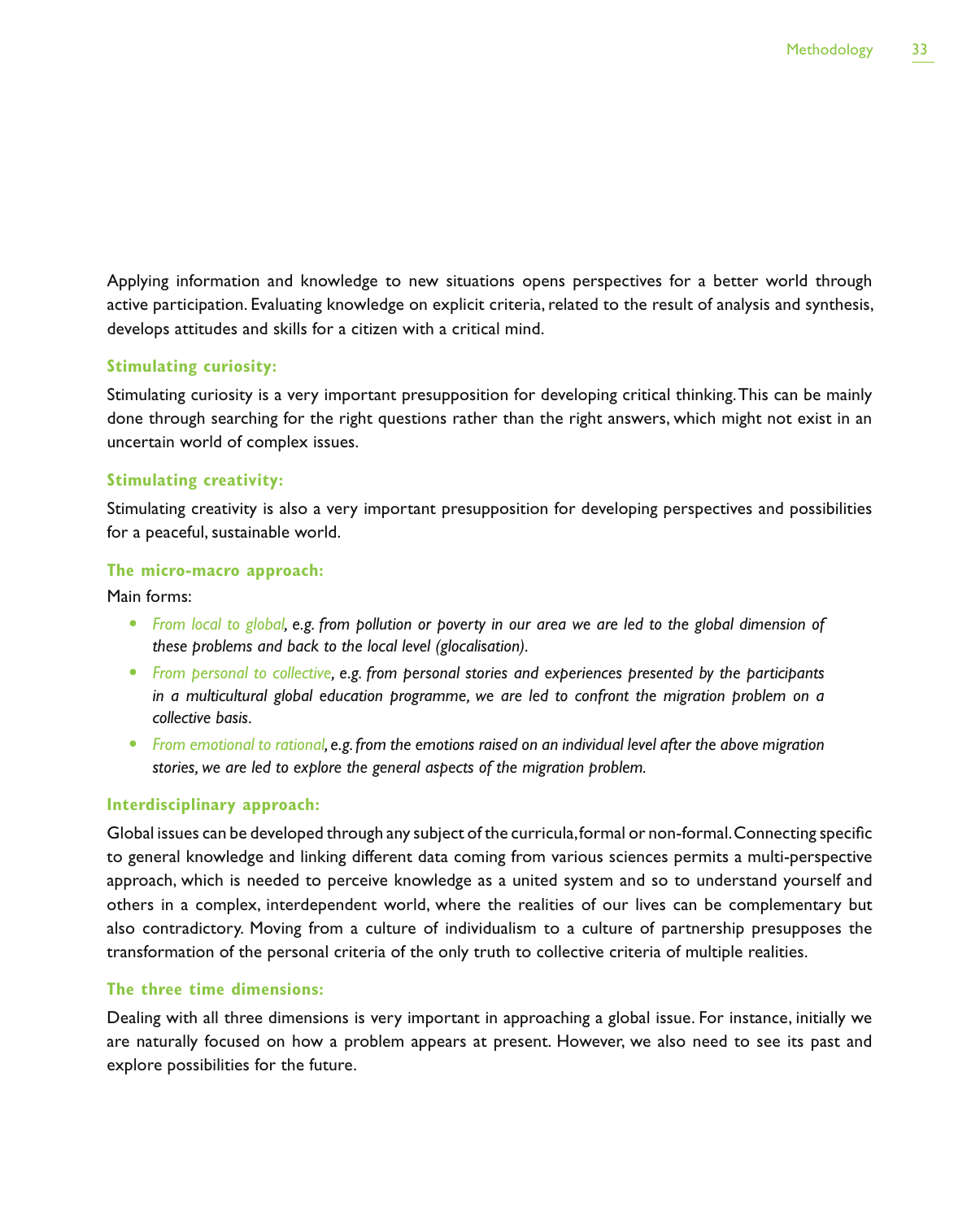

#### **Historicity of knowledge:**

Moreover, it is important to recognise the historicity and the limits of the individual and social processes, the different stages of development of phenomena, the genesis and deterioration, the limits and the possible exhaustion and destruction of any system (ecological, social, economical, political) to achieve a reasonable comprehension of situations.

#### **Dealing with controversy:**

Global issues are expected to be controversial. Therefore, in dealing with such issues, controversy should not be avoided but confronted in a balanced way, aiming at a synthesis of views. This synthesis is not, of course, always possible. For example, issues connected with religion can be very controversial; and conclusions are not, perhaps, possible in a democratic debate. However, such a debate has a merit in itself. The issue of respecting diverse cultures will necessarily be discussed in the above example. And everyone in the group will realise that we live in a rapidly changing world in which we have to rethink existing beliefs, values and attitudes.

#### **Confronting the issues of national or cultural identity:**

These issues are usually connected with migration, xenophobia, stereotypes and human rights and can therefore be very controversial and have to be treated very delicately. Although global education means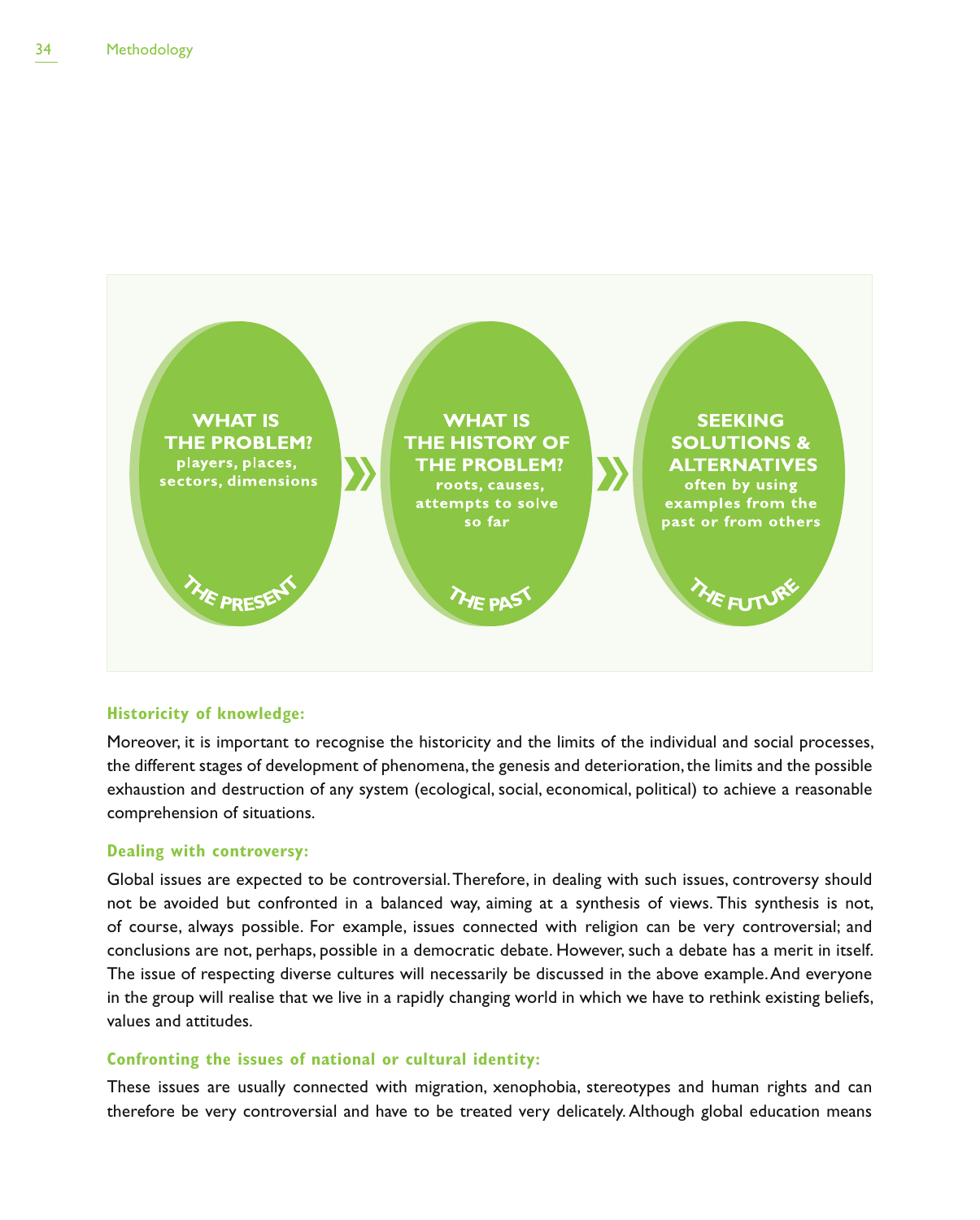resistance to the status quo, it should never be considered a threat but always a positive challenge that can enrich and broaden national and cultural identity.

#### **Introducing the element of change:**

Constant change and, hence, uncertainty and instability are the reality in our world. Global education should prepare its learners to face this reality and adapt in a positive, constructive way. This means seeking ways of achieving a kind of good balance between stability and change. For this purpose a more holistic approach is needed which links the different dimensions of being (physical, intellectual, emotional and spiritual) with the different dimensions of the environment (natural, social, cultural, economic and political).

#### **Inspiring Optimism and Enjoyment:**

Global education is optimistic and brings hope. There are many modern "prophets" who, Cassandra style, seem to prophesy the end of the world. How do we deal with pessimism? One positive way is to emphasise faith in human nature. Go back in history even two or three generations and see the progress that has been made, for example, in social security or the spread of education, in order to open positive perspectives. Global education has, also, to be enjoyable – an element related to its optimism. Humour also helps in creating a happy atmosphere. Use active, enjoyable methods that can have a drastic effect on developing global skills and values and lead to action.

#### **Building on personal experiences or simulations:**

Personal experiences or simulations are forms of experiential learning. Pedagogical theories say that "people learn most powerfully through their own experience, in situations that involve cognition, emotion and action". Global education simulation activities may provoke strong emotions that are not easy to deal with. That's why the educator has to be prepared to deal with strong emotions and needs to know and understand each person in the group. Emotional activities have to be used very carefully, in a specific time schedule, either as starting points or as part of a whole programme. Otherwise, too many emotions may distance the group work from reason and reflection. Methods allowing for both experience and reflection and balancing cognitional, emotional and action level are the most efficient for learning in global education.

#### **Stimulating active involvement:**

Stimulating active involvement is very important for a change of values and attitudes. Activities may be designed by learners, for a group of learners and for the local community, based upon an assessment of their realities and needs. Participants may try to propose solutions or even undertake collective action to promote transformation in their environment, at a micro level (classroom, school, community, village, etc), e.g. linking formal education with non governmental organisations (NGOs). Through these processes, learners can recognise how participation and the ability to respond to authentic needs improve quality of life in the community and will hopefully lead to a lifelong ethic or service and civic engagement.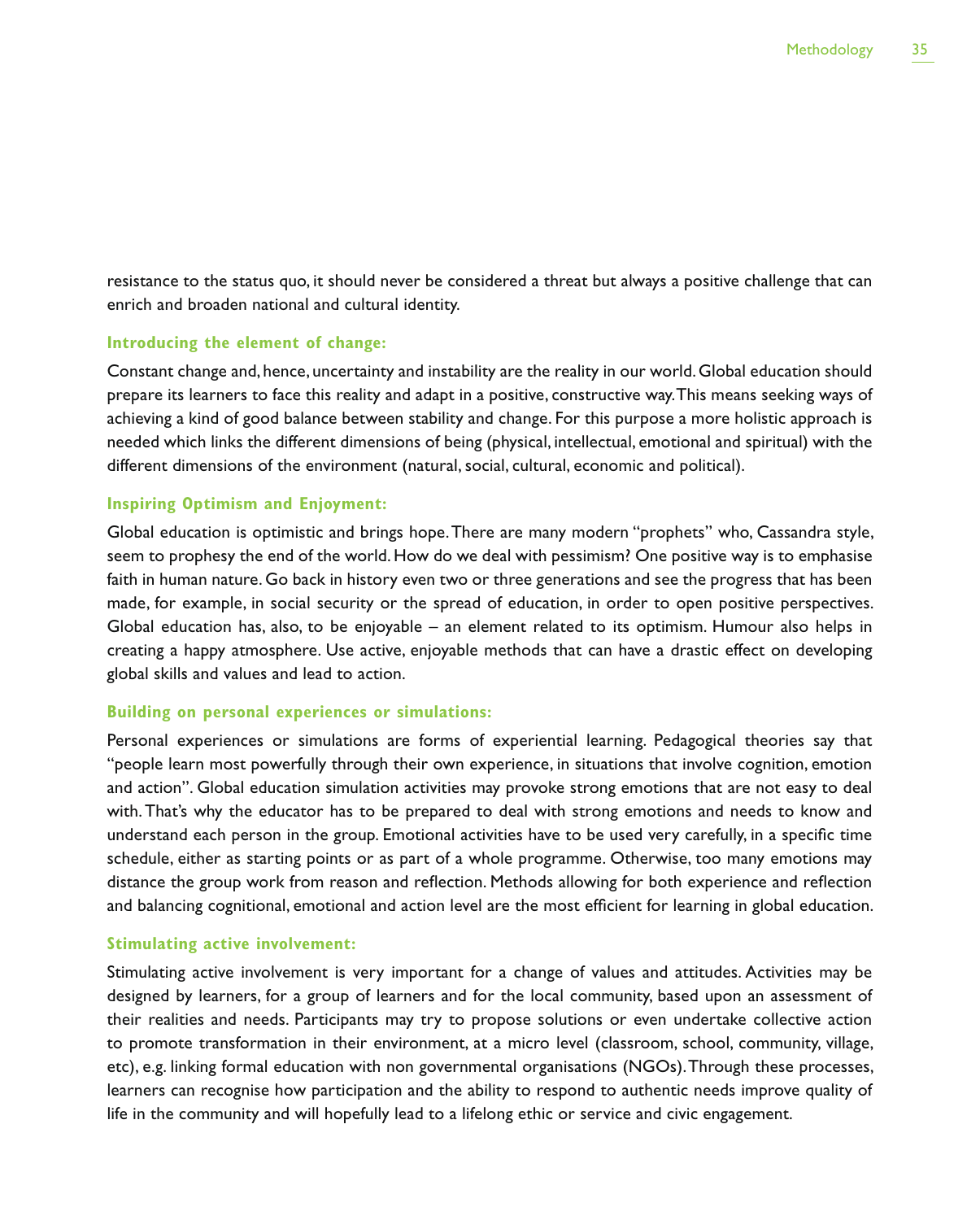## **Networking among peoples:**

While practising global education, creating links with other countries, cultures and societies is very important. These links mean visible, concrete solidarity of groups working together. They can, for example, assist people in developed regions to appreciate village versus town life and people in less developed countries to understand that not all people in developed countries were born with a silver spoon in their mouths. On the other hand, migrants from various countries exist everywhere. By involving them in the education process we bring in different voices, thereby actively showing our interdependence and the need for solidarity.

## **Using multiple resources:**

Educators practising global education should use a wide variety of resources, according to the realities of the learning environment (where, when, who, what, and also content and context of the programme). Very often objective difficulties eliminate the possibility of choosing resources. Global educators have to be flexible and adapt their activities to existing resources and the activity. What is important in global education is not the tool, but how you use it.

## **Using the media:**

Getting information from the media (press, TV, internet) is part of our everyday lives. Global education through the media is both a means and a goal - a means because of the huge quantity and diversity of information coming from various complementary sources and a goal because learning about the world through mass media sources is the best way to develop media awareness, which is absolutely necessary for global citizens today.

**Understanding the media is a goal for global education:** Media education is directly related to global education, as it fosters critical thinking through a critical approach to a specific source of information (objective or subjective, ideologically and cultured oriented), through decoding the signs and symbols of any transmitted information (wording, images, sounds, etc) and through the analysis, the differentiation and the comparison of what is an event and a real situation and what is an opinion and a comment. Media education supports global education, because it is related to different subjects within formal and non-formal programmes. A *sine qua non* condition for using the media in any subject in education is to distinguish information from knowledge.

**Using the media as a resource in global education:** Using information from the media in a learning process can be extremely interesting at micro level - knowing about the micro-cosmos surrounding the learning group, understanding how the local community reacts to the realities of the world and analysing how people living around us perceive information about the global context. It is also a challenging source of information at macro level to understand the interdependence of the world we live in. In global education an educator using the media may encourage learners to become aware of global problems, to be a critical audience for any form of given information, to deconstruct stereotypes, to develop a culture of understanding and to be active citizens.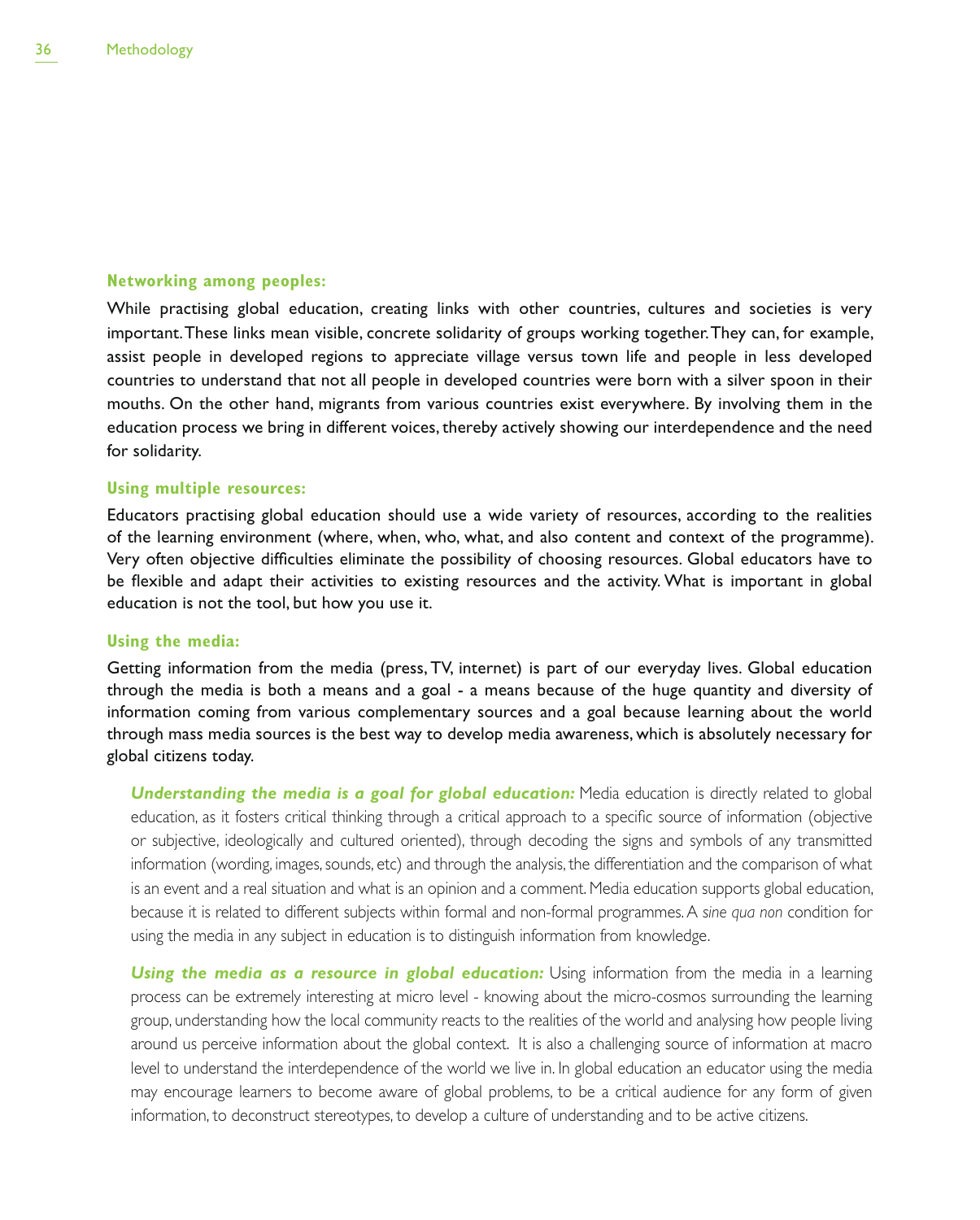Learners using the media in a global education learning process can be active researchers of information and collaborative participants in a process towards discovering knowledge.

**Using the media as a means to act as global citizens:** Using the media is a challenging way not only of getting, but also of spreading information from the group to the local or global community, if the group goes on from the learning activity to action in the real life or in cyber space. The media can be used to raise people's awareness and to give visibility to individuals or collective actions of common interest (e.g. actions of solidarity or cooperation for the well-being of the community, protests against violations, multicultural events, activities for the sustainability).

## **Dynamic process:**

Global education activities follow a process of continual preparation, action and reflection. All participants of this type of education will conduct needs assessments, develop proposals, create action plans and reflect on and share the results of their action with their peer group. Internal evaluation is an important pillar of the whole process, based on reflection and linked to the objectives of the activity. Evaluation results can be the starting point for re-designing an activity or a project, for new perspectives and plans. Global education is not a static, repetitive procedure, but a continuous and dynamic process of reflection and action, that is to say praxis.

## METHODS FOR PRACTISING GLOBAL EDUCATION

Global education, with its wide spectrum of issues and dynamic aspirations, indeed offers many opportunities for various methods to be used when practising it – from, so to say, more "classical" to more "innovative" ones. What educators need to remember is that a method is a learning approach, directly related to the objectives and in coherent, dynamic interaction with the content of every issue and activity. Moreover what matters more is not the acquisition of knowledge itself, but the process by which learners learn how to learn.

The important thing in global education is that, in any case, we use the methodological proposals presented above. Thus, a learner-centred environment generally excludes the very "classical" method of a lengthy lecture directed at passive learners, even if modern technology is used during this lecture. Similarly, worksheets cannot be very effective if they are based on long, dry scientific texts followed by numerous "academic" questions demanding an individual answer. On the other hand, stories (narrated or given in the form of comic strips) or cartoons, both accompanied by some inspiring questions, can better motivate learners to search for answers in groups and discuss aspects of global issues in a participative, cooperative, experiential and, above all, democratic learning environment.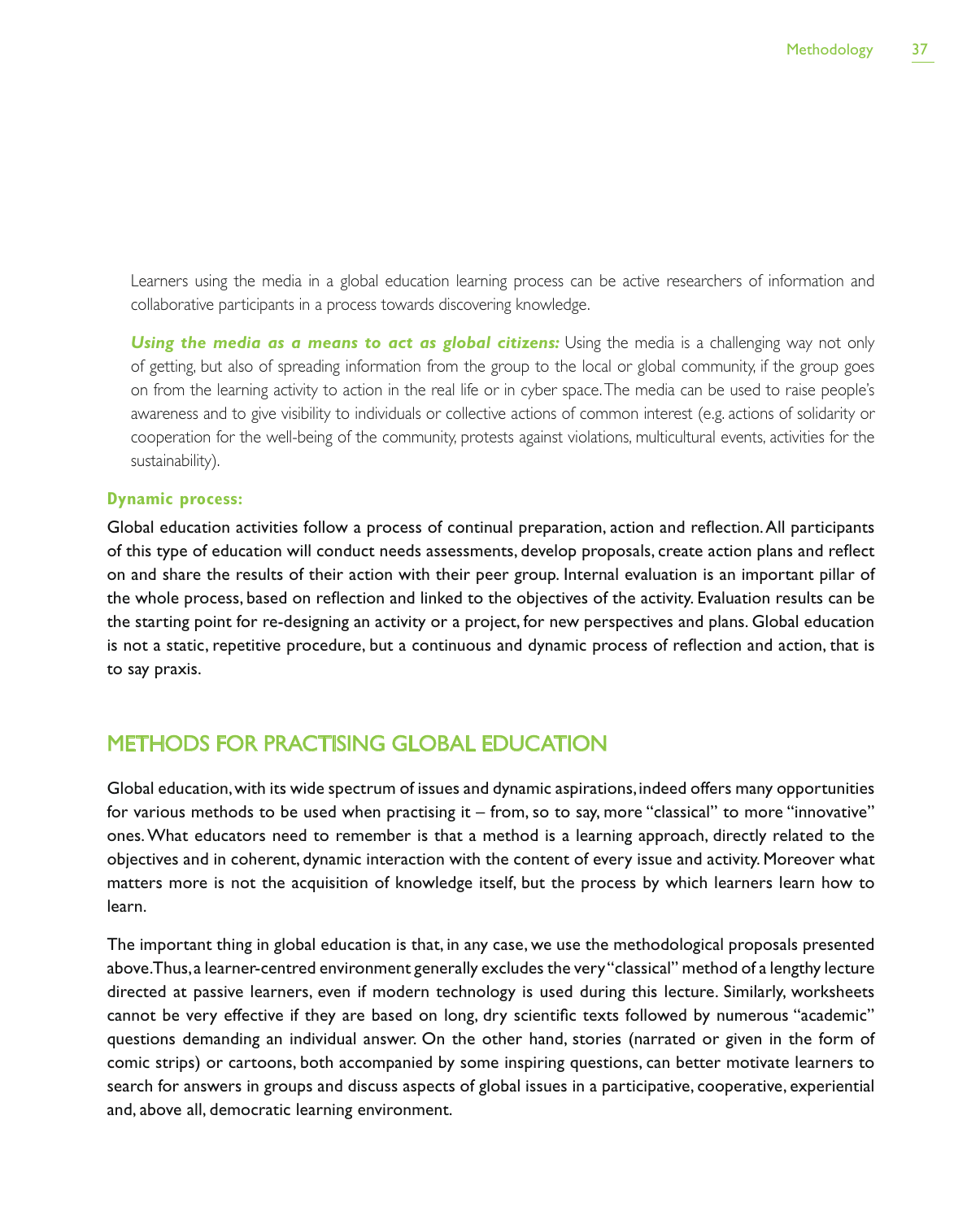On this basis anything interactive is welcome: icebreakers and energisers, simulation activities and games, role playing, brainstorming, problem-solving exercises, debates, group discussions, panel or round table discussions, pair group exercises, exchange of experiences, research and presentations, study visits, participative arts, case studies, art activities including music and/or dance and activities based on stories and tales or visual arts / iconography (photos, movies, collages, comics, drawings, etc.). There are numerous methods of this kind and trained educators know them. A great number of printed and on-line materials exist today, provided by European and international organisations, describing concrete examples and ideas for such methods<sup>7</sup>.

In all of them the main message must be one, that the place where global education is practised should metaphorically resemble a hive in which all bees have a role to play around a common purpose, the only difference being that the educator is not an autocratic kind of queen!

It is understood that in the case of non-formal education, related to youth groups or more mature adults, care should be taken for the educator to resemble a kind of a conductor in an orchestra in which he/she and the players democratically decide the details of their programme, as well as each one's individual and collective roles in order to achieve a final harmonious symphony!

## *EDUCATORS, LEARNERS AND EDUCATIONAL AUTHORITIES FACE NEW METHODS*

Because educators act not only as members of the education system, but as individuals and members of a continuously changing society, innovative methods often appear in education as a result of a bottom-up procedure. Being an educator dealing with global education certainly requires you to develop your own methods, according to your knowledge, skills, training, personality, self-confidence, ideas and motivation. As a result of self-evaluation connected to a critical approach towards the conventional methods used in education, or as a simple human need for development and improvement, many educators search for new methods corresponding to the challenges of our days. Sometimes learners also demand new and innovative methods and are critical of the traditional ones. But very often, at least in formal education, educators looking and asking for new methods through a training programme coming from educational authorities in fact demand only new tools. And very often the authorities offer new tools or equipment and consider that the use of such tools will change the methodology and then influence the lessons' "efficiency", without reflecting on the coherence between tools, methods, aims and content (what, why, how). That is why clarifying the role and the importance of innovative methods, with or without new tools and equipment, is another challenge for global education.

<sup>7</sup> See North-South Centre website: *www.nscentre.org*, education link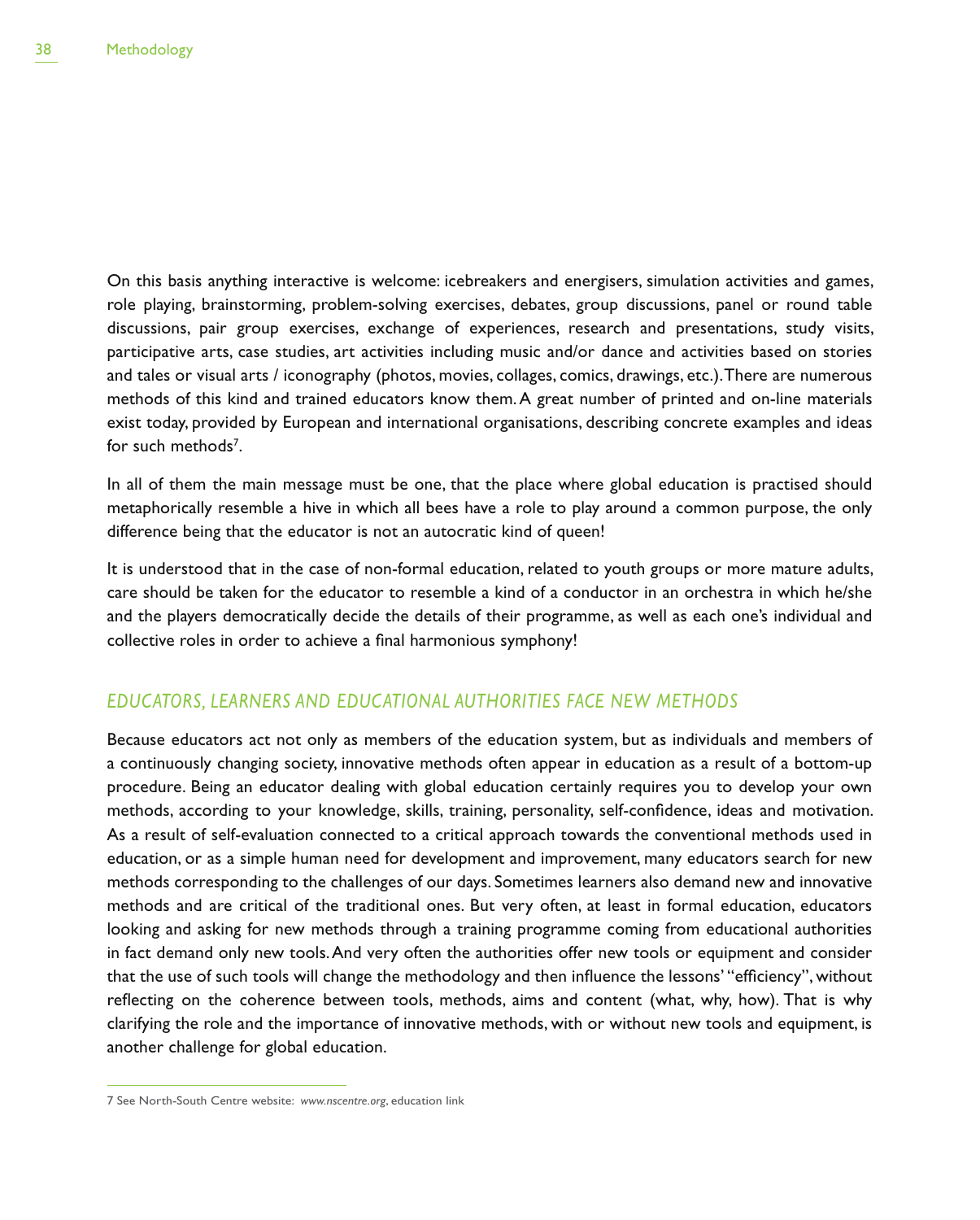## *RECOMMENDED PRACTICES*

## **a) The project method**

Working around a common global theme, or aspects of it, is a very creative task for learners in the formal and non-formal sector. The work can include certain elements, like informative texts, poems or prose, photographs, drawings, graphics, comic strips, cartoons, extracts from newspapers or magazines, collages, a class newspaper, music, role playing and even the production of audiovisuals or of a CD-ROM. Even if the project is carried out individually, it must have a collective dimension including a final presentation, discussion and evaluation by the class. However, it is better if it is the result of team work where the participants can contribute some or all of the above elements according to their interests and talents. Field work is also welcome, starting, where possible, from local situations. The final result can be an exhibition of the whole project in the place where it was created or on a local community level<sup>8</sup>.

*A great opportunity for such projects is offered by the Global Education Week – the annual event initiated and coordinated by the North-South Centre of the Council of Europe.*

## **b) The world-links method**

This method can give real substance to the previous one. As generally stated above, bringing the global reality into the classroom (or any other learning space) for active cooperation is of vital importance in global education programmes, in the formal and non-formal sector.

It can be done in many ways:

- bringing people from other countries to the educational process or even visiting other countries where a *group visit is possible;*
- creating links and networks with people from different parts of the world through mail or e-mail *correspondence;*
- welcoming visitors from different cultures, e.g. migrants living in your country, into the staffroom and *classrooms of schools or the venue of the informal global education (GE) programme;*
- organising multicultural events, feasts, exhibitions or other activities in schools or public places and *involving people of different cultures in such activities, including different styles of food, music, dance and, perhaps, drama;*
- bringing learners to areas where needy people live, so that they experience the situation and, if possible, *cooperate with them in confronting local problems;*
- involving learners in activities aimed at helping needy people or volunteer work initiated by non*governmental organisations, particularly in formal education;*
- organising meetings of teachers, students and parents for learning sessions about multicultural themes.

<sup>8</sup> See North-South Centre website: *www.nscentre.org* , education link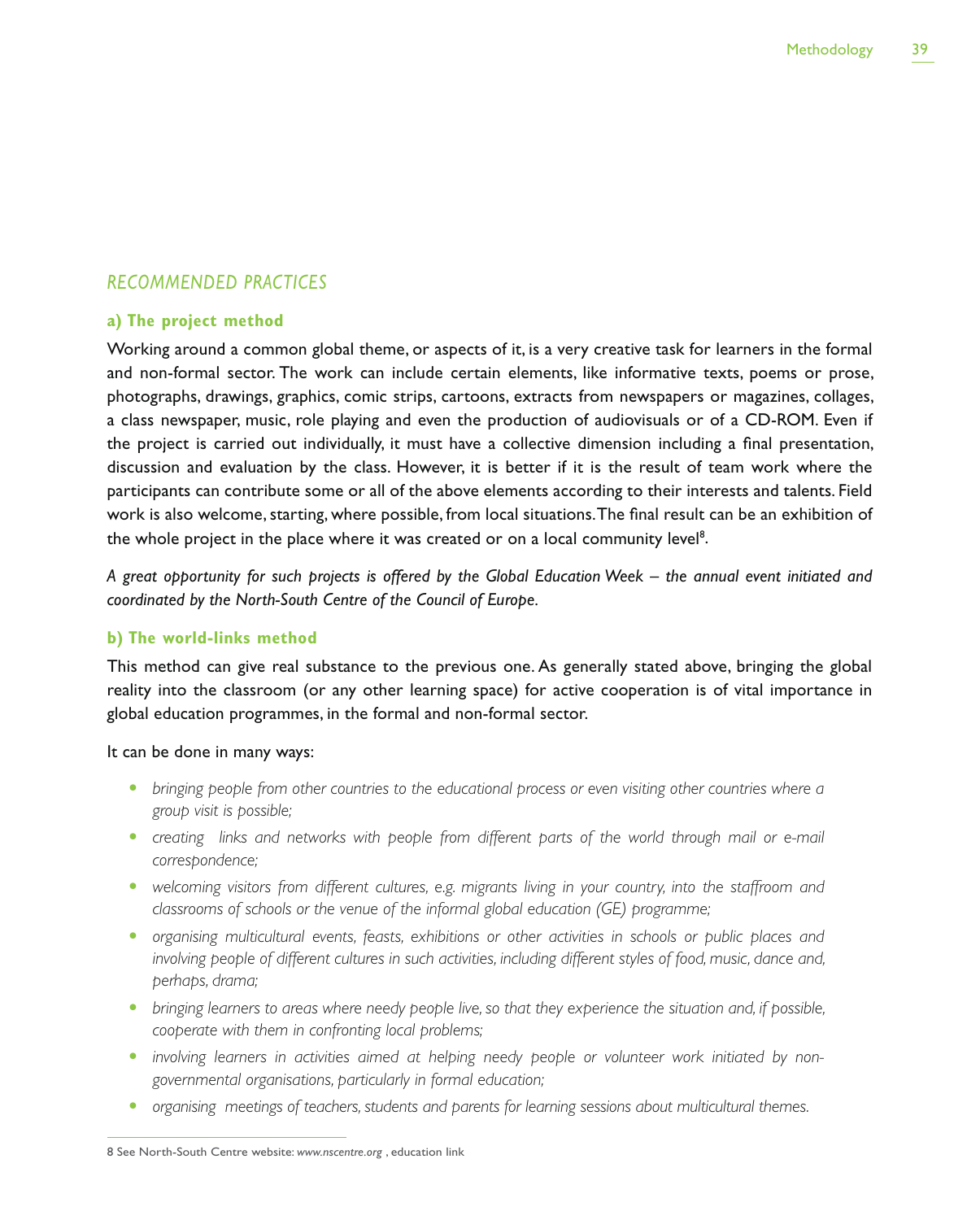## **c) International school partnerships**

This practice completes the previous one. There are hundreds of bilateral links between southern and northern and eastern and western schools. Several international school-linking organisations are in the process of establishing triangles and (eventually) networks of school links, which provide websites, ideas, written experiences and reports. In most European countries there are national agencies or nongovernmental organisations that provide support for schools that are interested in international schoolpartnerships. Especially north-south school partnerships offer many possibilities for global education.

## From our point of view these partnerships permit:

- **•** a better understanding of global interdependency through direct contacts between students and teachers *in the partner countries and schools*
- **•** an overcoming of mutual stereotypes and prejudices
- **•** an increase in students' and teachers' motivation
- **•** *a new teaching and learning culture e.g. by subject-connecting/overlapping teaching*
- further development of important key-competences for all involved, e.g. modern communication *technologies, project management, foreign-language skills, international communication between students and teachers*

## From the methodological point of view, north-south school partnerships offer many possibilities for concrete classroom activities:

- exchanging letters (handwritten, emails)
- designing and using interactive websites (including discussion forums and chat rooms)
- **•** exchanging the results of project work with partner schools
- inviting an expert from the country of your partner school, who lives in your village or town to the *classroom to get more information about partner countries*
- planning mutual visits between the partner schools

## **d) Debate competitions**

Debate competitions are a very attractive method through which learners in formal or non-formal education can be made aware of contemporary global education issues. They can be organised on a group, school, local, national or international level, according to funds available.

Aims of the competition:

- t *To develop speech and argumentation skills based on critical thinking*
- To sensitise students on contemporary issues and lead them to raise questions through exploration of *these issues*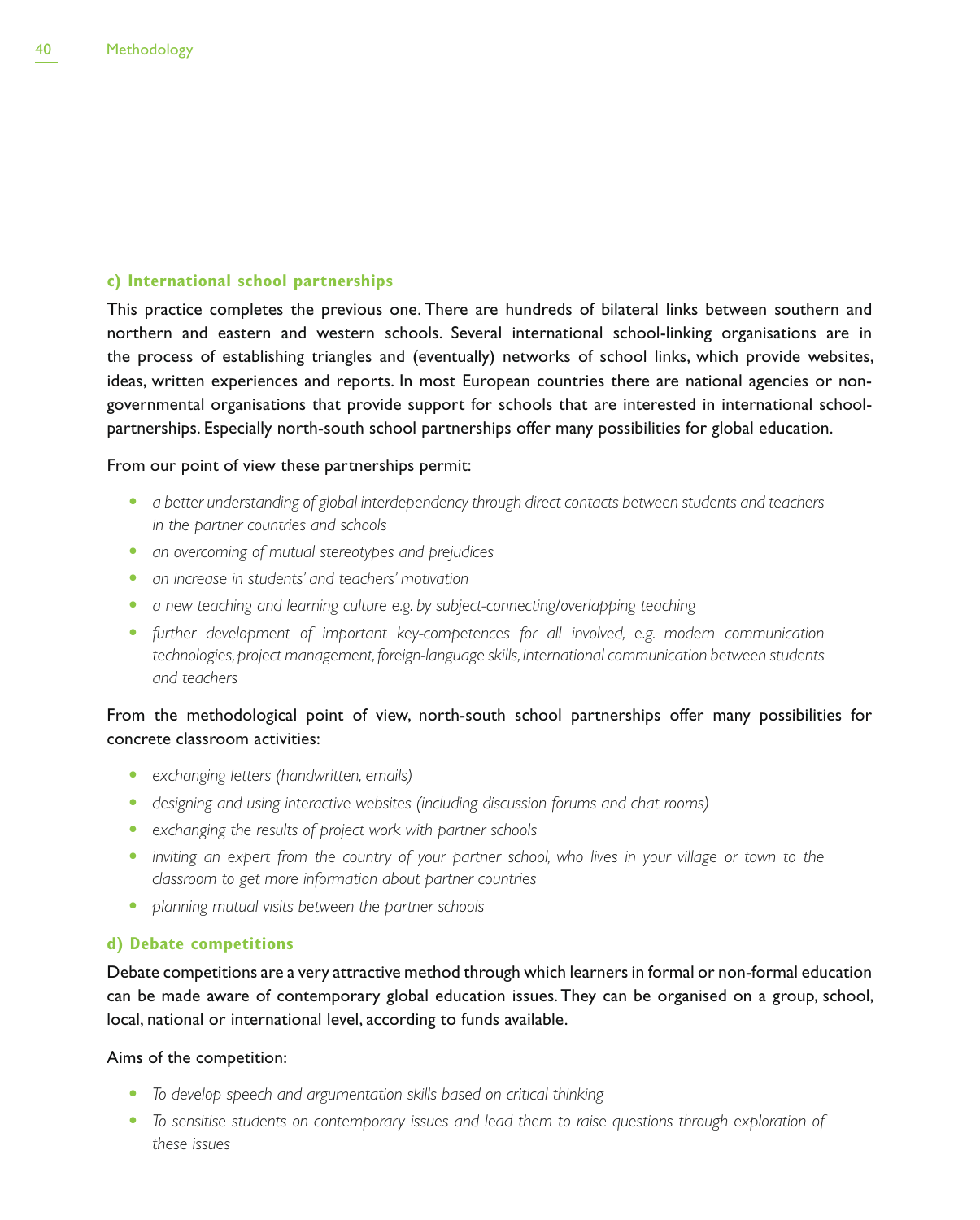- To cultivate a critical mind
- t *To be critical receivers of messages and develop critical resistance to manipulation*

## Evaluation Criteria:

- Content (persuasion, arguments, speech level)
- **•** General presence (voice, posture, gestures, expression)
- Time (keep to the time limits).

*General comment: the most important element in this kind of competitions is not winning but participating.*  Participants have to understand that the merit is in the stimulating journey itself, not in the destination. *Through this journey they gain experience and knowledge which upgrade them as enlightened global citizens.*

## **e) Participative arts**

Participative arts (PA) have the role of an interface where facilitators (artists and/or other persons having specific background) and non-artists interact using rules and instruments specifically for the performance. This collective educational experience leads participants to another kind of self-improvement by promoting principles creating a common, secure space of physical and mental comfort. In this space, educators (trainers, teachers, psychologists, artists) and learners will work together in a partnership based on respect and equality. This kind of artistic-formative activity comes as an answer to group needs, previously identified and established before through specific procedures. Relating to the educational goal, in participative arts, the process is as important as the final result (performance, happening, graffiti, social theatre, etc.).

PA methods will dissolve any inhibitions and replace them with satisfaction about affirming possibilities/ personality and personal achievements.

Theatre–forum, as PA is a method in different contexts and for diverse problems that confront different groups, with different interests, coming from different socio-professional categories.

Trainers use PA as an efficient way to stimulate activism/involvement at social, political and educational levels. The method is based on the language of theatre and on aesthetic space in order to stimulate the interactivity of all participants. They become spectators and actors (spect-actors), united in exploring, analysing and reconsidering most of the problems of the group to which they belong.

To begin with, we show a scene containing a problem (model) which will show action as a stimulant and make spect-actors respond and try to find solutions or possible alternatives by replacing the main character and/or other characters, therefore bringing new developments to the action. The model scene/problem must contain at least one unacceptable approach (violence, discrimination, non-participation, etc), which will be changed and replaced by a normal approach by the participants.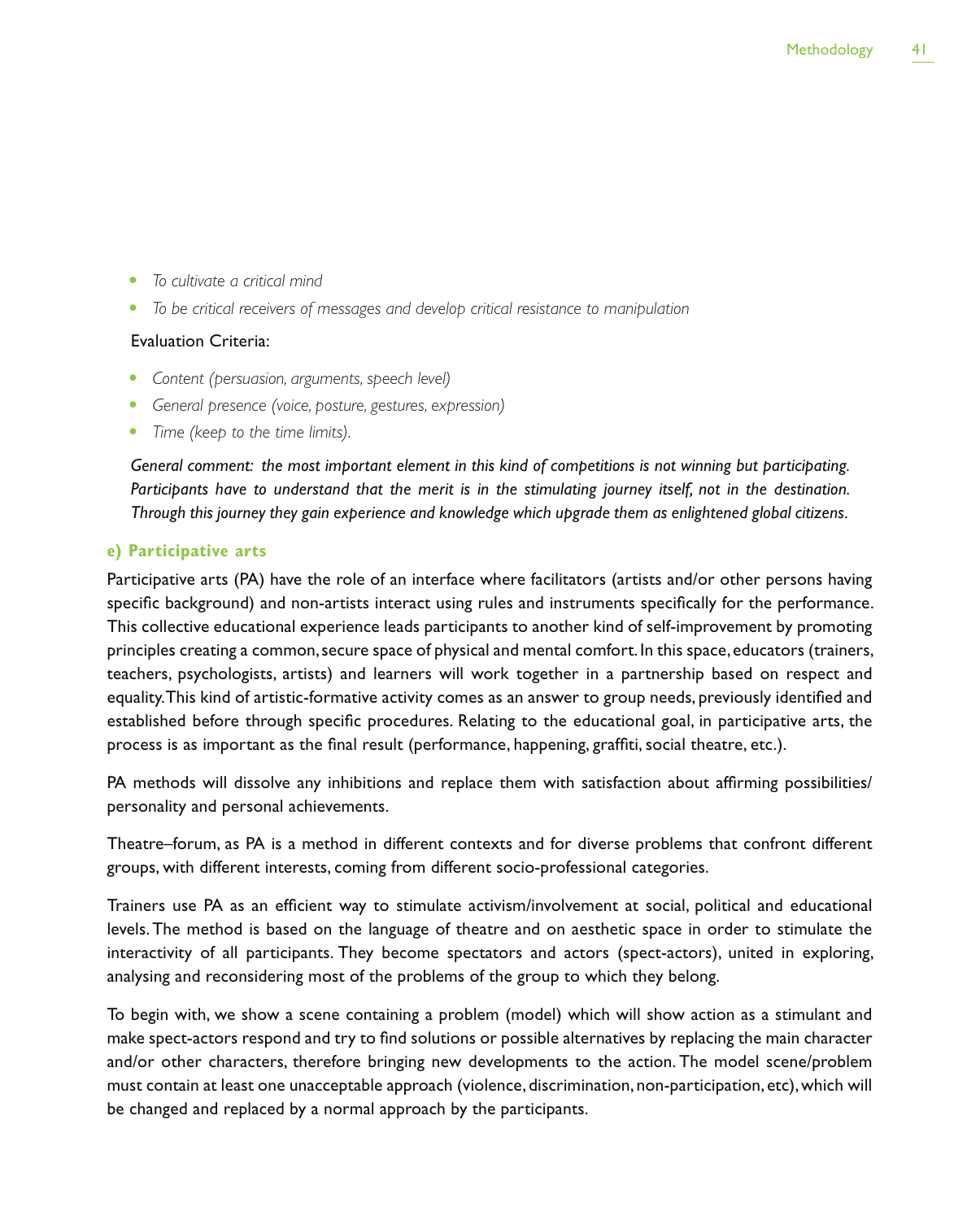The forum proves to be useful in analysing the situation, even if the possible solutions are not developed to the end. Yet positive approaches are already a satisfying result. In any case, the debate, forum and the process itself are more important than the proposed solution because the simple confrontation of ideas and the exchange of reasons and arguments stimulate and train the participants for action in real life. The forum simulation will be a valid solution for real life.

## **f) Community learning**

This technique involves community service and reflection on that service. It nurtures social responsibility and commitment towards closer reality. Community learning can also be used to apply knowledge and skills to specific issues or to learn how to transfer specific situations. It is related to the idea of practical actions linked to the process of building knowledge. Contents are learnt not only from a theoretical approach but also from a plus value coming from a new component – field work and practices that deepen the concepts learnt in the theory by strong notions experienced in the reality.

Community learning is an excellent practice in global education learning, providing information and developing skills for training in "real situations" of daily life and society.

## **g) Learning to live together by9**

## *Experiential practices*

## It involves the following characteristics:

- **•** learners follow their own curiosity and interest
- they learn through direct experience (learning by doing)
- the educator is more a learning facilitator or mediator than the only source of knowledge
- there is no formal evaluation of learning
- the learners reflect on their learning afterwards

## *Collaborative practices*

This is social and interactive learning where group processes prevail over individual learning. From this perspective, GE site activities have encouraged the development of skills such as:

- **•** setting a mutual goal
- teamwork
- **•** assigning roles to each group member
- **•** establishing shared responsibility
- **•** arranging division of labour

<sup>9</sup> Delors, J. Apprendre - *Un trésor est caché dedans*, Paris, Ed. Odile Jacob, 1996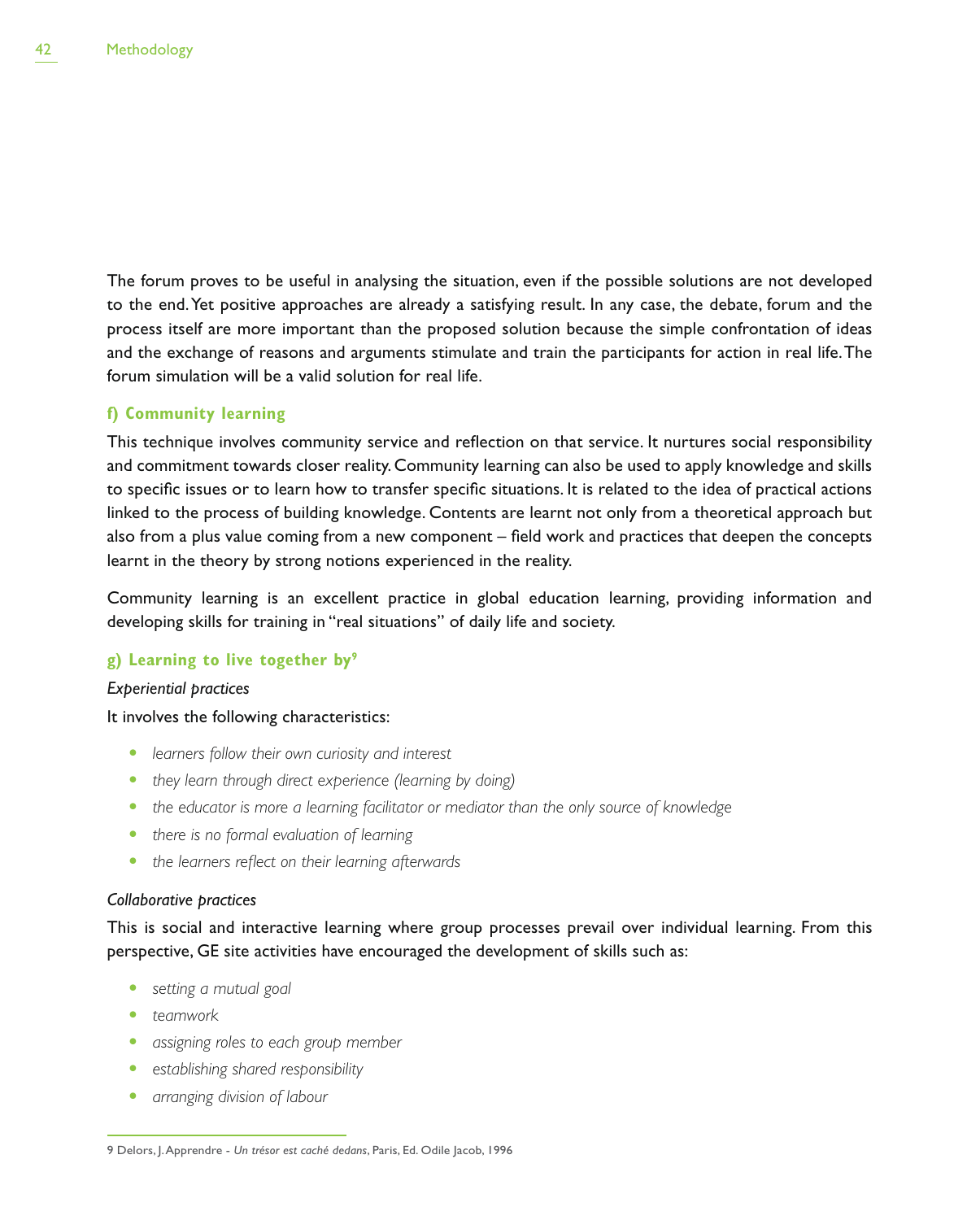- **•** setting up shared resources
- creating a capacity to learn from and with each other.

## *Intercultural practices*

## Many GE sites encourage this form of learning, which is based on two principles:

- t *cultural relativism, according to which there is no hierarchy of cultures (one culture cannot be applied to judge the activities of another culture)*
- reciprocity, in other words the interaction and cross-information of cultures in the context of our *multicultural societies.*

## Starting from these two basic principles, intercultural learning developed by GE sites is meant to achieve the following goals:

- **•** overcoming ethnocentrism
- **•** *acquiring the ability to empathise with other cultures*
- t *developing a means of cooperation across cultural boundaries and in a multicultural environment*
- acquiring the ability to communicate across cultural boundaries, e.g. through bilingualism
- shaping of a new collective identity that transcends individual cultural differences

## *Action practices*

This is a goal-oriented process organised as a rule in the form of a project with precise outcomes. To carry out the project trainers/teachers have to:

- **•** formulate learning goals explicitly
- help learners to choose their own learning strategies
- **•** motivate learners in such a way as to make them take responsibility for their own learning
- develop a concrete project that can be carried out entirely by learners
- **•** encourage a gradual increase of learners' independence
- let learners understand their own action through reflection (learning by reflective practice)

## *Contextual practices*

This presupposes the constant integration of an individuals' learning in the system of cultural and civic references of the group, community or society he/she belongs to or identifies with. To stimulate this meaningful learning, the players involved in projects have focused on:

- helping learners to get an overall picture of learning goals and strategies
- **•** encouraging learners and clarifying the values and identities they assume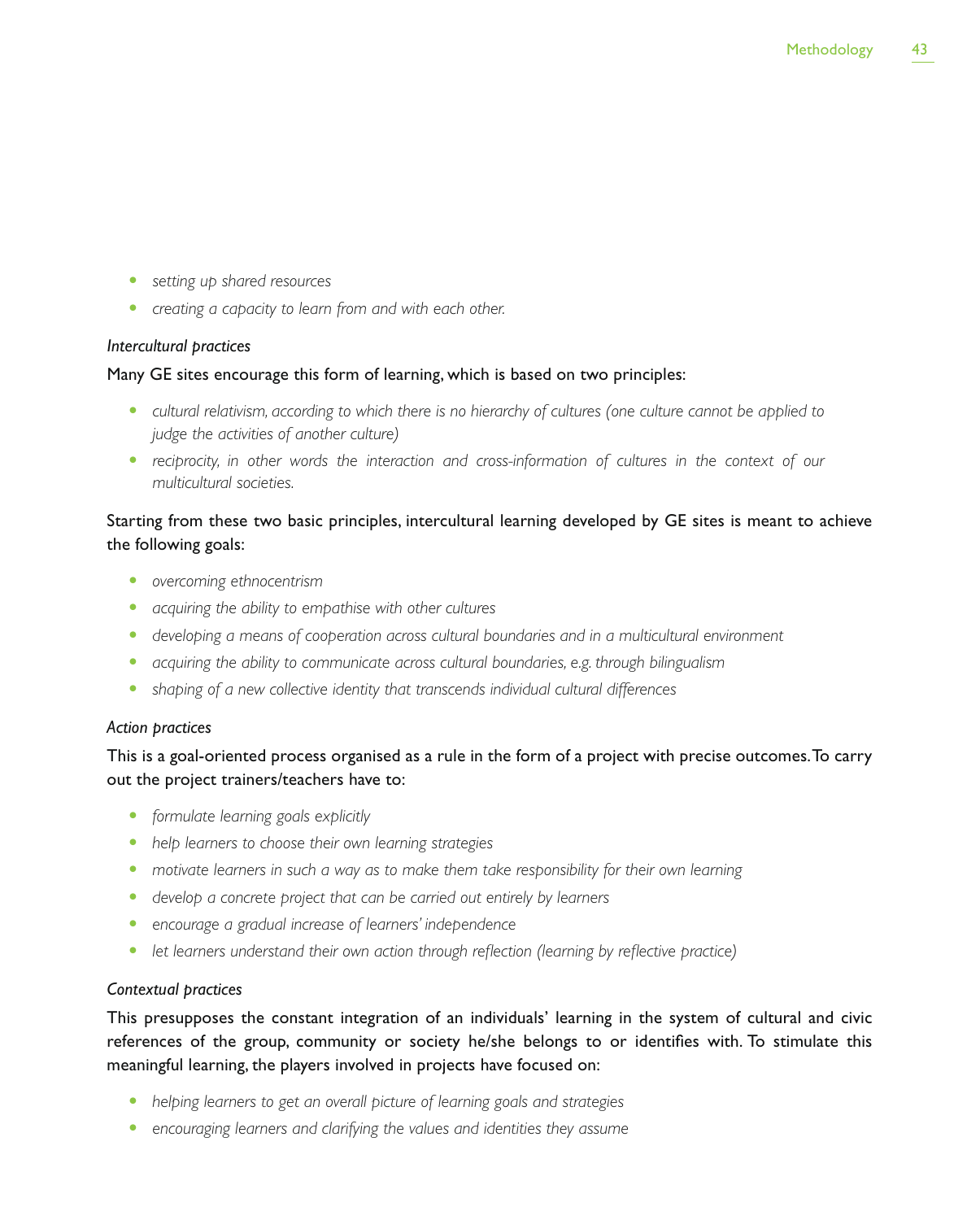- **•** using learners' prior experience and knowledge
- **•** encouraging learners to expand, test and apply new experiences in their daily lives
- **•** letting learners draw their own conclusions
- **•** fostering a global vision of society

## **h) Sports**

Sports can promote equality, participation and inclusion and enhance the social values and goals of individuals such as hard work, fair play, character development and team work. Participation in sports has been shown to create an increased commitment to the community, improved interpersonal relationships and a greater tendency to assume leadership roles. Because sports also promote social cohesion and mutual understanding and respect, they can also be used to communicate messages of understanding in diversity and to help find non-violent means when facing difficult situations<sup>10</sup>.

Global education also has to enrol sports activities as a major resource based on the interest and enthusiasm they create in children and youth and the possibilities this interest opens for creating open spaces for dialogue, research and study in between groups of diverse cultural, religious and ethnic backgrounds characteristic of the globalised world<sup>11</sup>.

## CRITERIA FOR PLANNING AND EVALUATING GLOBAL EDUCATION ACTIONS

As mentioned before, in global education a great variety of methods and materials are used and a wide range of educational settings and actions are possible.

For the planning, implementation and evaluation of actions, based on global education methodology, the following list of questions may provide some guidance:

## 1. Clarification of goals

- What kind of message would I like to give to my audience I target group at the end of the action?
- What are the goals (in number of participants and strategy) for the action?
- The process of organising a global education action is often more important than the outcome!

<sup>10</sup> More on sports as a method at: *www.toolkitsportdevelopment.org*

<sup>11</sup> More on practices in: Birzea, César - *Education for democratic citizenship: a lifelong learning perspective*, Council for Cultural Co-Operation (CDCC). Council of Europe, Strasbourg, June 2000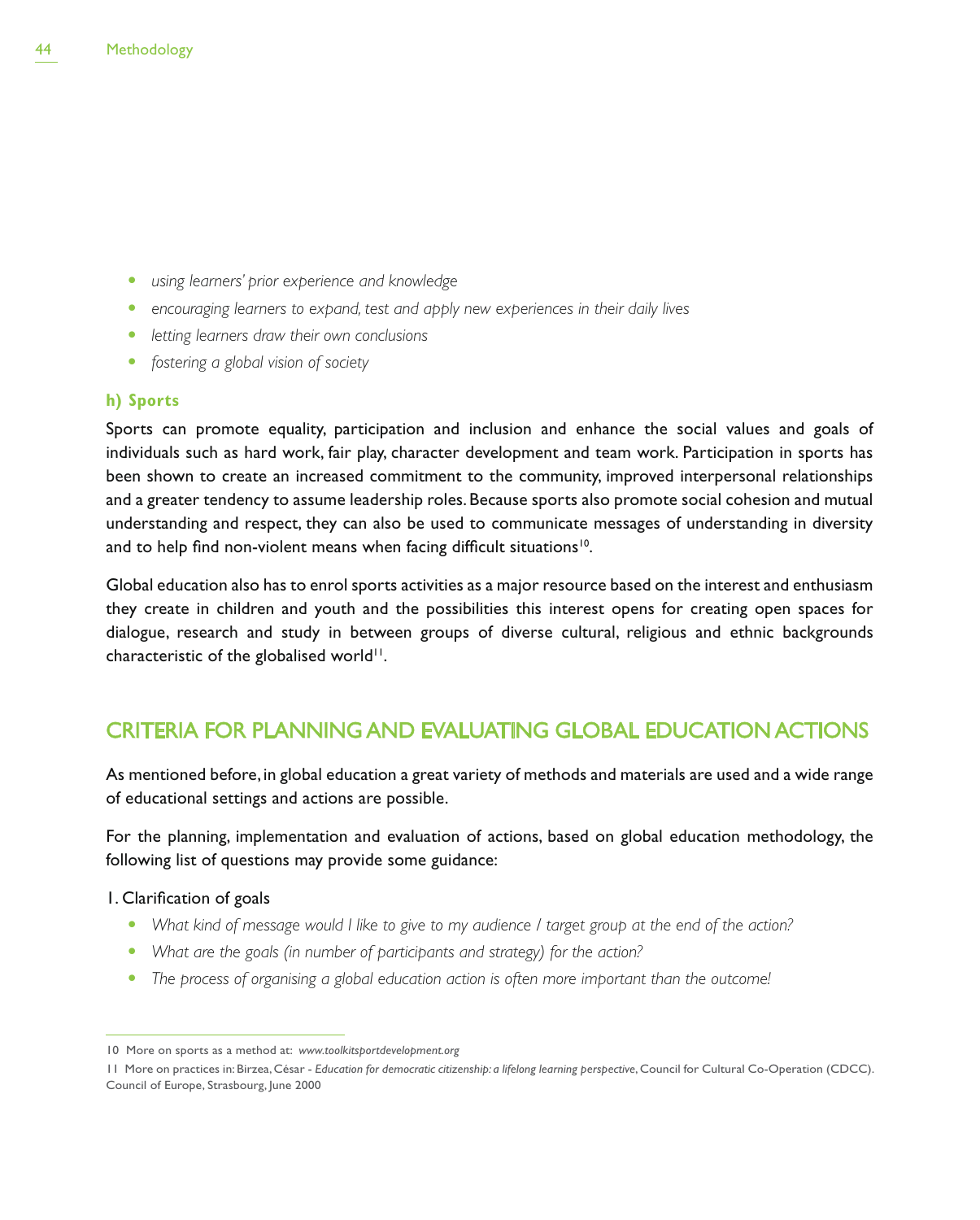## 2. Involvement of partners and stakeholders

- Who (colleagues, experts, organisations) could be a partner in organising a global education action?
- Is it possible to involve people from different social and cultural contexts (e.g. communities, religious *groups)?*
- How and in what form could all the partners be involved in the planning and implementation of the *global education action?*
- What role should the different partners play? Do they have the capacity to do their tasks?
- How is the cooperation process organised? Is there an atmosphere of respect and participatory *cooperation?*
- **•** Is it certain that all partners can identify with the process and the outcome?

## 3. Format of actions

- Is there an appropriate relationship between the content and the type / format of the action?
- Does the type / format of the action make active involvement of participants possible?
- Are the location and environment during the global education action adequate?

## 4. Logistics

- **Timing**: Is the global education action planned well in advance? Has the date (weekday, related to other *events the same day) of the action been adequately chosen?*
- **Budget**: Is external funding or fundraising necessary (e.g. for room hire, fees)? The budget issue should be *clarified between all the partners.*
- Human resources: Is there sufficient support from people for the action?

## 5. Public Relation and Media

- What kind of promotion (e.g. flyers, posters, radio or TV spot) is planned for the global education action?
- **•** Is it possible to involve local, regional or national media in promotion?

## 6. Sustainability

- What kind of documentation (for the participants) is planned?
- Is any kind of follow up activity expected?

## 7. Evaluation

- What kind of evaluation of the action is planned?
- Is evaluation of the teamwork planned?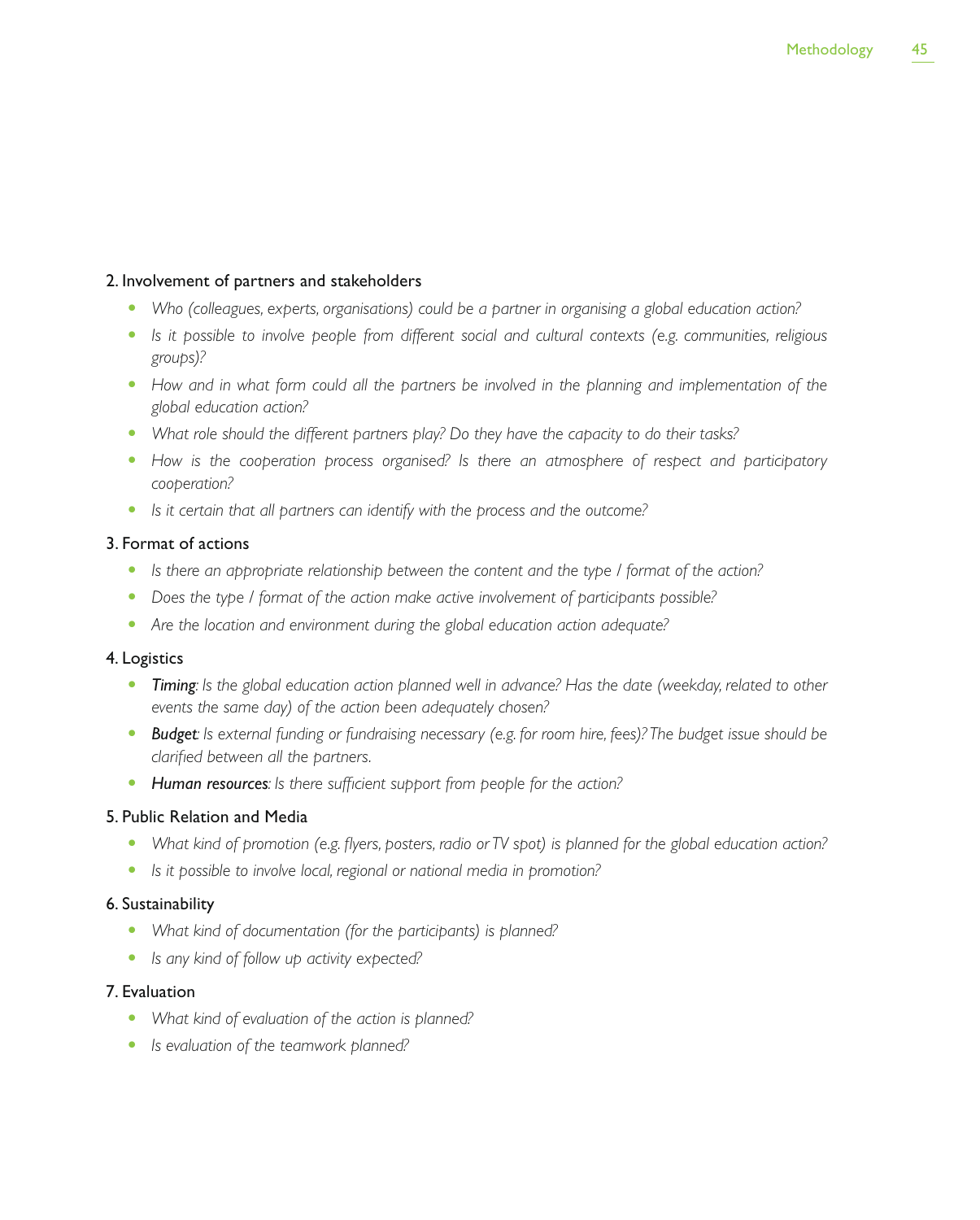## CRITERIA FOR SELECTING AND EVALUATING RESOURCES

As mentioned before, there is no one method for all target groups. In the same way, not all resources can be used in all learning groups; and a resource cannot be used in the same way with a different group or under different conditions. These have to be in our minds whenever we want to choose resources for use in a specific lesson or activity.

However, some criteria for the selection of useful resources for global education can be recommended to all global education practitioners in formal and non-formal sectors. Similar criteria can be used to evaluate resources, in relation to global education aims and according to the impact on the learning group. Of course, as educators, we must not expect to find resources with all the characteristics mentioned below because otherwise we will never decide to test or apply them.

## **1. Using a resource with a learning group**

## Choose your resources according to your learning group. This means according:

- t *To the learners' age group not too simple, not too complicated, not too childish, not too serious.*
- t *To the learners' language level if they do not understand the instructions of a resource, they cannot participate. If the instructions are too simple, they will feel that you do not consider them clever enough or old enough to use the resource.*
- To the **abilities** of all learners, especially in mixed-ability groups. It is not useful to try a resource, if one is *not sure that learners can do it.*
- To the group's *culture diversity* not too oriented to a specific culture, especially if the group is multi*cultured, as learners may not understand or may misunderstand the content.*
- t *To the group's interests a resource which is very interesting to the educator or trainer may be boring for the learners.*

## **2. Format**

If the resource is a pack or tool, big or small, one piece or many pieces, we should check if it is:

- easily packed
- **•** easily transported by hand or in luggage
- **•** easily opened, set-up, ready for use
- **•** easily used in the space provided for the purpose
- **•** easily applicable in the time frame of the activity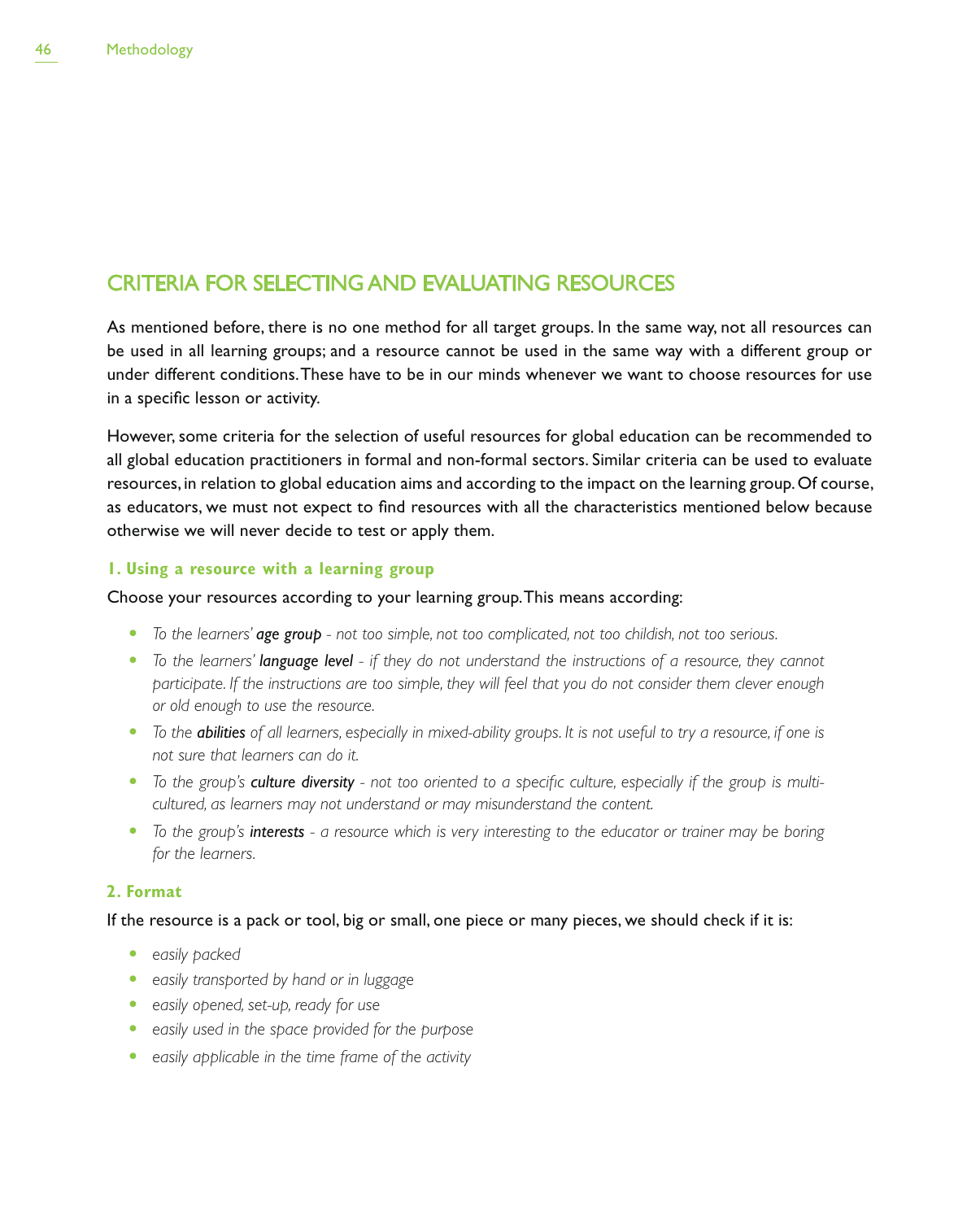## If the resource is in electronic format, we should check if:

- there is available equipment (computers, internet connection, etc) in the learning environment
- the format is compatible with the unit available for the activity
- the resource can be quickly and easily installed
- t *data are easily accessible to everybody*

## **3. Format and content**

## A good resource:

- **•** *is flexible for use in different situations*
- can be adapted to different situations
- can be easily modified, if needed
- can be easily translated, if needed, into another language

## **4. Content**

## A global education resource:

- **•** raises issues for discussion on global education themes
- **•** *provokes questions on stereotypical points of view*
- **•** gives realistic but positive perspectives
- **•** *includes others' perspectives*
- **•** *improves the learning environment*

## **5. Objectives and expectations**

## A good resource during the activity:

- challenges both the educator and the learner group to use it
- helps educators to achieve their objectives in a more interesting, stimulating way
- helps learners to meet the objectives and gain knowledge
- **•** corresponds to educators' and learners' expectations, but may surprise in a pleasant way
- **•** stimulates creativity
- **•** is appropriate to the content and the context of the activity

## A good resource after the activity:

- **•** gives an appetite for learning more
- **•** opens prospects for new activities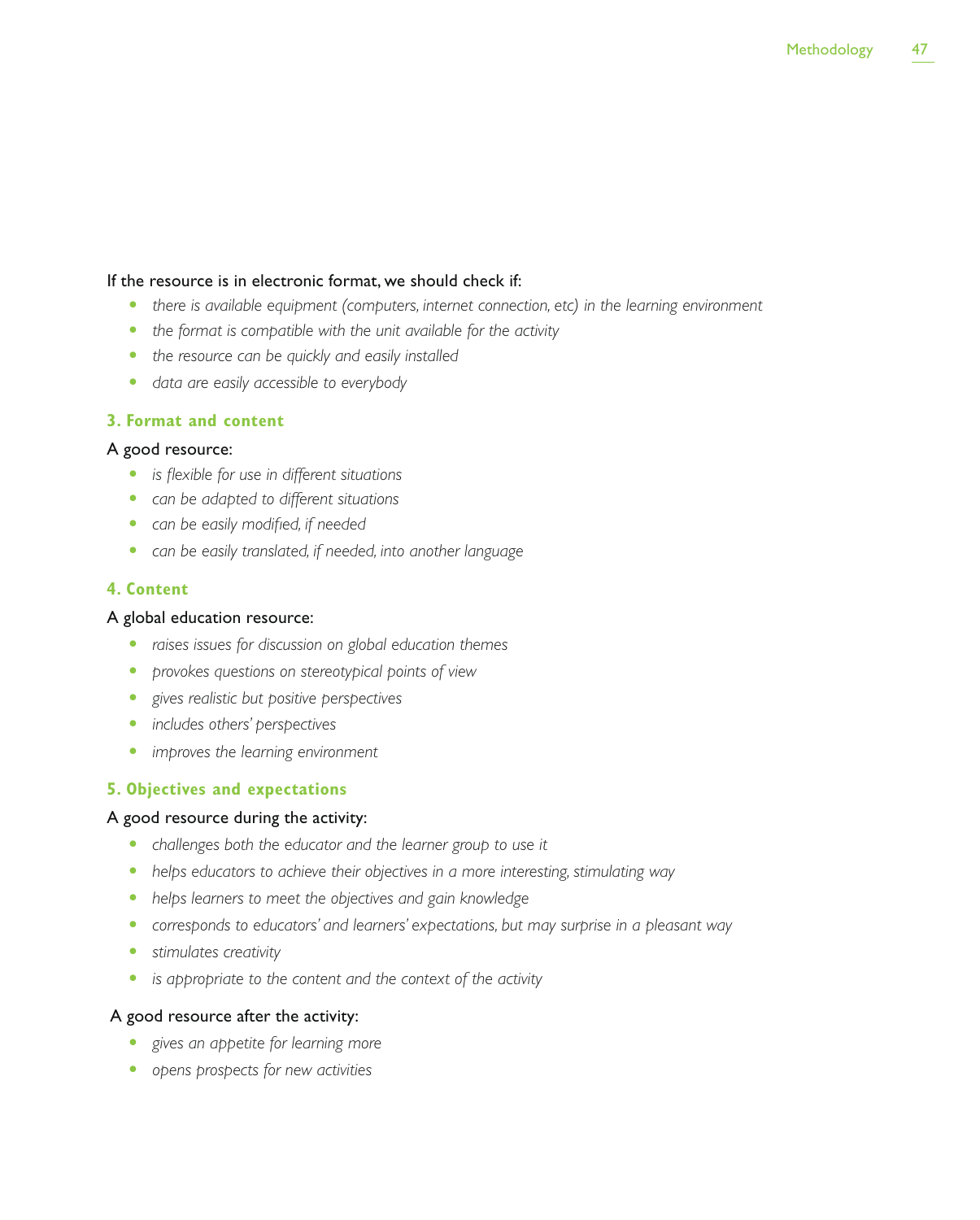- **•** inspires the use of another global education resource
- helps to develop a critical view (positive or negative) on other resources
- **•** helps to build criteria for selecting resources
- **•** enables learners and educators to reflect and improve their learning methodology

## **6. Impact**

## A good resource is enjoyable if:

- **•** *it may be funny or serious*
- t *it may contain simple or complicated ideas*
- *it may make us laugh or cry*
- but it surely provokes critical reflection

## **7. How to use it**

## A good global education resource:

- **•** *provokes participation*
- can be used by everyone
- **•** is presented in a way that respects the user
- **•** *awakens users' creativity*
- **•** seeks interactivity
- shows you how to take care of it

## **8. Before choosing a resource**

- If possible, ask the opinion of other educators who have used it. But do not forget that the use of the *same resource is never the same, because it depends on different learning conditions and unanticipated factors*
- *Try it first in small groups to test that it works. It is less inconvenient to change your plans in a smaller than in a bigger group, if something goes wrong*
- Put yourself in the learner's position and think if you would like to learn from this resource
- Calculate the cost of the resource and the budget needed for your whole project

## **9. After using a resource**

- **•** think if it helped you achieve your objectives
- *reflect on the questions raised*
- measure the *impact on your learning group*
- find the added value of your activity, in terms of global education issues.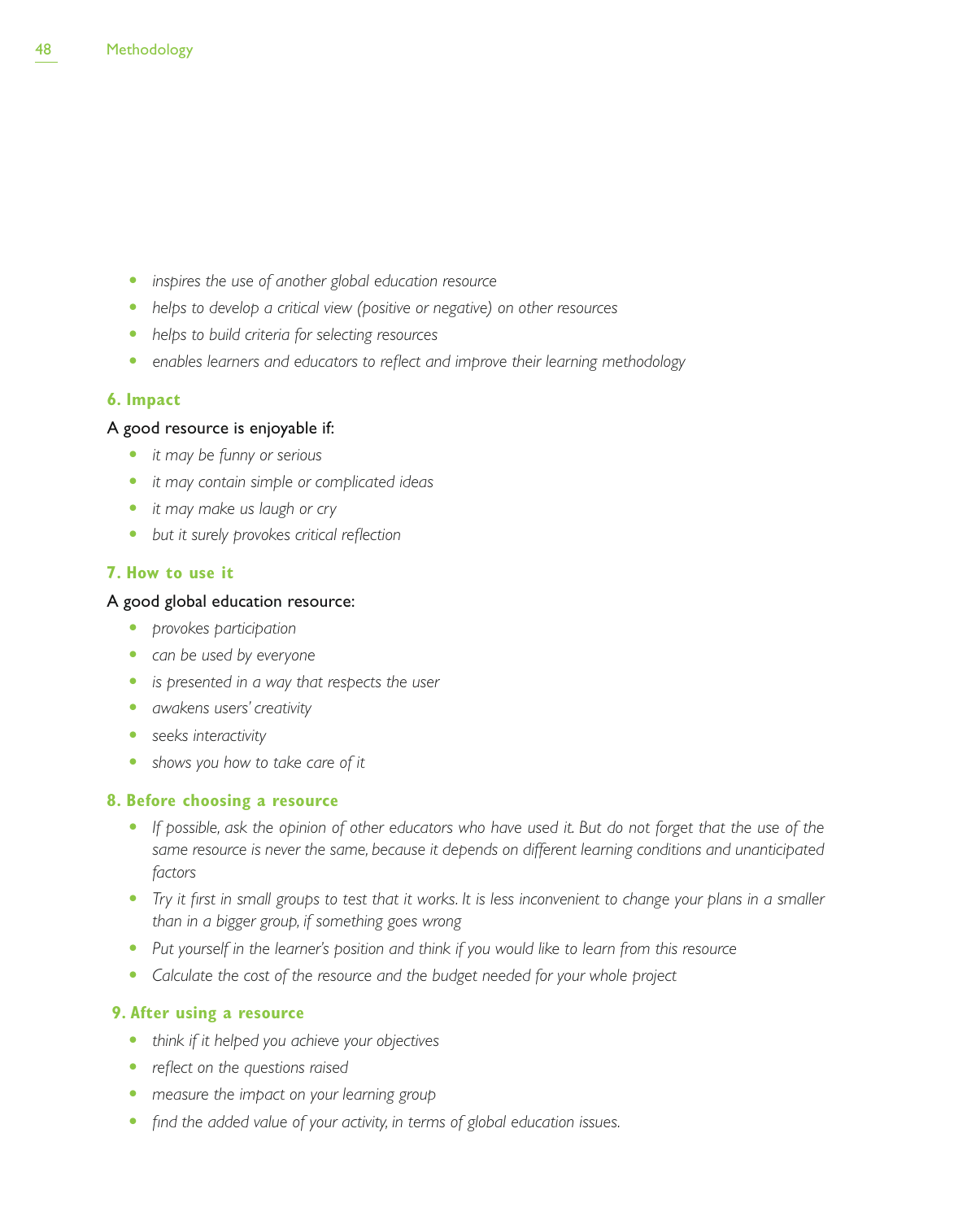## CRITERIA FOR CURRICULUM DESIGN FOR FORMAL AND NON-FORMAL SETTINGS

What maybe needs to be clarified and agreed upon is that designing the curriculum for global education does not mean the incorporation of a new specific discipline in an existing or new curriculum. Firstly, this is because global education cannot be limited to one discipline, especially if the whole curriculum follows other directions in terms of educational objectives. Secondly, global education cannot be restricted to the isolated

will of one educator, coordinator or decision maker, especially if all the others feel they are not concerned. And, finally, global education is essentially a *cross-curricular perspective*, which promotes the incorporation of global issues in any education programme and enables educators to approach such issues through any subject.

Criteria for global education curriculum design could be set on two axes, *(a)* criteria on the content of the curriculum itself and *(b)* criteria on the procedure followed when designing the curriculum. It is, of course, necessary for both axes to be in accordance with the aims of global education.

## NEVER FORGET THAT A RESOURCE IS JUST A RESOURCE. THE BENEFITS OF A RESOURCE DEPEND ON:

- How you use it
- How long you use it
- How often you use it in within the same group
- How it is received by your group
- What you achieve after you have used it

## **Criteria on the content of a GE curriculum**

The content of a curriculum includes not only cognitive and ethic, but also methodological issues, as described before. That means first of all that global education perspectives must run through all aspects of the learning procedure, i.e. learning environment, methods, activities, textbooks and other resources. A number of questions may help us to define what distinguishes the global education perspective in the curriculum, in order to design the content and then evaluate the effectiveness of global education curricula with the same criteria:

- Does the curriculum foster international understanding and develop a sense of global responsibility?
- Is the curriculum mostly ethnocentric, national or European oriented or is it multi-culture oriented and *characterised by a global vision and understanding of the world?*
- Does it give emphasis to the investigation of the causes of conflict and violence and the conditions of *peace in individuals, institutions and societies, through a three-time dimension perspective?*
- **•** Is it based on recognition of the historicity and interconnection of both the phenomena and knowledge *of the phenomena?*
- Are there links between particular issues of each science/subject and general knowledge, with a global *and historical perspective that fosters fundamental human values?*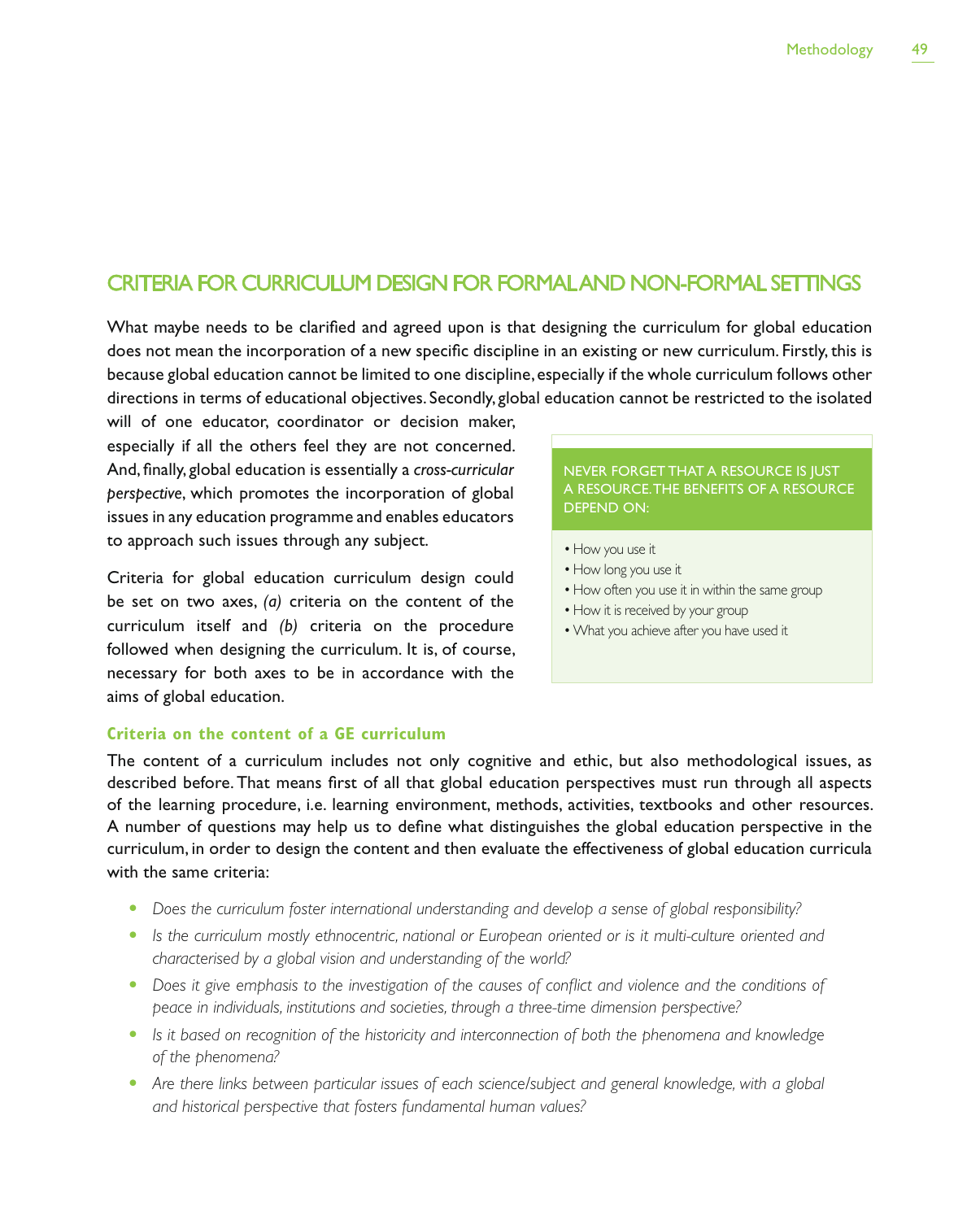- Are there possibilities of links between the various subjects making it possible to investigate within a *holistic approach the interdependence between the causes and consequences of poverty and increasing social gaps, conflict and violence, human repression and social exclusion, migration and xenophobia, unilateral development and ecological disaster, at local and global level?*
- Is it based on fundamental knowledge and human values, while investigating communalities and *diversities between different perspectives?*
- Does it take into consideration the different cultural backgrounds of the learners and educators, in a *positive and constructive way of building on existing knowledge coming from different sites of our global world?*
- t *Does it help learners to develop social literacy skills for dealing constructively with worldwide problems on a variety of scales and levels from the personal to the global?*
- **•** Is theory clearly connected to praxis, opening prospects for learners to act as responsible global *citizens?*
- Does it incorporate participatory strategies and macro/micro perspectives in present world problems *as a way of interaction, as a great development axis for working projects, as elements for discussion and analysis among learners, preparing them to be active members of society looking for solutions in solidarity?*
- Does it include strict guidelines for teaching methods, selecting resources, good practices or is it favourable *to a large variety of resources and methods, while proposing a great spectrum of examples of good practices and resources?*
- Do various subject areas offer a range of learning opportunities for a future dimension, including *open-minded enquiry on issues related to building a more secure, just, peaceful and sustainable world society?*
- **•** Is there a flexible framework allowing the exercise of various methods and the use of multiple resources? *Does it give possibilities for interaction and learning from each other?*
- Are there possibilities for working towards a "unity of learning" between the formal and non-formal *curriculum?*
- Is there enough space and liberty for extracurricular activities, compatible with the aims of the *curriculum?*
- Does it give particular importance to the development of lifelong learning skills which will strengthen the *people's aptitude to participate in synergies acting for social and sustainable development?*
- In each part of the curriculum, is the knowledge of the only truth given, or is it possible for the learning *group to discover knowledge through a dialectic approach based on research, doubts and questions?*
- Does it investigate the progressive, dynamic development of knowledge at global level? Moreover, does it foster the evolutionary process of humanity towards solutions of common problems through partnership *and solidarity?*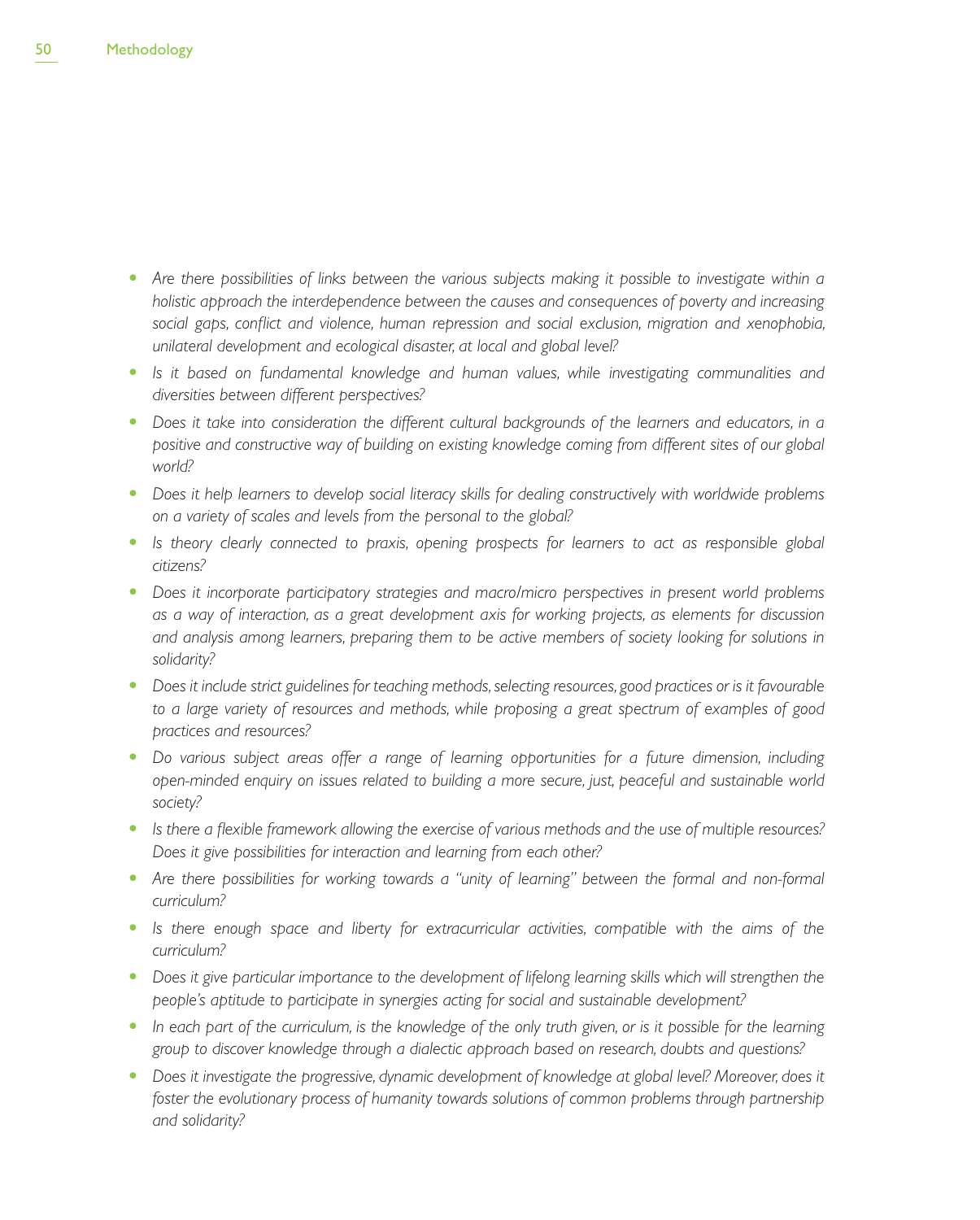## **Criteria on the procedure followed when designing a GE curriculum**

Global education methodology issues are expected to be reflected in the procedure when designing a global education curriculum. The following questions may help us to identify these issues in the curriculum design process and set criteria for this process:

**1.** Is the whole process participatory, cooperative, inclusive, democratic and dialogical? Are all players in education invited to get involved in the decision process? Especially:

## *Are the educators actively involved?*

Are they considered not just as the multipliers or executors of a pre-decided programme, but as partners in the decision-making process?

Is it obvious that the educators need to take the responsibility of participating in the process of curriculum design, as equal interlocutors with other relevant players in educational policy?

#### *Are the learners actively involved?*

If global education aims to create responsible global citizenship through active participation, isn't it necessary for learners to be considered as partners in the decision-making process on curriculum design in both formal and non-formal education?

## *Are different culture and social groups equally represented?*

If global education aims to develop respect towards cultural and social-economic differences and educate people to learn to live with others, how can we include in the curriculum the real aspects and issues of our globalised world, if not by involving representatives of different groups in the decision-making process? Contributions from different points of view coming from people with different cultures and social backgrounds are fundamental for a multi-perspective view, especially in our multi-cultural, fragmented societies.

### **2.** Do the following sentences characterise the people involved in the curriculum design?

- **•** *critical towards information, stereotypes and conventional resources*
- **•** *non-dogmatic and open-minded*
- **•** capable of dialogue and respect for different opinions
- **•** skilled in analysing global realities and recent social data
- t *gifted with values and attitudes of global citizens*
- **t** disposed to evaluate existing resources and search for new ones
- **•** responsible for undertaking such a task
- **•** *inspired by and committed to global education challenges*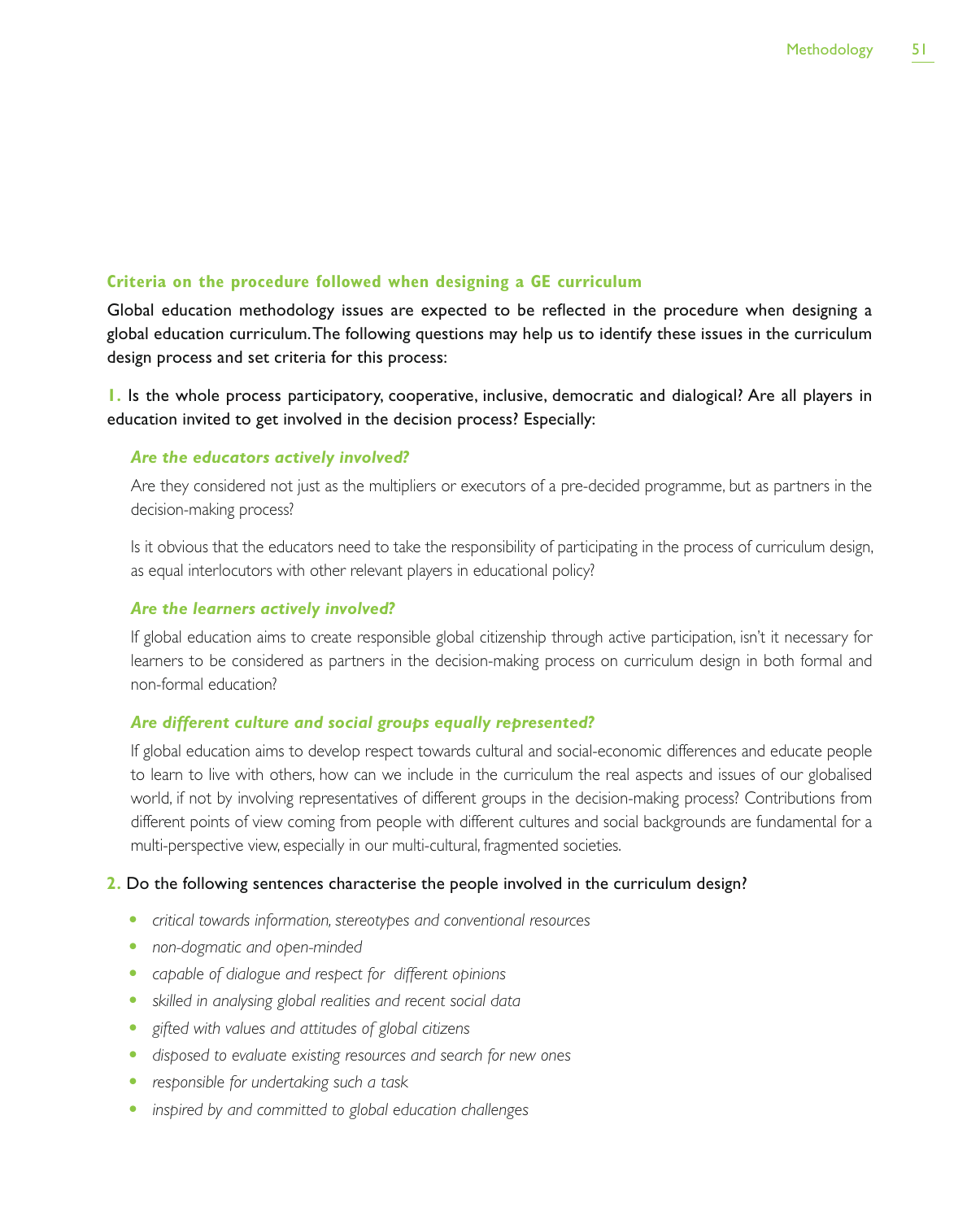**3.** Is the curriculum design process coherent with global education aims? Are the curricula for different disciplines or subjects designed independently from the whole programme or within a global education framework? Are there different interdisciplinary and also subject committees working in closed cooperation with each other? Is it evident that links between various subjects can be drawn only within synergies between people qualified in different sciences and from different levels of education, able to work in a collaborative, interactive and holistic approach?

**4.** Is the curriculum design process relevant to the global education learning environment? Is it reflective and stimulating, interactive, creative and promising? Moreover, is it based on investigation, analysis and synthesis?

**5.** Does the curriculum design process include evaluation criteria and methods based on the philosophy and aims of global education? Have criteria been defined (a) for initiative, formative and final evaluation (b) for internal and external evaluation and for self-evaluation?

**6.** Does the curriculum design process in the formal or non-formal sector incorporate a training programme for educators?

**7.** Are there any criteria for evaluating the curriculum design process itself?

**8.** Is there a mechanism for a following-up process, providing a framework for continuous, sustainable updates of the curricula, based on evaluation of the learning process and in coherence with global education aims and methodology?

## EVALUATION

Evaluation is a necessary process in global education, which empowers practitioners by raising their awareness of the effectiveness of the global education programme they are involved in. Evaluation is not an end itself. It has to be a continuous, never-ending reflection/action process, related to global education methodology and goals, enabling people to continuously learn, improve the quality of their methods and strengthen global education in their environment.

The evaluation process can be implemented in different ways, on some or all aspects of global education activities or projects, responding to multiple functions and a large, variable spectrum of needs.

## **What is the subject of the evaluation process?**

All aspects of global education may be evaluated - learning methodology, resources, tools, learning environment, curriculum issues, educators' competences, learners' knowledge, type of actions, planning,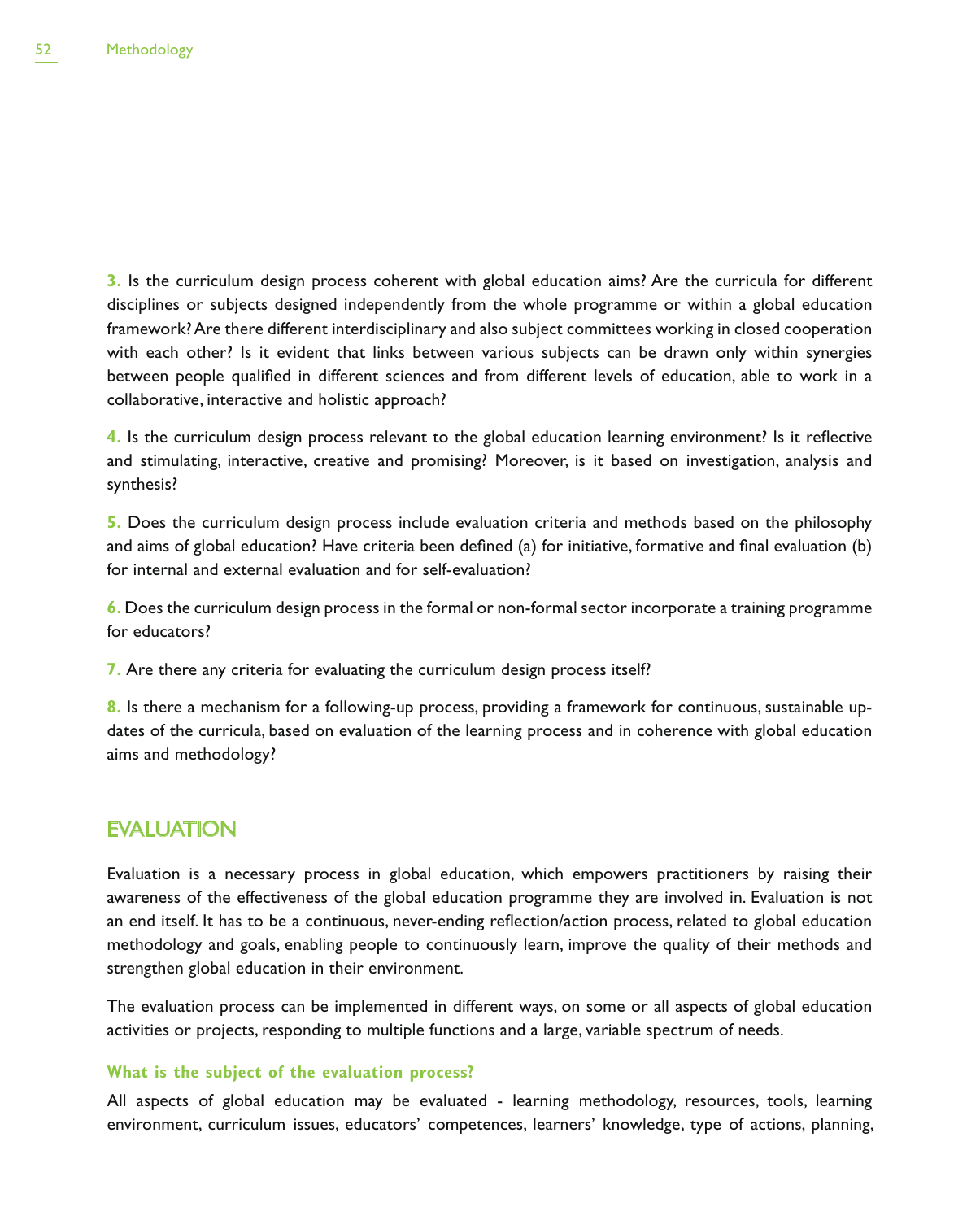communication strategy, people's involvement, impact on local realities, etc. What is important in the end is to recognise within our learning group tendencies or signs of a shift from the culture of individualism to a culture of partnership based on dialogue and cooperation, as described in the relevant chapter.

People often ask what makes a global education evaluation process different from any other evaluation process on education. It is not necessary to look for the answer outside the borders of the contemporary pedagogical and evaluation theories. The answer can be found in the coherence between global education aims, objectives and methodology and the "why, what for and how" a global education evaluation process is taking place.

## *A. WHY DO WE NEED EVALUATION IN GLOBAL EDUCATION?*

## **Is evaluation really necessary for practitioners in global education?**

Developing an evaluation culture within all people involved is a challenge for global education. Obviously, the evaluation process needs to be in accordance with global education issues. Global education enables people to develop skills of critical thinking and analysing, of research and multi-perspective approach on common problems, to deal with contradictions and stereotypes. It helps people to develop values and attitudes of self-knowledge and vision, of dialogue and cooperation, of open-mindedness and responsibility towards our common world. It encourages people to develop a global vision and a positive approach on how to make the world we all live in better. Parallel to that, developing an evaluation culture means that both educators and learners become able to cooperate for self and group improvement through a critical, multi-perspective approach to their work. Because evaluation involves a self-assessment dimension, not only learners but also educators need to be encouraged to improve their own skills and competences to play their role as responsible, diligent educators in our globalised world. And because evaluation demands a complex, multi-prismatic and non-linear approach, people involved in an evaluation process become more aware of the complexity of factors related to education and of the need to interconnect different elements, in order to understand and improve the world we live in.

## **How do practitioners often feel about evaluation?**

Even though people recognise the need for evaluation, many practitioners do not like getting involved in an evaluation process and sometimes resist the process or ignore evaluation results. Because evaluation is often conceived as a control of their own work, and sometimes even related to that, they are afraid that it may call into question their professional competences and even threaten their work. And this is because evaluation is often perceived as an external, time-consuming, sometimes difficult, boring and notinspiring bureaucratic procedure. Educators complain that they spend more time reporting than acting. That is why evaluation cannot be a "forced" process coming from an "up-down" decision. On the contrary, the global education evaluation process needs to be decided and designed through a "bottom-up" procedure,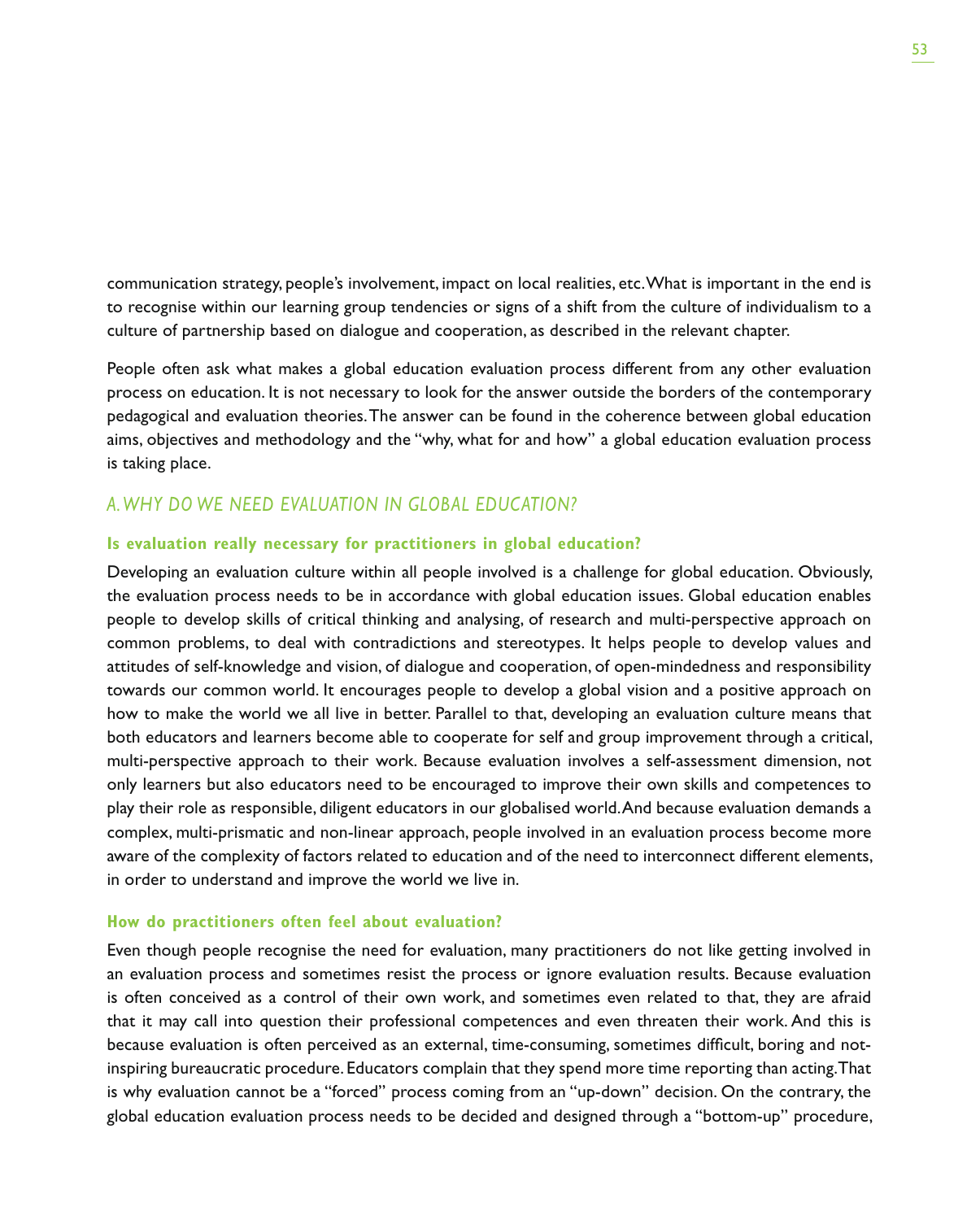where practitioners discover the need to get involved in the evaluation process, because they realise that evaluation is a part of their methodology that enables them to make their work better in a systematic way and be aware of all the factors influencing its efficiency.

## **What is the purpose of an evaluation process?**

The purpose of evaluation is related to the strategy, the methods and the aims of our activities. Global education practitioners need to evaluate their work in order:

- to be more aware and reflect on their methodology or strategy
- to check the appropriateness of the project to the learning group
- to understand the impact of the resources they apply in the learning process
- to measure the effectiveness of their methods
- $\bullet$  to measure changes in skills and knowledge
- **to measure changes in attitudes and behaviours**
- to analyse and synthesise the relationship between aims and methods
- to get feedback and improve future activities
- to reconsider and then try to solve a problem in a cooperative way
- to re-think their practices and make necessary changes
- to feel valued and be more inspired for further actions

## At an institutional level, more than the previous requirements, evaluation results can be extremely useful for:

- measuring the effectiveness of a process in relation to its aims and objectives
- **•** measuring changes in skills and knowledge in relation to methods and resources
- **•** measuring changes in attitudes on people's behaviour in relation to methods and resources
- **•** achieving recognition and visibility for a project
- **•** *collecting good practices*
- **•** enhancing the experience from one project to other
- **•** conducting a comparative analysis of different methods used in a project
- building a common understanding of the project
- **•** analysing the results in relation to past experiences
- t *sharing the results with different groups of people concerned (i.e. partners) to maximise the potential of experiences*
- fund-raising purposes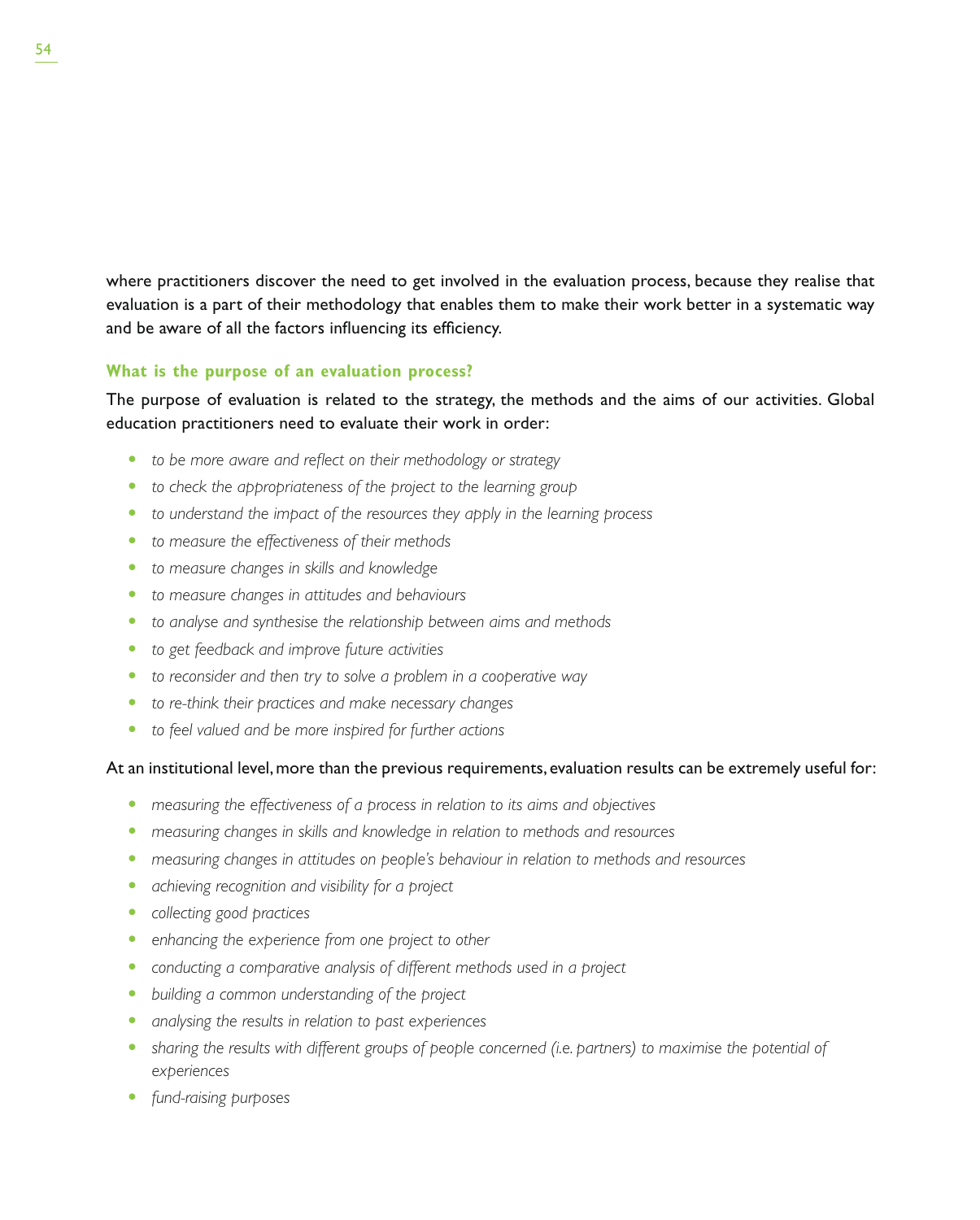- **•** comparing similar activities in other countries which are closed to similar situations
- **•** enhancing the demand for policy changes at local, regional or national level
- **•** strengthening institutional work in terms of quantity and quality
- **•** inspiring more and better action and networking
- **•** increasing the capacity for development via qualitative criteria

## *B. WHAT KIND OF EVALUATION IS APPROPRIATE TO OUR WORK?*

There are different evaluation procedures and also different evaluation methods according to the people involved, the time schedule, the tools used, objectives and especially the context of our educational project. Different tools are used to evaluate different kinds of processes. It is not the same to evaluate a learning process and learning outcomes or the impact of a project as to evaluate a strategic plan for a project or organisational performance and management.

However, all evaluation procedures in general take into consideration the following distinctions between:

## **Self-evaluation, internal and external evaluation**

An important distinction is made between self-evaluation and internal evaluation for group work and also between internal and external evaluation.

## *Self-evaluation*

Self-evaluation is absolutely necessary to review and improve our own methods. It demands skills of self-knowledge and self-criticism. It is based on the natural will for self-development and life-long learning. When people conduct a self-evaluation, they have a sense of engagement and responsibility towards the whole of their work.

Self-evaluation is never enough for an evaluation process but it is necessary for practitioners in order to be aware of their own work. It is a starting point in the process of evaluation - re-thinking our own commitments and performance related to a specific activity. Furthermore, we need to remember that a practitioner acts within a context, in interconnection with other factors related to his work. So self-evaluation has its own limitations and is more dynamic when combined with other forms of evaluation, measuring other elements of the learning process.

Self-evaluation concerns not only practitioners but also learners. While the learning process is under way, learners analyse their personal development in terms of awareness on global issues. Global education, as learning that transforms, enables learners to be aware of their own thoughts, feelings and actions and also understand their level of social responsibility and commitment towards the challenges of our globalised world.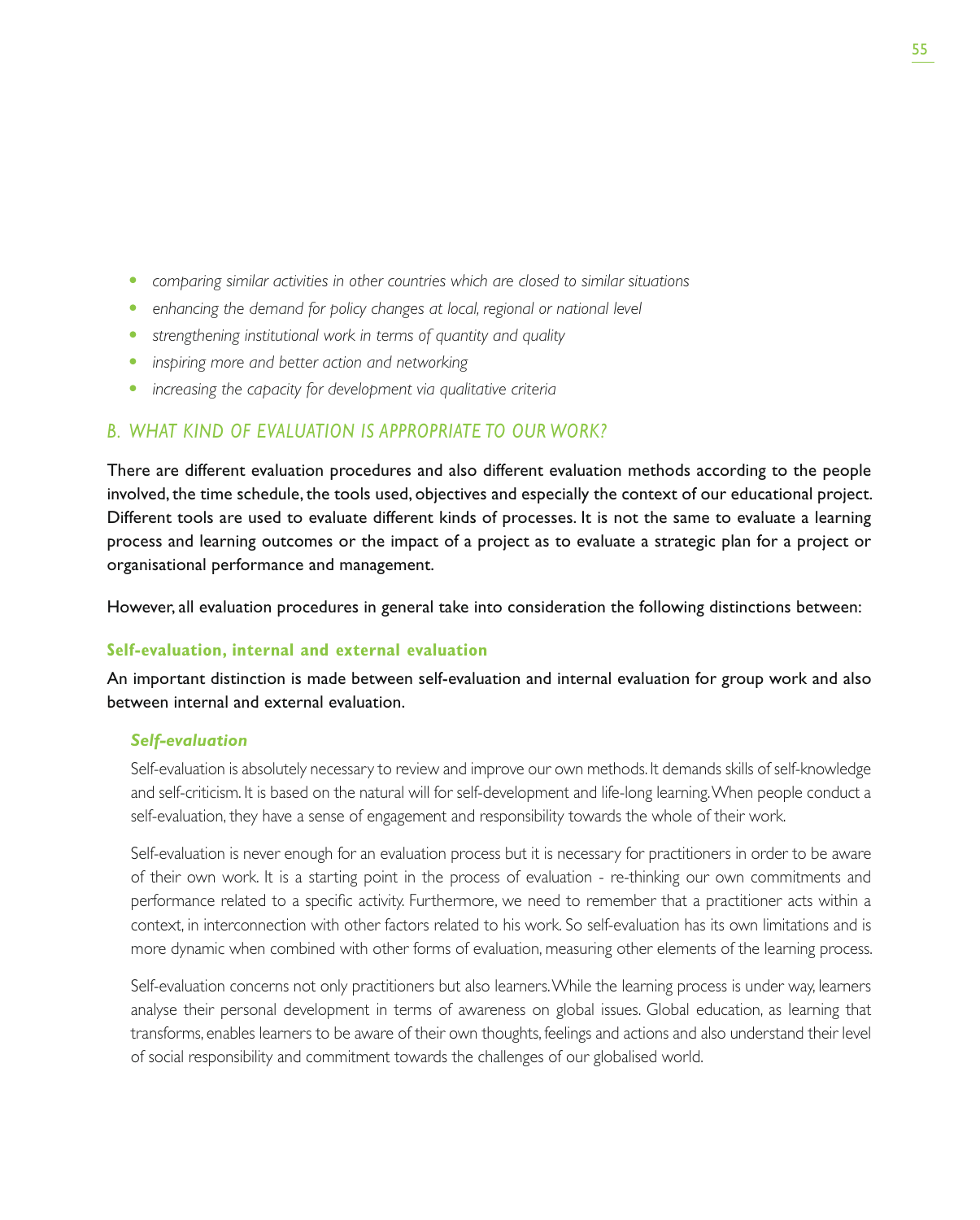## *Internal evaluation*

Internal evaluation can help teamwork within the learning or working group and supports institutional networking and development. It demands trust and confidence, continuous cooperation and encouragement between people in the group. The obstacles are often people's resistance, competition within the group, lack of time or unwillingness. That is why clear, objective indicators need to be set up by the team and also why participatory methods during the entire process are more convenient. People must get involved in the internal evaluation process with the feeling that the whole process belongs to them, so they become reflective practitioners.

Learners, as members of the global education learning group, have an important role to play in the internal evaluation process. They need to participate on an equal basis giving their own point of view on the learning process, according to their expectations and needs.

## *The external evaluation*

The external evaluation is more objective and has to be based on widely accepted norms and standards. Sometimes external evaluation frightens people, because weaknesses of their work cannot be hidden. In that case, people should be encouraged to understand that evaluation is undertaken with the only purpose of improving and not criticising the work done. If the evaluator is seen not only as "a critical friend" with methodological competences in global education, but also as somebody that, due to his or her role, needs to keep the necessary professional distance and to coordinate the different processes, the external evaluation will provide the team with the necessary inputs to improve its work.

In both internal and external evaluation, the subject of the evaluation, methods, criteria and indicators, as well as consequences must be clearly explained to the team and accepted by its team. It is extremely important for the external evaluator to hold consultation meetings with the group before setting up the indicators, so s/he can take the realities of the team into consideration. Last but not least, the evaluation process must respect self-autonomy and personal views and lives.

*A combination of internal and external evaluation can be very fruitful for a comparative analysis of the results, according to criteria, indicators and methods. Interaction between both forms of evaluation is highly beneficial and increases the validity of the process.*

## **Initial, formative and final evaluation**

Another distinction is made between initial, formative and final evaluation. Conduct an initial evaluation before starting your project, to get information needed to identify problems, measure knowledge and skills, understand values and attitudes and set your strategy.

Use the formative evaluation in the early stages of your project or activity to support its implementation and development and then during your project or activity to identify problems and explore solutions and adapt and improve your programme according to the results of the evaluation process.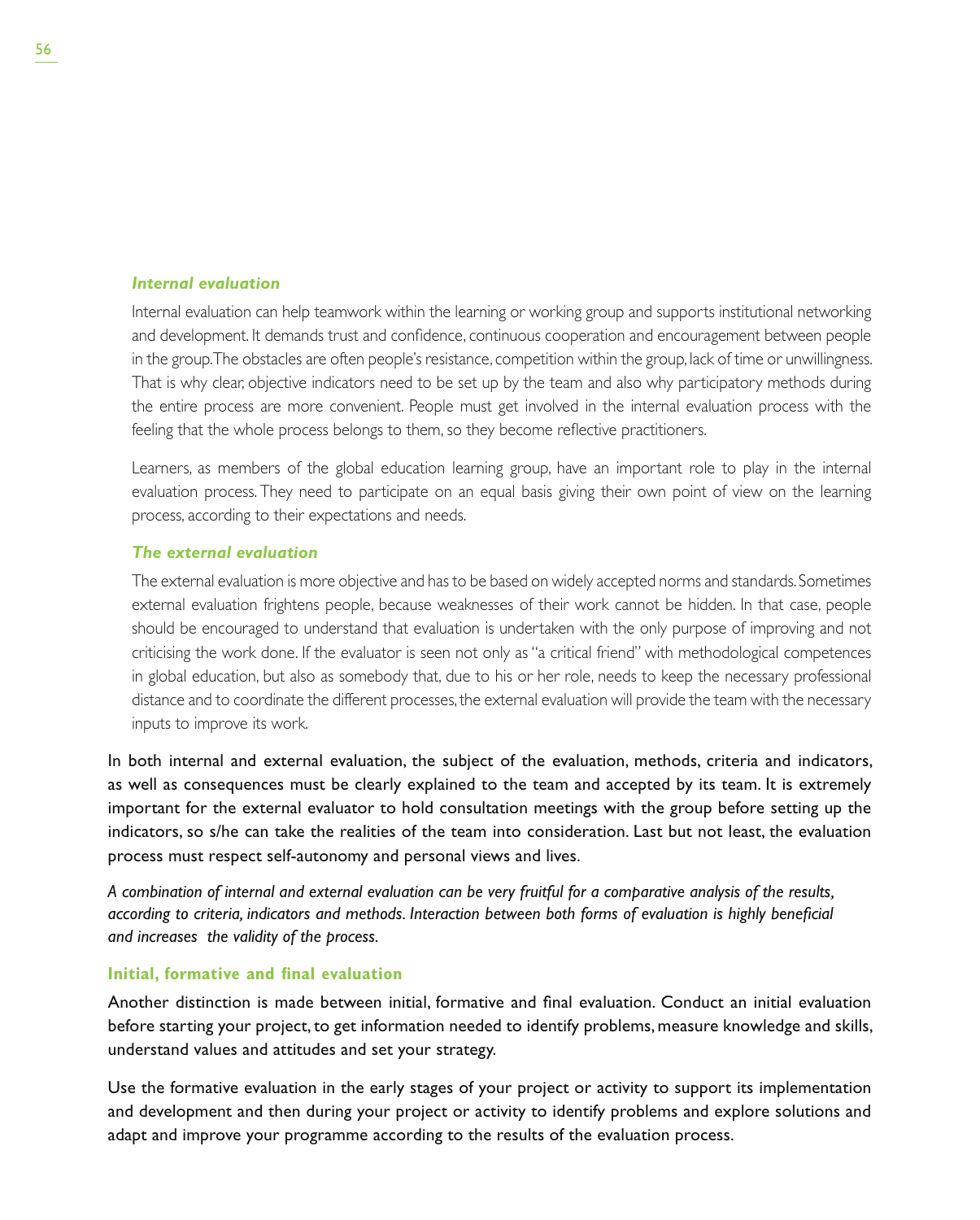Use the final evaluation after your project or activity has been completed to measure the effectiveness and reflect on and improve your methodology for the future.

If possible use both processes for continuous follow-up of your work. In that case, you must bear in mind that the results of each process are related to the time schedule and feedback from the formative evaluation of your work. If there is interaction between the formative evaluation and your work, the results of the final evaluation are encouraging and promising.

A post-evaluation process can be very useful in measuring the efficiency of the evaluation process itself in relation to our work.

## **Qualitative and quantitative evaluation**

An important distinction is made between qualitative and quantitative evaluation. Even though quantitative is easier than qualitative evaluation, both are necessary to ensure quality in a systematic way. That is why when we implement a global education methodology, we need to assess evidence of both a quantitative and qualitative nature. Moreover, quantitative often gives us indicators of qualitative evaluation. For example the numbers of participants in a project or activity, the number or frequency of actions, events, press releases, publications, used materials etc are indicators for quantitative evaluation. However, these measurements may give us indicators for qualitative evaluation, if for example we use criteria concerning the origin of the collected data on people's interest or criteria concerning the reason for these numbers within the social context or within the learning group related to the impact or our project. This kind of combination between quantitative data and qualitative criteria may lead us to a more comprehensive analysis of the value and the effectiveness of a project. More than that, qualitative evaluation is necessary for the formative evaluation process, in order to continuously improve our education process, while quantitative evaluation is often used in the final evaluation to collect measurable data.

## *C. HOW TO CONDUCT THE EVALUATION?*

As already said, there are different evaluation methods, related to 'why', 'when', 'to whom' and 'how' the process is applied. Nevertheless, the evaluation process presents common characteristics regarding the necessary steps to follow:

## *Identifying the subject*

Firstly we need to identify what we want to evaluate and what it is possible to evaluate. Bearing in mind that it is easier to assess changes in knowledge and skills than long-term changes in values and attitudes, the 'subject' of the evaluation has to be specific and measurable, within the context of our work. Values and attitudes are not easily measurable, so we may define topics for evaluation in relation to them (i.e. changes in specific behaviour). More than that, we can evaluate some of the issues of our activity or project related to our aims and objectives, and not necessarily the whole programme. Therefore, in public policies and long-term programmes, in the evaluation of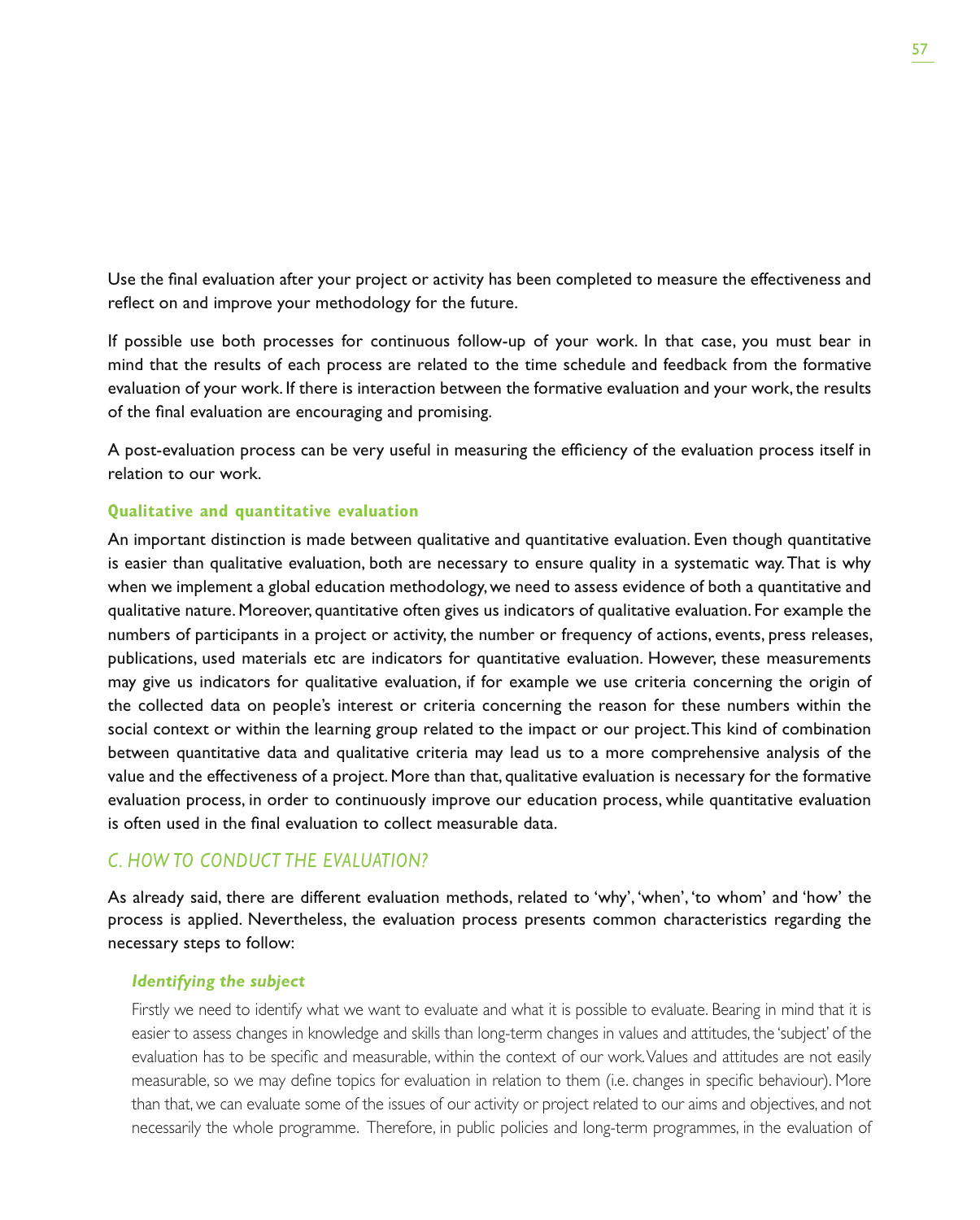the whole it is often necessary to analyse the impact of global education within a specific context, and then reflect on education policy and improve the whole programme within a holistic approach.

## *Defining criteria and indicators*

Criteria and indicators have to be decided before selecting the evaluation method. It is also necessary to distinguish between criteria and indicators. A criterion is set up by questioning ourselves about the issues of our subject in relation to the quality of our work, when an indicator is set up by answering the question 'how do we measure this criterion?'. For example, a criterion on the impact of a simulation activity is the degree of reflection provoked, which has to be related to our aims. The relevant indicator may be the number of questions asked by the participants or the number of participants who reacted by questioning or by expressing themselves.

## *Selecting method and collecting data*

There are different methods of evaluation related to a global education methodology. Choose what is appropriate to your work within a wide spectrum of methods, preferably participatory. Peer reviews, pilot evaluation, case studies, context analysis, S.W.O.T. analysis, impact assessment may give you the framework. Then apply to your evaluation process interviews, consultations, team visits, participatory activities, discussion workshops, debates and observations followed by discussion group work. Ask your learning group to answer questionnaires, write learning diaries, organise a portfolio, prepare individual or group reports or other documents, collect data or make an evaluation photo or a poster. When evaluating a global education project or activity, it is essential to use evaluation methods in accordance with the learning methods. Participatory activities, like a 'World café' or 'moving in space to express our opinion', or round-table discussions are particularly encouraged.

## *Interpreting and analysing information*

The next step after collecting data is the interpretation and analysis of the information within the areas of performance we have chosen to focus on and in relation to our criteria and aims. When analysing the information coming from an evaluation process, it is important to distinguish between the aims of the evaluation and the aims of the project or activity evaluated. It is also important to try to understand the unseen and unsaid in the information coming from people involved, also in relation to the learning environment and our methods.

## *Communicating the results*

A participative process means that all people concerned should learn the results of the evaluation process, discuss them and cooperate for the next step.

## *Developing strategies for improvement*

As already mentioned, evaluation is not an end in itself. The result of the evaluation should be used to reflect on our methodology, generate new perspectives and new objectives and develop strategies for the improvement of our work.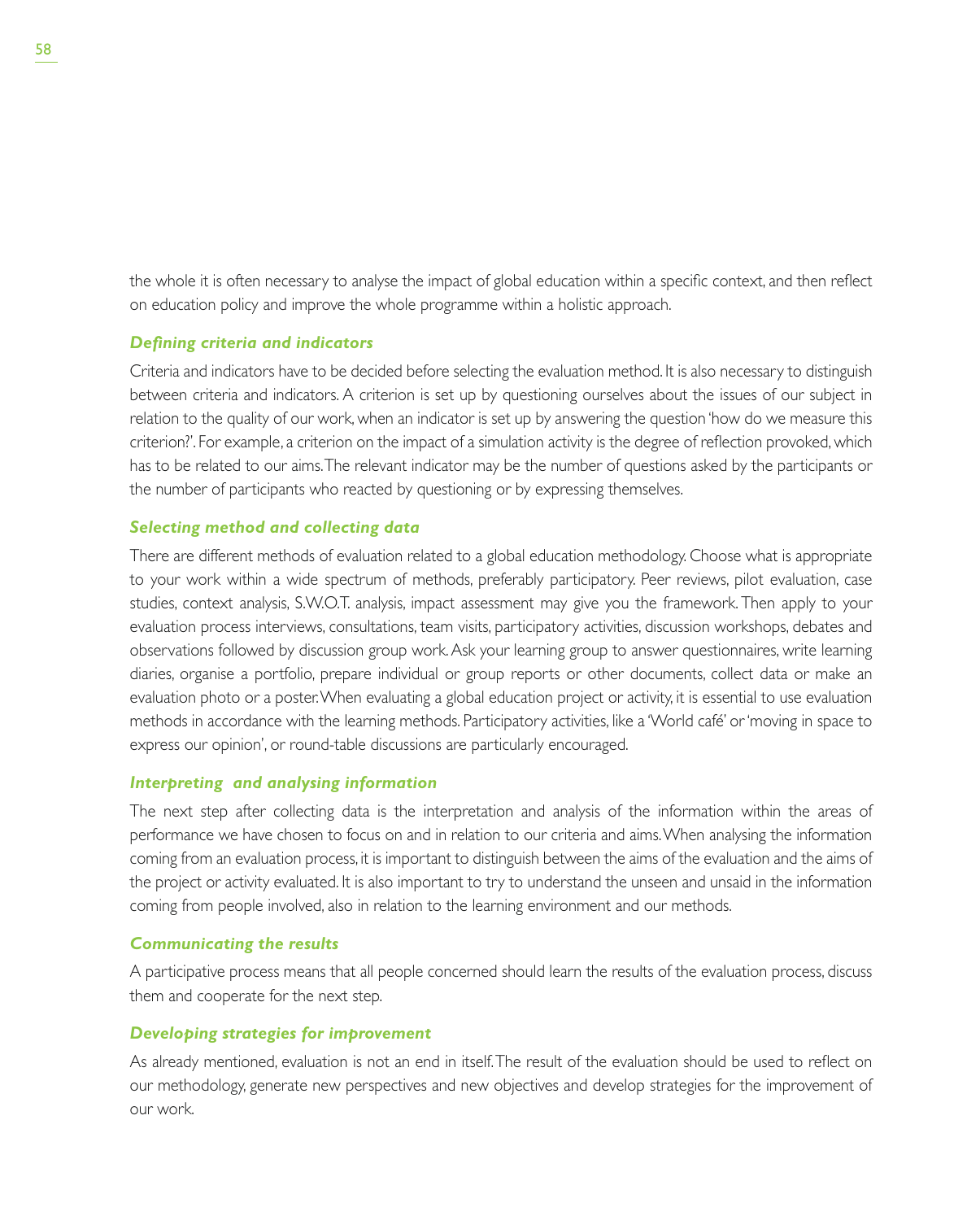## **CHAPTER E** BIBLIOGRAPHY & RESOURCES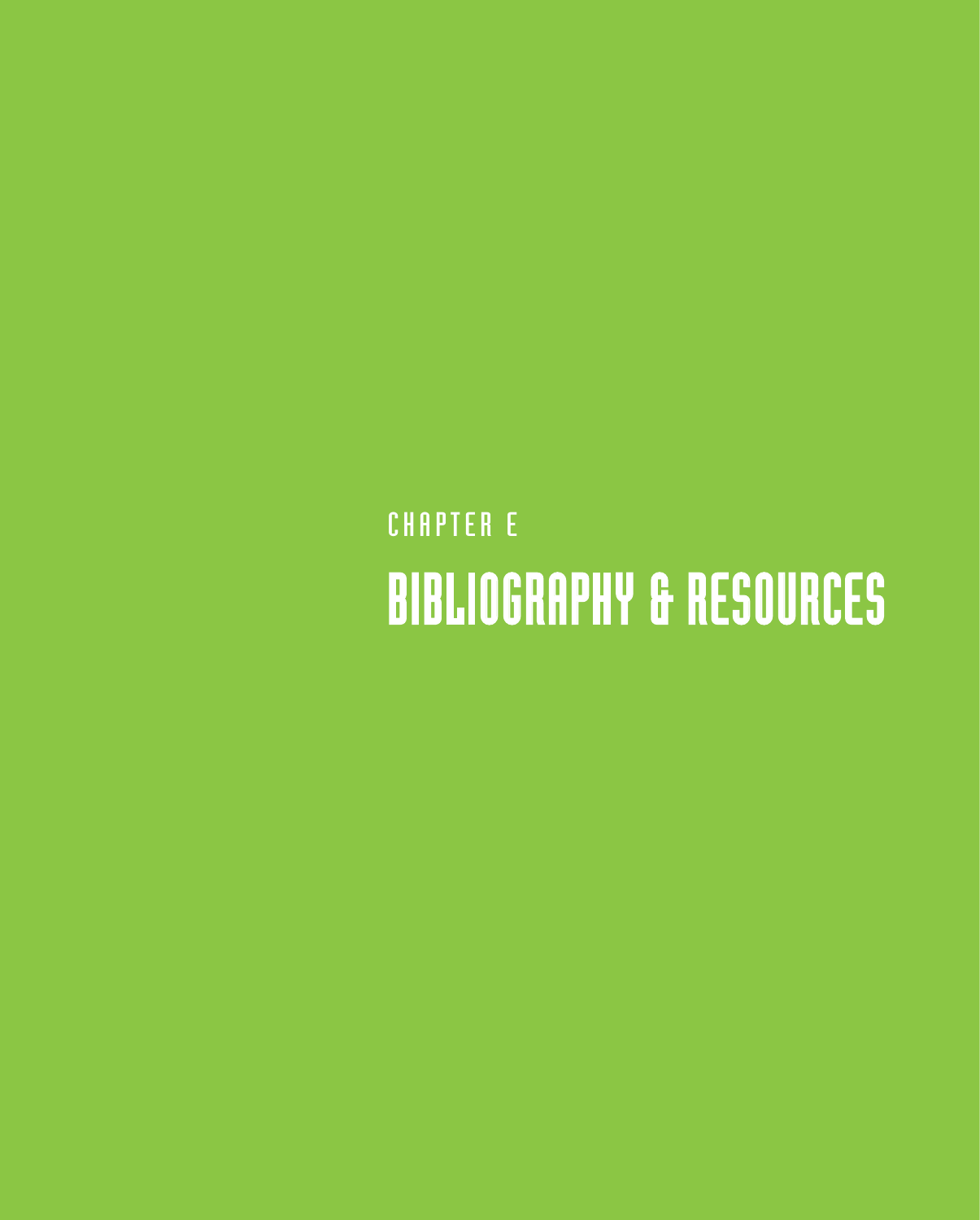## **REFERENCES**

Asbrand Barbara & Lang-Wojtasik Gregor, University of Nuremberg / GENE Working Group on evaluation, Germany

Birzea, César - *Civic Culture*, Editura Trei, Bucuresti,1999

Birzea, César - *Education for democratic citizenship: a lifelong learning perspective,* Council for Cultural Co-Operation (CDCC). Council of Europe, Strasbourg, 2000

Beljanski-Ristic, Ljubica - *Drama In Education*, Model CEDEUM, Belgrade, 2001

Benett, C.I. - *Comprehensive Multicultural Education*, Ally & Bacon Co., Boston-London/Toronto, 1990

Bennett, C. - *Strengthening Multicultural and Global Perspectives in the Curriculum*, in A. K. Moodley (ed.), *Beyond Multicultural Education: International Perspectives*, Detseling Enterprises Ltd., Calgary, Alberta, 1992

Boal, Augusto, *Exercices pour acteurs et non-acteurs*, Ed. Maspero, Paris, 1978

Boal, Augusto - *Theatre of the Oppressed,* Ed. Theatre Communications Group, New York, 1985

Brown, H.D. - *On Track to Century 21.* San Francisco, USA, 1990

Cabezudo, A. - *Towards Global Learning. On Democracy and Education*, University of Rosario/School of Education, Rosario, Argentina. In process (2007-08)

Cates, K. - *Global education and Foreign Language Teaching : Theory & Practice*, Journal of the Faculty of General Education, Tottori University No. 24 October 1990

Dasen, Pierre - *Fundamentele stiintifice ale unei pedagogii interculturale*, in Educatia interculturala. Experiente, politici, strategii, Polirom, Iasi, 1999

Dasen, P., Perregaux, Ch., Rey, Micheline - *Intercultural Education. Experiences, policies, strategies*, Polirom, Iasi, 1999

DEA: *Effectiveness in Global Education*, http://www.dea.org.uk/info/projects /effectiveness

Delors, J. Apprendre - *Un trésor est caché dedans,* Paris,Ed. Odile Jacob, 1996

Eisler,R. - *The Chalice and the Blade*, Harper and Row, San Francisco, 1988

Freire, Paulo - *Pedagogy of Oppressed*, NYC, 1982

Fukunaga, Y. - *Teaching Global Issues through English Movies*, Global Issues in Language Education Newsletter. No. 30, March 1998, Tottori, Japan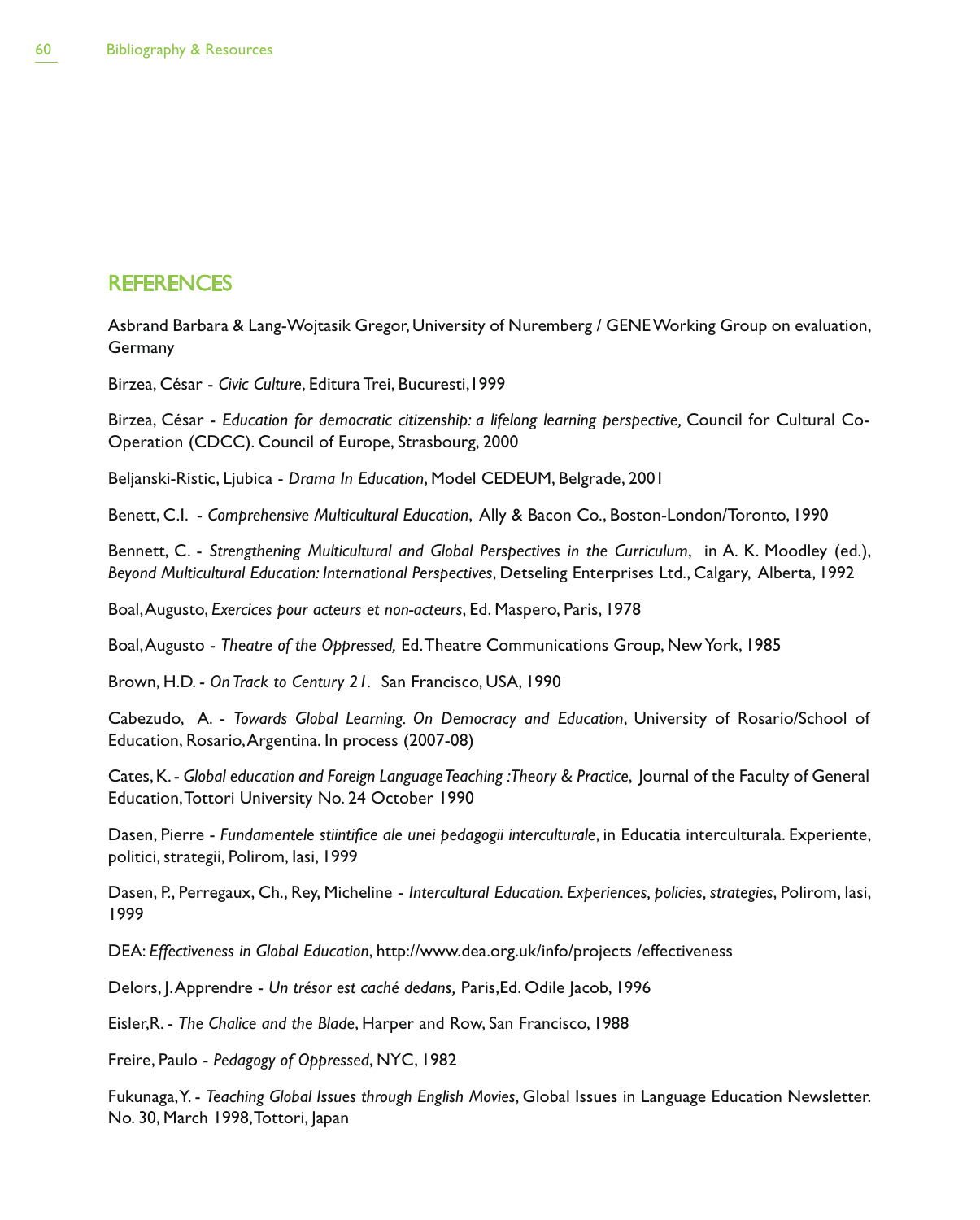Galtung, Johan - *Conflict Transformation by Peaceful Means*, Geneva, ONU, 2000

GENE-Global Education Network Europe - *Learning for a Global Society. Evaluation & Quality in Global Education*, Proceedings of the GENE conference, London September 2003

Haavelsrud, Magnus - *An Introduction to the Debate on Peace Education*, in International Review of Education, 29, 3, 1983

Haavelsrud, M. - *The Substance of Peace Education*, in International Educator, 1995

Hannoun, Hubert - *Les Ghettos de l'école. Pour une éducation interculturelle*, ESF, Paris, 1987

Hanvey, R. - *An Attainable Global Perspective*, Center for War/Peace Studies, New York, 1975

Hinkelman, D. - *Overseas Tours to Research Social Issues*". The Language Teacher. Vol. XVII No. 5 May 1993, Tokyo

Kniep, W. - *A Critical Review of the Short History of Global Education*, New York : American Forum for Global Education, 1985

Maley, A. - *Global Issues in ELT*. Practical English Teaching. Vol 13 No. 2, Dec.1992, London

Mestenhauser, A.J. - *Travelling the Unpaved Road to Democracy from Communism: a Cross-cultural perspective on Change*, in Higher Education in Europe, XXIII, 1, UNESCO, 1998

Munoz, Marie-Claude - *Les pratiques interculturelles en éducation*, in J. Demorgon, E.M.Lipiansky (coord.), *L'école confrontée a la diversité culturelle*, in Guide de l'interculturel en formation, Tetz, Paris, 1999

Niklas Luhmann, Niklas / Schorr, Karl Eberhard - *Reflexionsprobleme im Erziehungssystem*, Frankfurt / M.: Suhrkamp 1999

Provo, J. - *Teaching World Issues*, Daily Yomiuri Newspaper, Tokyo, March 1993

Reischauer, E. - *Toward the 21st Century*, New York, 1973

Rey, Micheline - *Piège et défi de l'interculturalisme*", in Education permanente, 75, 1984

Scheunpflug, Annette unter Mitarbeit von Claudia Bergmüller und Nikolaus Schröck - *Evaluation globalen Lernens*. Eine Arbeitshilfe, Stuttgart, Brot für die Welt, 2002

Toffler, Alvin - *Al treilea val*, Editura politica, Bucuresti, 1983

Touraine, Alain - *Faux et vrais problèmes*, in Une société fragmentée? Le multiculturalisme en débat, Edition La Découverte, Paris, 1996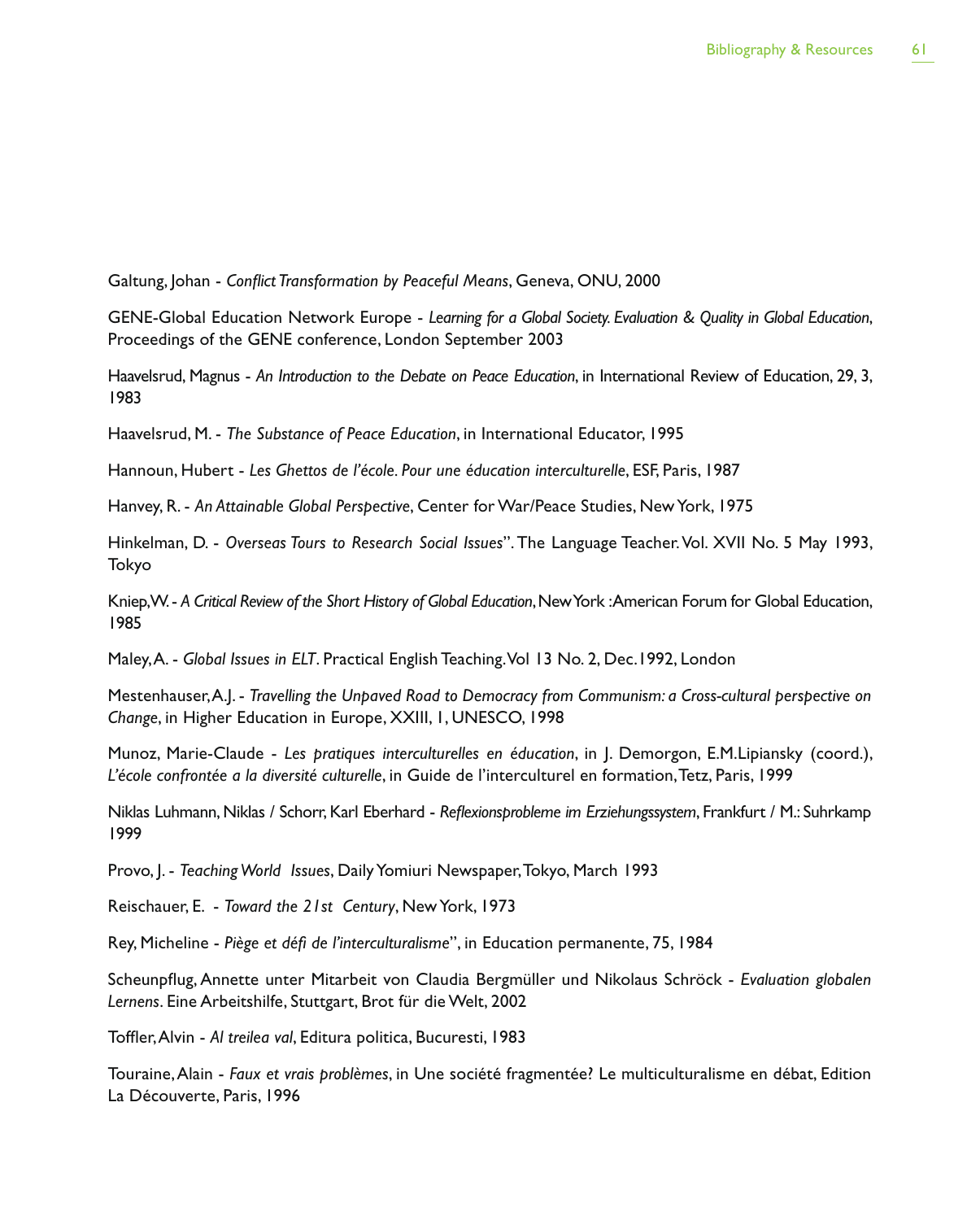## GLOBAL EDUCATION RESOURCE LIST

## **Books**

Drew, N. - *Learning the Skills of Peace-making,* Jalmar Press, USA, 1995

Elder, P. - *Worldways: Bringing the World Into Your Classroom*, Addison- Wesley, USA, 1987

Fisher,S. & Hicks, D. - *World Studies*, Oliver & Boyd, New York, 1985

Hicks, D & Steiner, M. - *Making Global Connections,* Oliver & Boyd, New York, 1989

Kniep, W. - *Next Steps in Global Education*, New York, 1987

Lewis, B. - *The Kids Guide to Social Action*, Free Spirit, USA, 1998

Milord, S. - *Hands around the world: cultural awareness & global respect*, Williamson Ed., 1992

Pike, G.& Selby, D. - *Global Teacher , Global learner*, Hodder & Stoughton, London, 1988

Pike, G. & Selby, D. - *In the global classroom*, Pippin Publishing, Toronto, 1999

## **Resources**

*Apprendre à vivre ensemble. Un programme interculturel et interreligieux pour l'enseignement de l'éthique. Fondation Arigatou en collaboration avec et sous l'égide de l'Unesco et l'Unicef, 2008*

*Service Learning: Lessons, Plans and Projects, Human Rights Education Program, Amnesty International & Human Rights Education Associates, HREA, March 2007*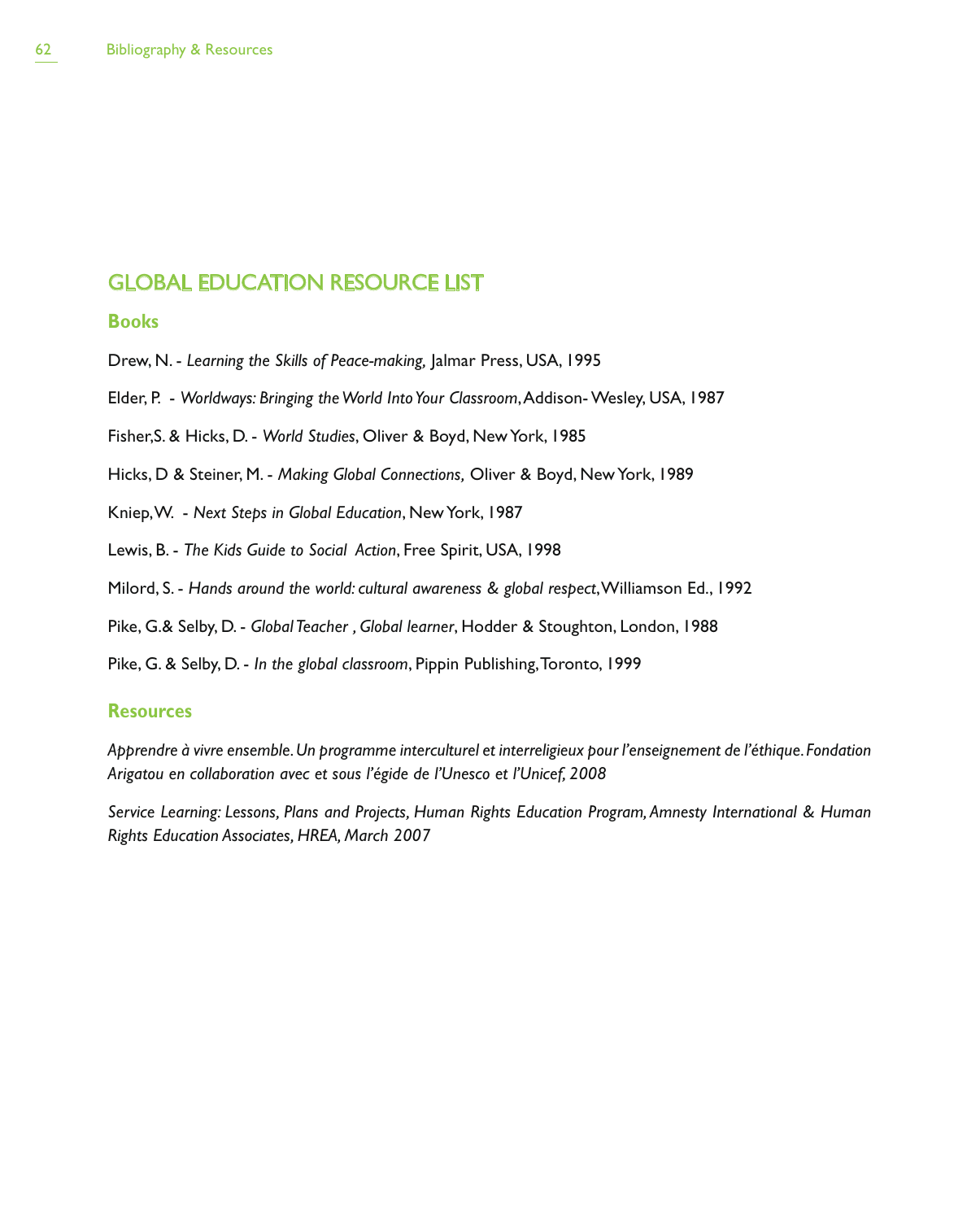## COUNCIL OF EUROPE EDUCATIONAL RESOURCES

## **COMPASS**

COMPASS has been produced within the framework of the Human Rights Education Youth Programme of the Directorate of Youth and Sport of the Council of Europe. The programme aims to put human rights at the centre of youth work and thereby to contribute to the bringing of human rights education into the mainstream.

## *http://eycb.coe.int/compass*

## DOMINO

A manual to use peer group education as a means to fight racism, xenophobia, anti-semitism and intolerance.

See also Alien 93, Youth organisation combating racism and xenophobia.

*http://eycb.coe.int/domino*

## EDUCATION PACK

Idea, resources, methods and activities for informal intercultural education with young people and adults.

*http://eycb.coe.int/edupack*

## EXPLORING CHILDREN'S RIGHTS, *Lesson sequences for primary schools*

## *http://www.coe.int*

## HUMAN RIGHTS EDUCATIONAL FACT SHEETS

The European Convention on Human Rights - starting points for teachers

## *http://www.coe.int*

## T-KITS : TRAINING KITS

The training kits are thematic publications written by experienced youth trainers and other experts. They are easy-to-use handbooks for use in training and study sessions. T-Kits are produced by the Youth Directorate.

*http://www.coe.int*

## EUROPEAN CHARTER FOR DEMOCRATIC SCHOOLS WITHOUT VIOLENCE

Upon the initiative of the Council of Europe, young people from across Europe have prepared the European Charter for Democratic Schools without Violence on the basis of the fundamental values and principles shared by all Europeans, in particular those set forth in the Council of Europe's Convention for the Protection of Human Rights and Fundamental Freedoms.

## *http://www.coe.int*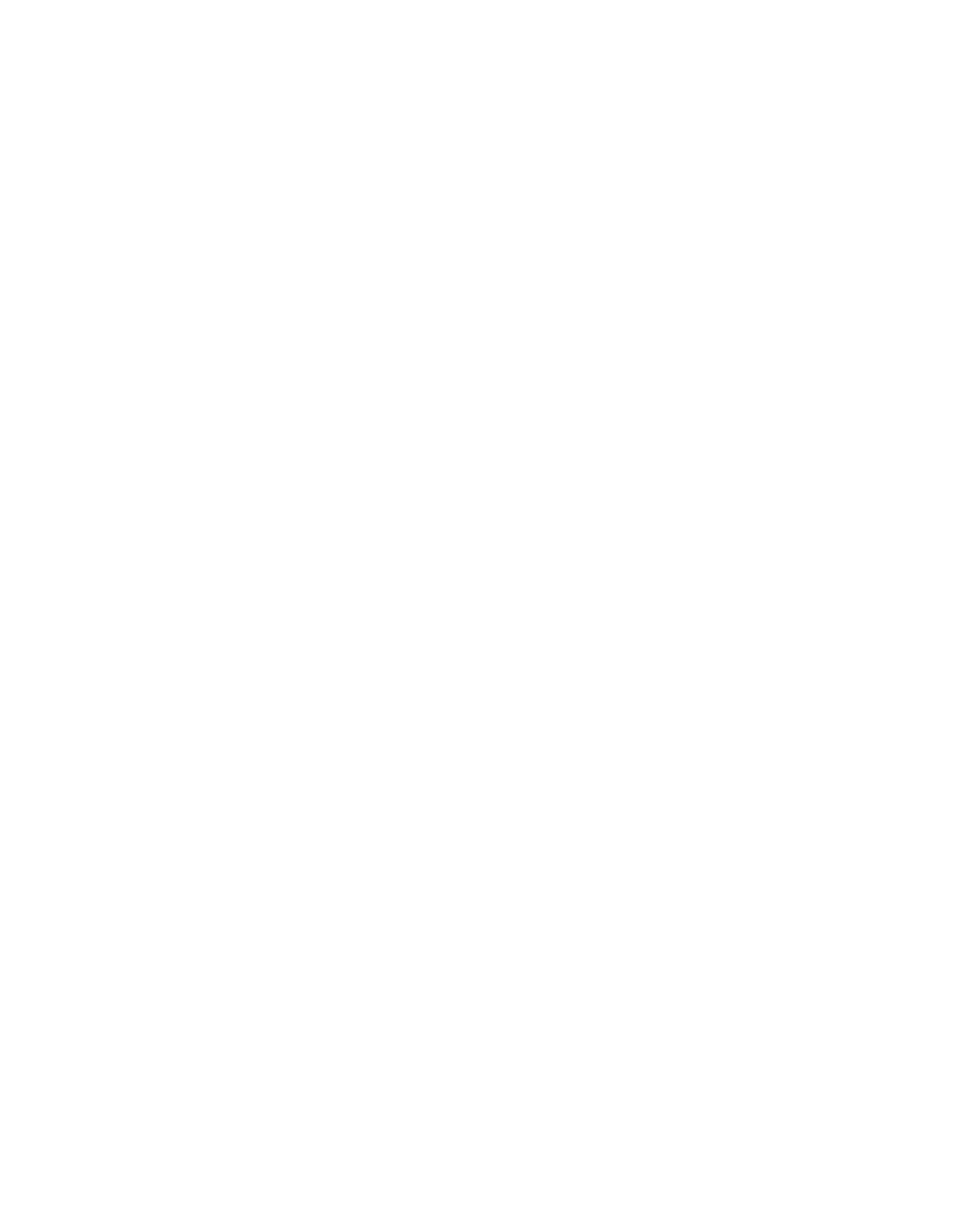## **APPENDIX 1**

# MAASTRICHT GLOBAL EDUCATION DECLARATION

EUROPEAN STRATEGY FRAMEWORK FOR IMPROVING AND INCREASING GLOBAL EDUCATION IN EUROPE TO THE YEAR 2015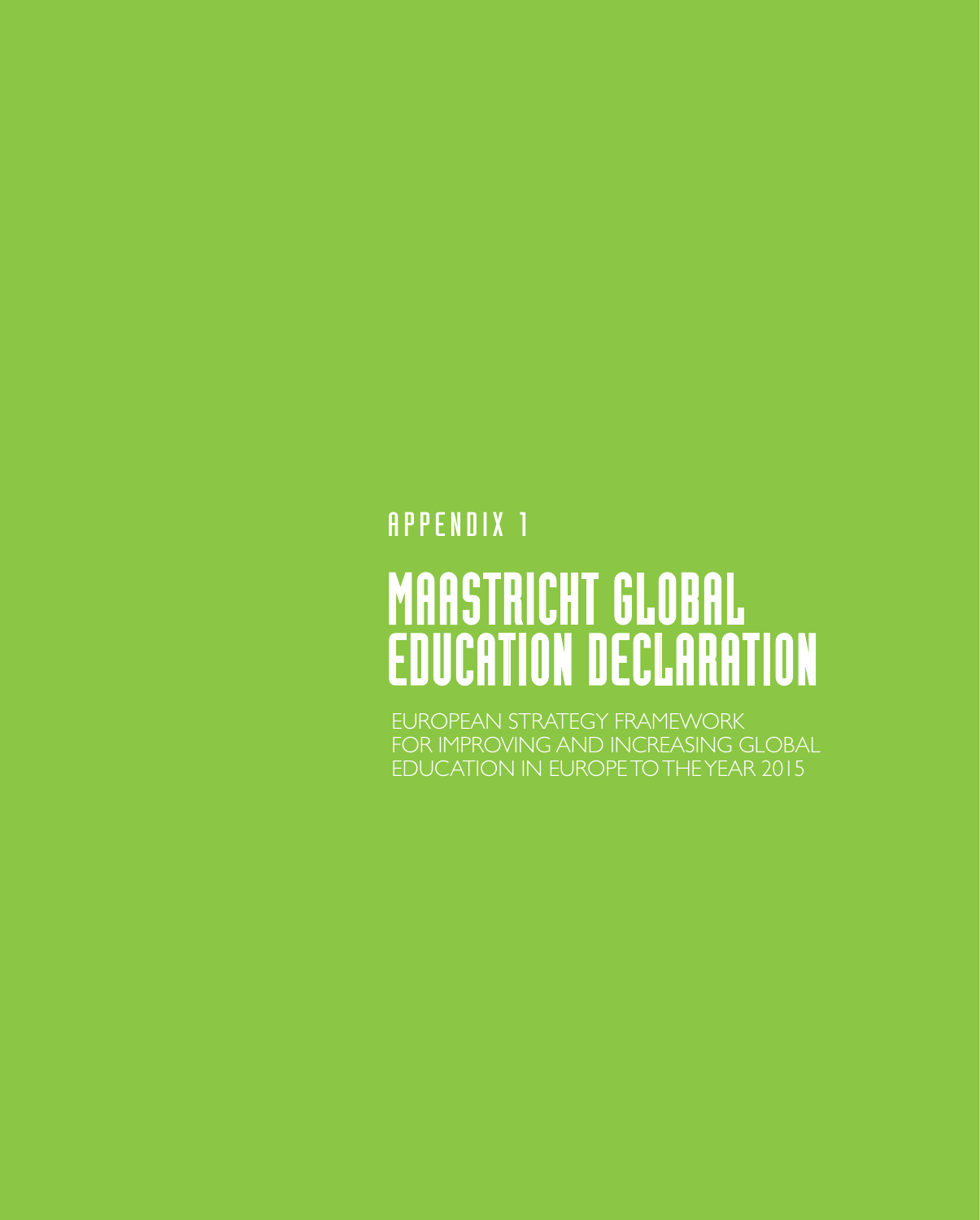## THE "MAASTRICHT GLOBAL EDUCATION DECLARATION"

## **Europe-wide Global Education Congress,**

Maastricht, The Netherlands, November 15th – 17th, 2002

- Achieving the Millennium Goals,
- Learning for Sustainability,
- **•** Increased commitment to global education *for increased critical public support*

We, the participating delegations of the Europe-wide Global Education Congress, Maastricht, November 15th – 17th 2002, representing parliamentarians, governments, local and regional authorities and civil society organisations from the member states of the Council of Europe, desiring to contribute to the follow-up to the World Summit on Sustainable Development and to the preparations for the United Nations' Decade for Education for Sustainable Development.

## *1. Recalling:*

– International commitments to global sustainable development made at the recent World Summit on Sustainable Development, and to the development of a global partnership for the reduction of global poverty as outlined in the UN Millennium Development Goals.

– International, regional and national commitments to increase and improve support for Global Education, as education that supports peoples' search for knowledge about the realities of their world, and engages them in critical global democratic citizenship towards greater justice, sustainability, equity and human rights for all (See Appendix 1).

- The Council of Europe's North-South Centre definitions of Global Education (2002)
	- **•** Global Education is education that opens people's eyes and minds to the realities of the world, *and awakens them to bring about a world of greater justice, equity and human rights for all.*
	- **Global Education is understood to encompass Development Education, Human Rights Education,** *Education for Sustainability, Education for Peace and Conflict Prevention and Intercultural Education; being the global dimensions of Education for Citizenship.*

## *2. Profoundly aware of the fact that:*

– Vast global inequalities persist and basic human needs, including the right to education (as mentioned in the Dakar declaration on Education For All), are not yet met for all people;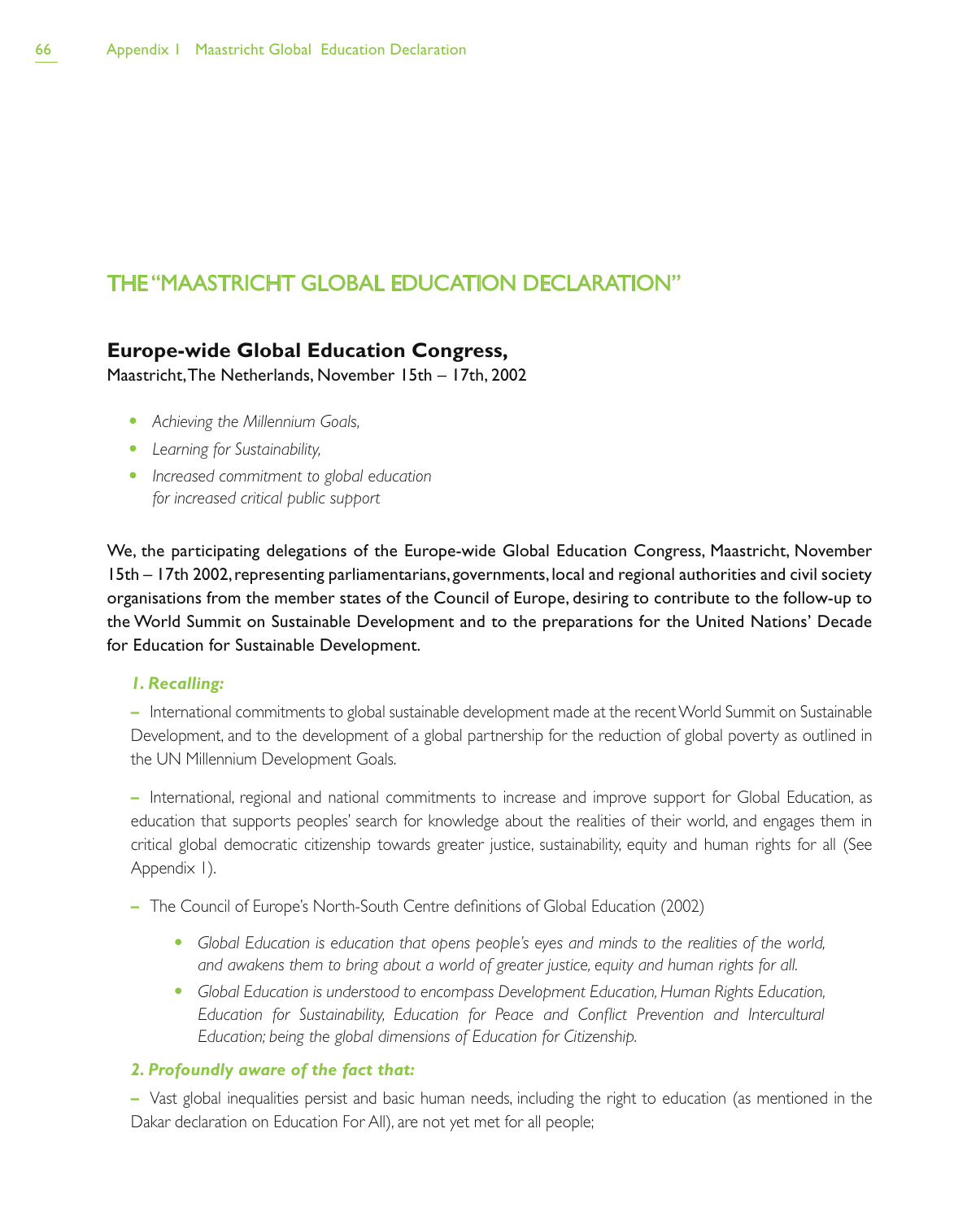– Democratic decision-making processes require a political dialogue between informed and empowered citizens and their elected representatives;

– The fundamental transformations of production and consumption patterns required to achieve sustainable development can only be realised if citizens, women and men alike, have access to adequate information and understand and agree to the necessity to act;

– Well conceived and strategically planned Global Education, which also takes account of gender issues, should contribute to understanding and acceptance of such measures.

## *3. Recognising that:*

– Europe is a continent whose peoples are drawn from and are present in all areas of the world.

– We live in an increasingly globalised world where trans-border problems must be met by joint, multilateral political measures.

– Challenges to international solidarity must be met with firm resolve.

– Global Education is essential for strengthening public support for spending on development co-operation. All citizens need knowledge and skills to understand, participate in and interact critically with our global society as empowered global citizens. This poses fundamental challenges for all areas of life including education.

– There are fresh challenges and opportunities to engage Europeans in forms of education for active local, national and global citizenship and for sustainable lifestyles in order to counter-act loss of public confidence in national and international institutions.

– The methodology of Global Education focuses on supporting active learning and encouraging reflection with active participation of learners and educators. It celebrates and promotes diversity and respect for others and encourages learners to make their choices in their own context in relation to the global context.

## *4. Agreeing that:*

A world that is just, peaceful and sustainable is in the interest of all. Since the definitions of Global Education above include the concept of Education for Sustainable Development, this Strategy can be included in follow-up to the recent World Summit on Sustainable Development and serve as a preparation for the UN decade for Education for Sustainable Development starting in 2005.

Global Education being a cross-sectoral obligation can significantly contribute to achieving these commitments. Access to Global Education is both a necessity and a right. This will require:

– Increased and improved co-operation and co-ordination between international, national, regional and local level actors;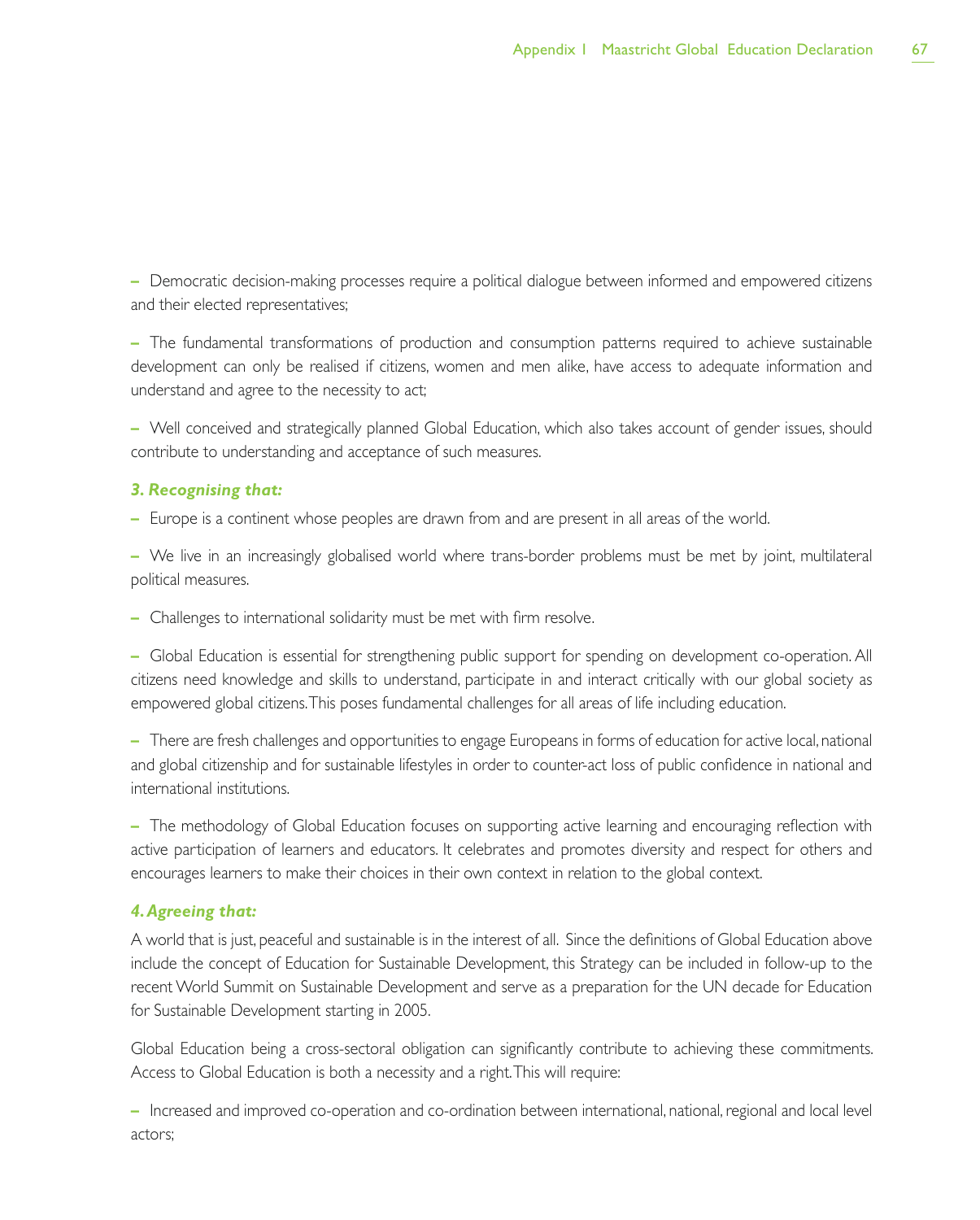– The active participation and commitment in the follow-up to this Congress of all four categories of political actors – parliamentarians, governments, local and regional authorities as well as civil society (the quadrilogue) which are involved in the ongoing useful political discussion in the framework of the North-South Centre;

– Significantly increased additional funding, on national and international levels;

– Increased support across Ministries of Development Co-operation, Foreign Affairs, Trade, Environment and particularly Ministries of Education to ensure full integration into curricula of formal and non-formal education at all levels;

– International, national, regional and local support and co-ordination mechanisms;

– Greatly increased co-operation between North and South and between East and West.

## *5. Wish to commit ourselves, and the member states, civil society organisations, parliamentary structures and local and regional authorities that we represent to:*

**5.1** Take forward the process of defining Global Education and ensuring that a rich diversity of experience and perspectives (e.g. Southern, Minorities, Youth and Women's perspectives) is included at every stage.

**5.2** Develop, in cooperation with the competent authorities and relevant actors, (or build on existing), national action plans, starting now and to 2015, for increased and improved Global Education towards the target date of the Millennium Development Goals.

**5.3** Increase funding for Global Education.

**5.4** Secure the integration of Global Education perspectives into education systems at all levels.

**5.5** Develop, or where developed, improve and increase national structures for funding, support, coordination and policy-making in Global Education in all Council of Europe member states, as appropriate to national conditions.

**5.6** Develop, or where developed improve strategies for raising and assuring the quality of Global Education.

**5.7** Increase support for Regional, European, and International networking of strategies for increased and improved Global Education; between policymakers and practitioners.

**5.8** Test the feasibility of developing a peer monitoring/peer support programme, through national Global Education Reports, and regular peer reviews, in a 12-year frame.

**5.9** Contribute to the follow-up to the World Summit on Sustainable Development and to the preparations for the United Nations Decade for Education for Sustainable Development.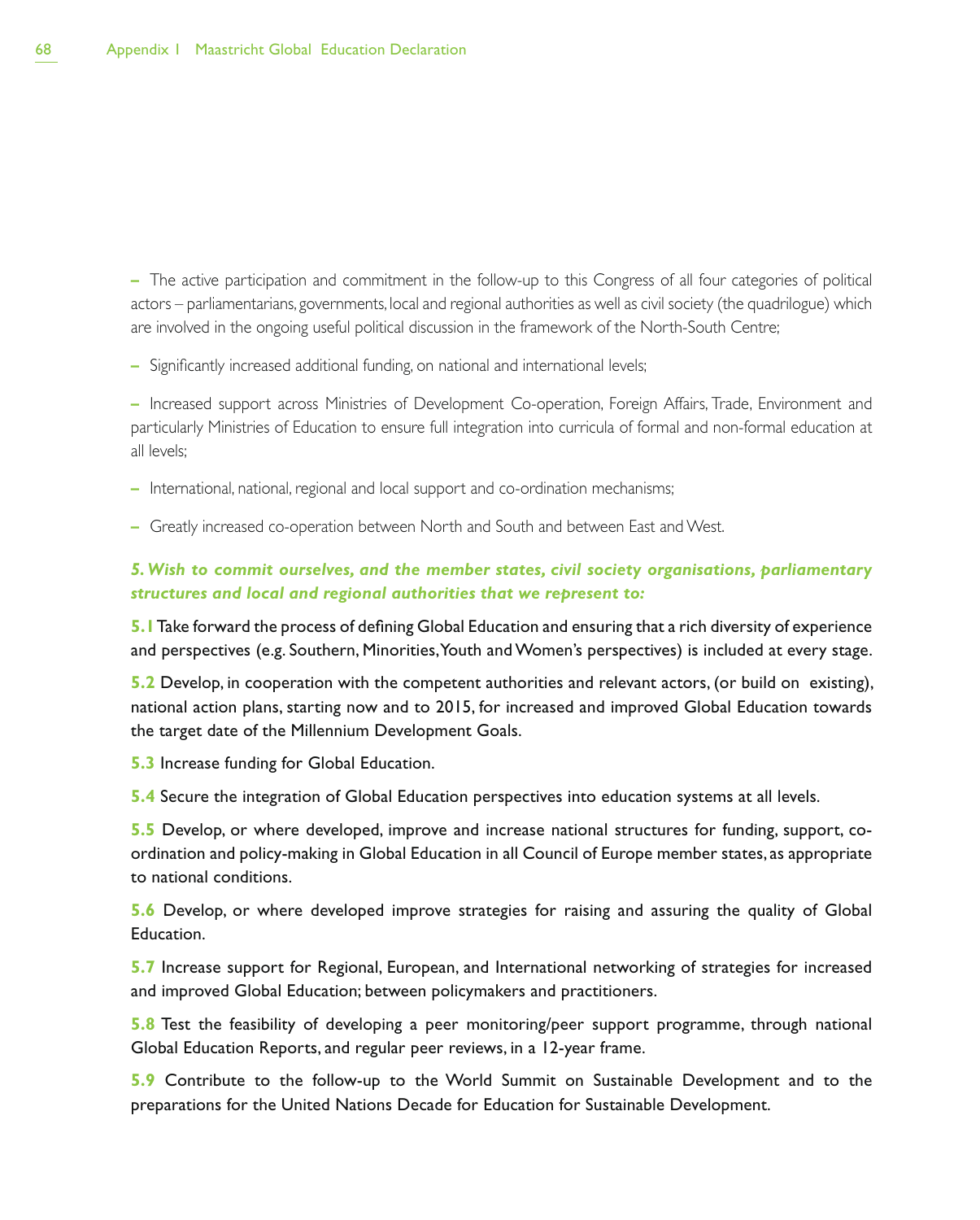We, the participating delegations of the Europe-wide Global Education Congress, Maastricht, November 15th – 17th 2002, representing parliamentarians, governments, local and regional authorities and civil society organisations from the member states of the Council of Europe, commit ourselves to an ongoing dialogue with the South about the form and content of Global Education.

## APPENDIX TO THE EUROPEAN STRATEGY FRAMEWORK DOCUMENT:

## Building On Existing Consensus Regarding the Need to Increase and Improve Global Education, we recall:

- The agreement made at the World Summit on Sustainable Development 2002 including recognition that "the *achievement of the internationally agreed development goals, including those contained in the Millennium Declaration…will require…significant increases in the flow of financial resources…to…education and awareness raising…" (par 75), and to "integrate sustainable development into education systems at all levels of education in order to promote education as a key agent for change" (par 104), as well as the adoption of a decade of education for sustainable development, starting in 2005;*
- **•** Chapters 35 and 36 of Agenda 21 concerning "Promoting Education, Public Awareness and Training;
- The Global Education Charter of the North-South Centre of the Council of Europe, encouraging the development *of synergies between varieties of Global Education – human rights education, peace education, development education, environmental education, learning for sustainability;*
- t *The Aarhus Convention on the Right to Access to Information, Public Participation in Decision-Making and Access to Justice in Environmental matters, with its rights-based approach to learning for sustainability;*
- Commitments to the right to human rights education contained in international and regional human rights *instruments, including the Council of Europe Recommendation on Teaching and Learning about Human Rights in Schools (1985); the UNESCO Montreal declaration on HRE (1993); the Vienna Declaration (1993); the UNESCO Integrated Framework of Action on Education for Peace, Human Rights and Democracy (1995); and the Plan of Action of the UN Decade of HRE : 1995 – 2005;*
- The "Declaration and programme on Education for Democratic Citizenship, based on the rights and responsibilities *of citizens" of the Committee of Ministers of the Council of Europe (Budapest, 1999);*
- **•** The recent Recommendation of the Committee of Ministers of the Council of Europe to member states regarding *Education for Democratic Citizenship, and the Council proposals to designate a European year of Citizenship through Education (July 2002);*
- **•** The Development Education Resolution of the Council of Development Ministers of the European Union (November *8, 2001), encouraging "increased support for development education" and "exchange of information and experience on development education between governments and civil society actors";*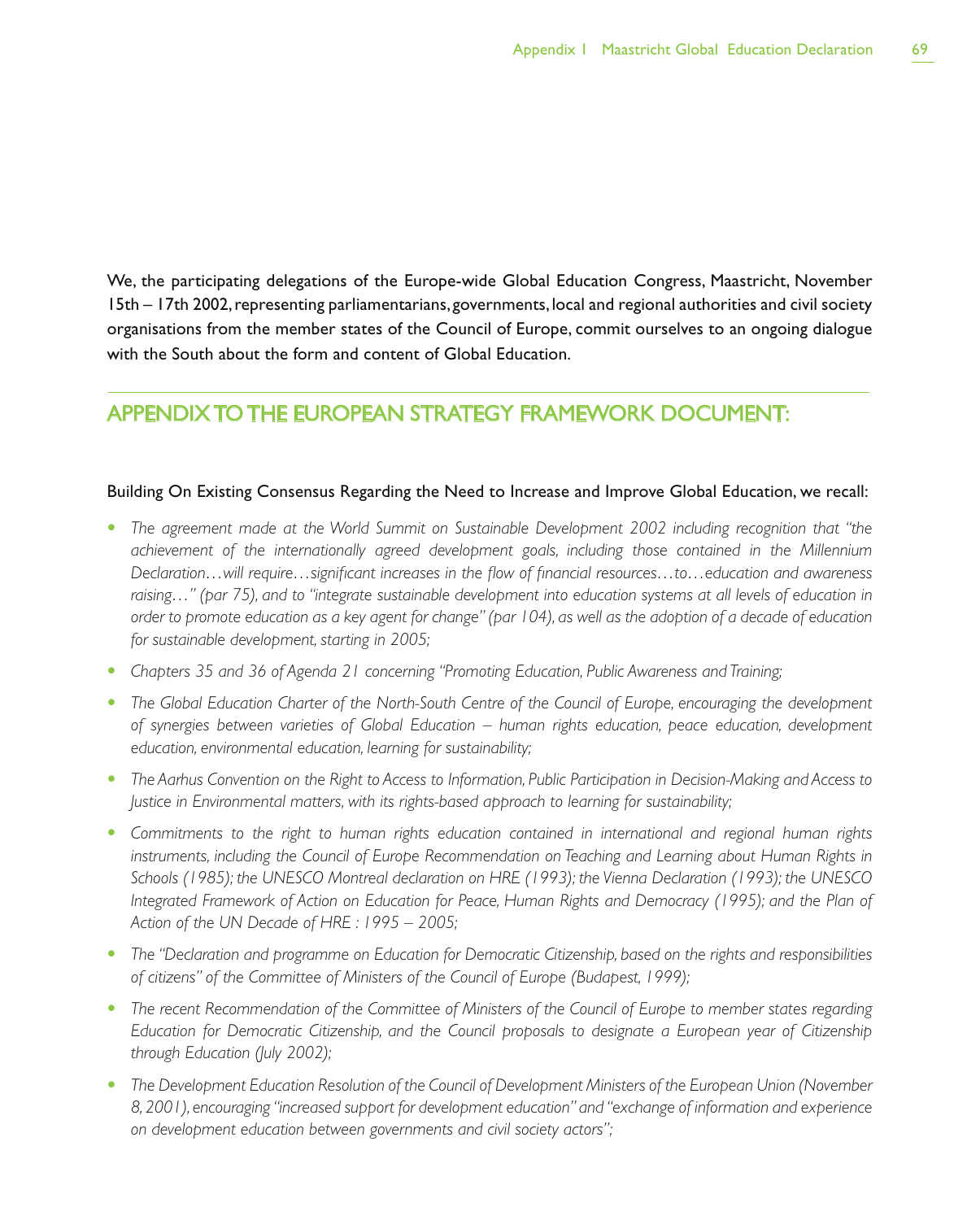- The OECD DAC Senior Level Meeting (December 2000) proposals that DAC encourage member states to develop *national targets on development education spending as a percentage of ODA spending;*
- t *The conclusions of the Nordic Council of Development and Education Ministers meeting, Oslo, May 2001 "Nordic Solidarity, committing to greater co-operation between development and education Ministries for global solidarity;*
- t *The Baltic 21 Co-operation, the Haga Declaration commitment that "education for sustainable development be pursued at all levels of education…" and the Baltic 21E (January 2002) Agenda 21 strategy for Education in the Baltic region;*
- The Earth Charter:
- The Copernicus Charter (1993) signed by over 250 Universities in Europe stating that Sustainable Development should *be incorporated in all curricula;*
- Luxembourg declaration of Universities;
- **•** National declarations on Global Education, such as the German Final Declaration by Participants in the Conference on *"Education 21; Learning for fair and sustainable future development"; 28 -30 September 2000 in Bonn;*
- **•** Final declaration adopted on Education For All (EFA) by the World Education Forum (UNESCO, Dakar, 26-28 April 2000) *and the final declaration adopted by the High Quality*
- Group on Education For All (UNESCO, Paris, 29-30 October 2001);
- The Johannesburg Local Government Declaration.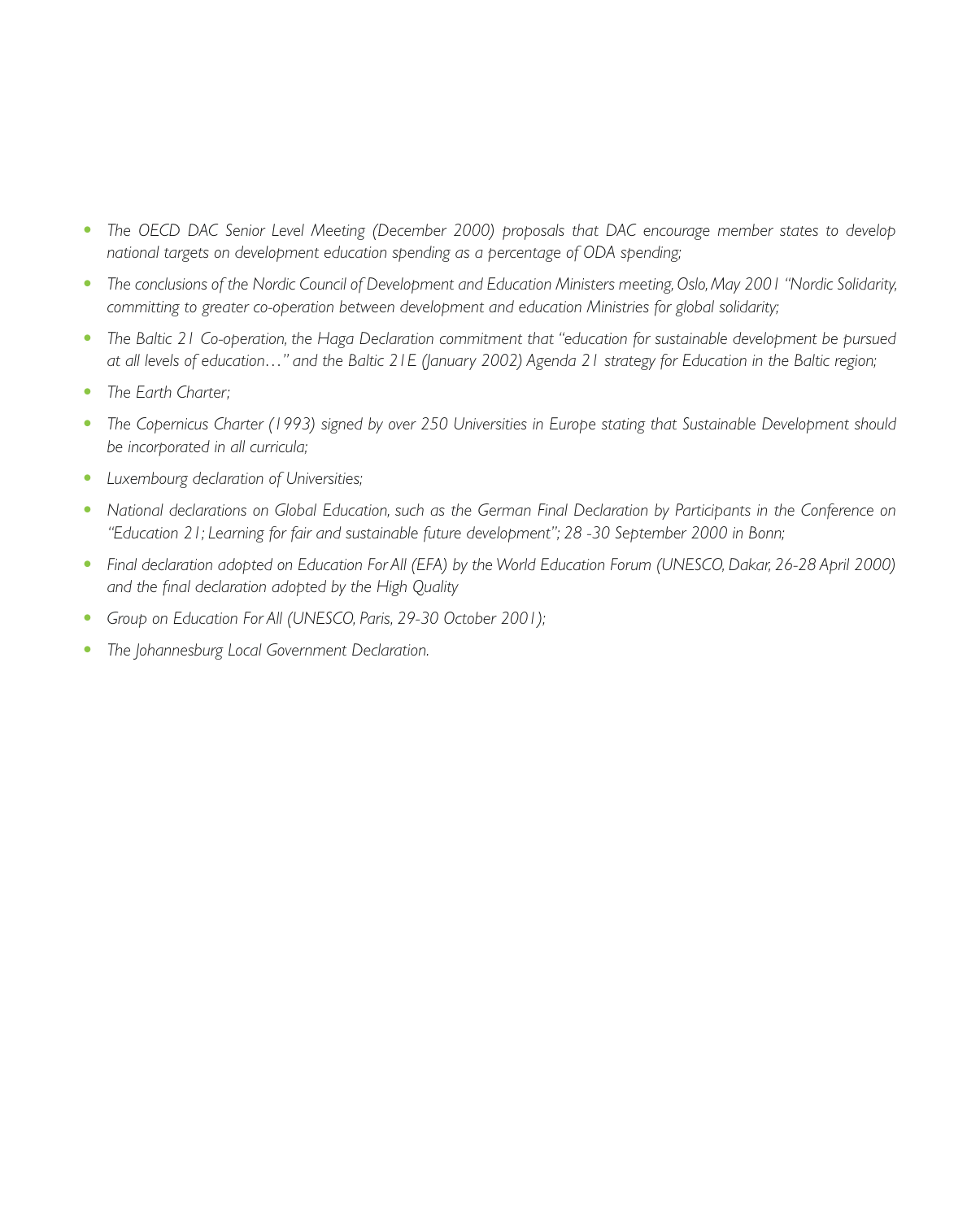## **APPENDIX 2** GLOBAL EDUCATION CHARTER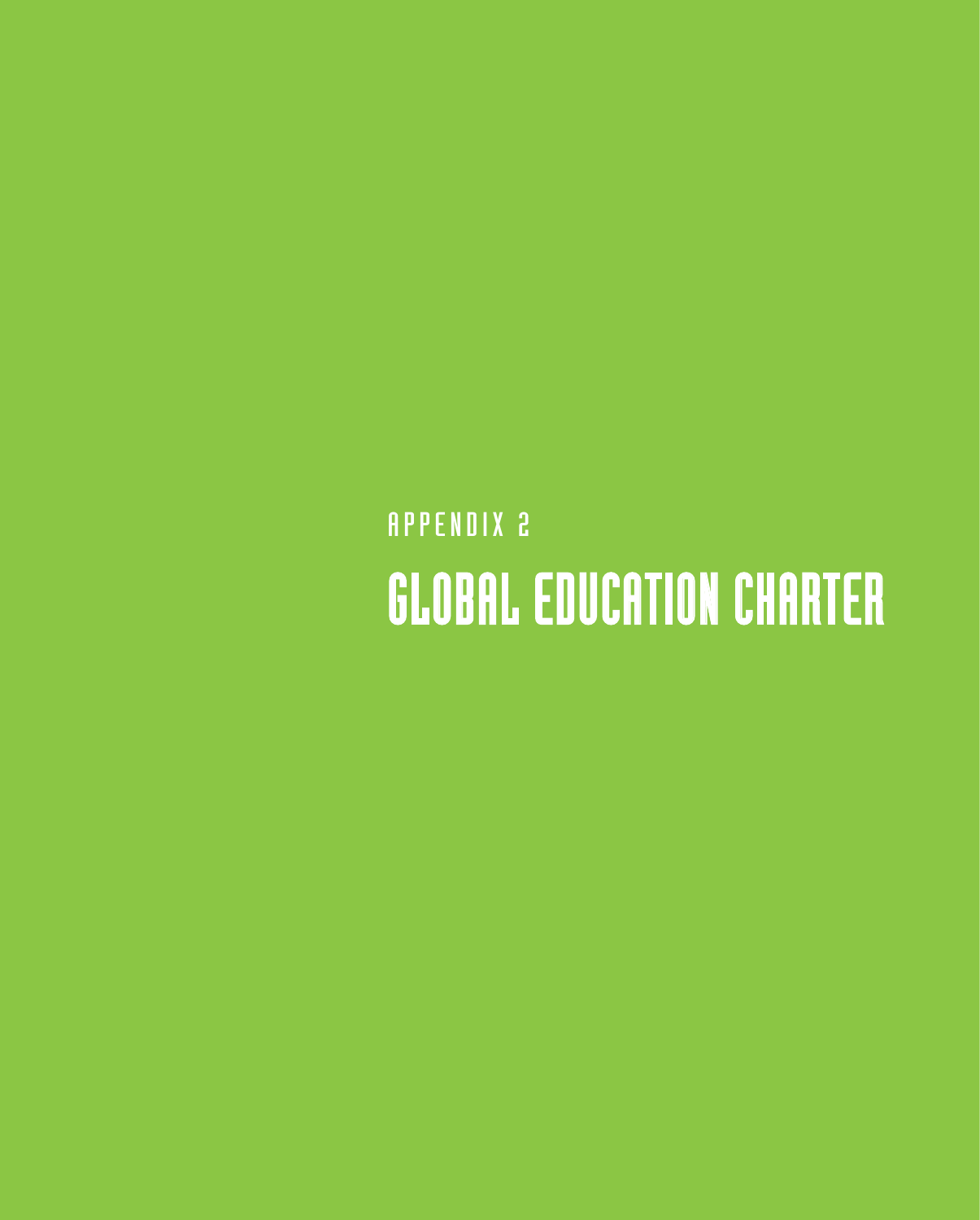NORTH-SOUTH CENTRE - COUNCIL OF EUROPE

# **GLOBAL EDUCATION CHARTER**

#### Working document by Dakmara Georgescu Institute for Educational Sciences, Bucharest

#### 1997

- **•** Facing Globalisation
- **•** International Support to Global Education
- **•** Defining Global Education and Global Learning
- Objectives
- **•** Pedagogical Challenges
- **•** *Institutional Challenges*
- **•** Annexe International Documents supporting Global Education

Global Education concerns school and out-of-school activities. This Charter focuses on the implications of Global Education for bodies responsible for school policies in Europe. Global Education shall be made a principle in schools, in the curriculum and in teacher training courses, taking into account the fact that working in the formal sector is a very strategic and important way to influence overall educational changes.

The Charter presents a series of arguments for political and educational decision makers to take up the challenges we have to face today and will have to face tomorrow. It is intended to stimulate the debate about how education should be organised, how the curriculum should be formed in order to keep up with rapid changes in a more and more interdependent society, by translating the globalisation issues into school programmes.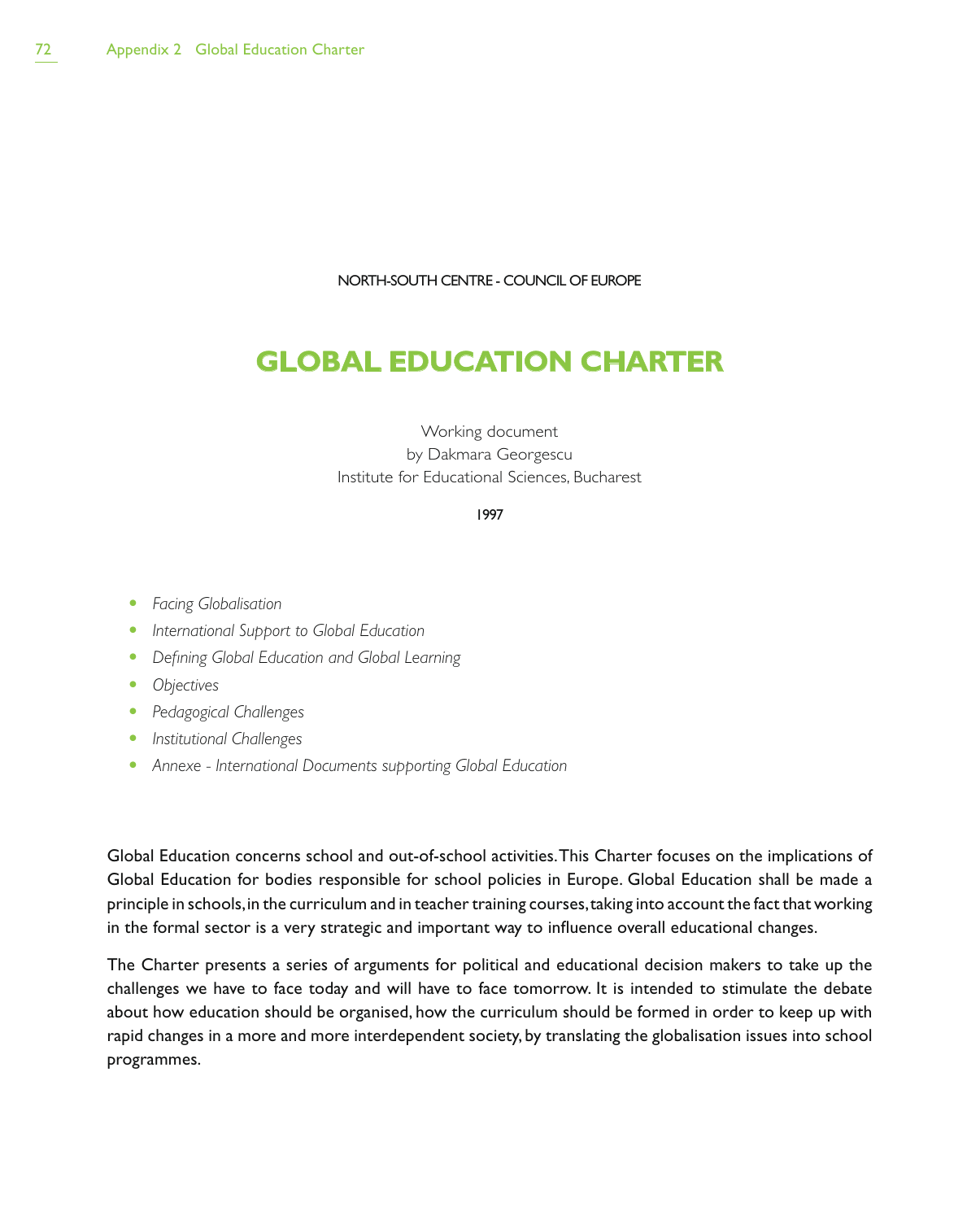The aim of this Charter is to attract as well as encourage policy makers and educators to support the ideas and ideals of global education in formal school programmes. We consider that an essential dimension of school curriculum reform now and in the future is to integrate global issues into the formal curriculum<sup>1</sup>.

### I. FACING GLOBALISATION

Globalisation is an obsessively recurring word in every type of discourse which tries to describe and explain social, economic and political developments in the world today. In the past few decades, processes related to globalisation induced major changes - economic, technological, cultural, demographic, environmental and political - which require a definition of responsible global citizenship. The world we live in has evolved into a single social system as a result of many ties of interdependence among various countries. Recent history unquestionably shows that the lives of men and women of this planet may be influenced by facts, processes, organisations and networks thousands of kilometres away.

While globalisation may be said to have begun hundreds of years ago with the expansion of western influence to various parts of the globe, it was not until this century - after World War II more particularly - that it became a fact. World-wide economic relations - largely through the activity of multinationals - as well as social relations, modern communications and transport allowing a fast flow of information, persons and goods are both causes and characteristics of globalisation as a process that led and leads to an interdependent world.

However, globalisation did not develop evenly: indeed, it was accompanied by inequality and conflict. The global development of economic and social relations has been paralleled by wide disparities between North and South. The prevalence of market economy tenets, and economic and technological advances worldwide are countered by unequal world economic growth, imbalanced distribution of cognitive and material resources, the spectre of damage caused by an unwise development of resources and hazardous uses of technological progress. If the development of our planet into a planet village is accepted as a fact, the assessment of the benefits and costs of globalisation, the interpretation of the process as such is a highly controversial issue. In different contexts, in various parts of the world and in respect of various sides of globalisation, the phenomena and processes that help building today's (and increasingly obvious tomorrow's) global/planet village are perceived ambivalently as positive or negative, good or bad, beneficial or damaging, profit-making or loss-making.

<sup>1</sup> The idea of a global Education Charter relevant for Council of Europe member countries emerged at an international workshop on Partnership on Global Education - Global Education in Secondary Schools organised by the North-South Centre of the Council of Europe jointly with the Ministry of National Education and Religious Affairs of the Hellenic Republic in Athens on 15-17 March 1996.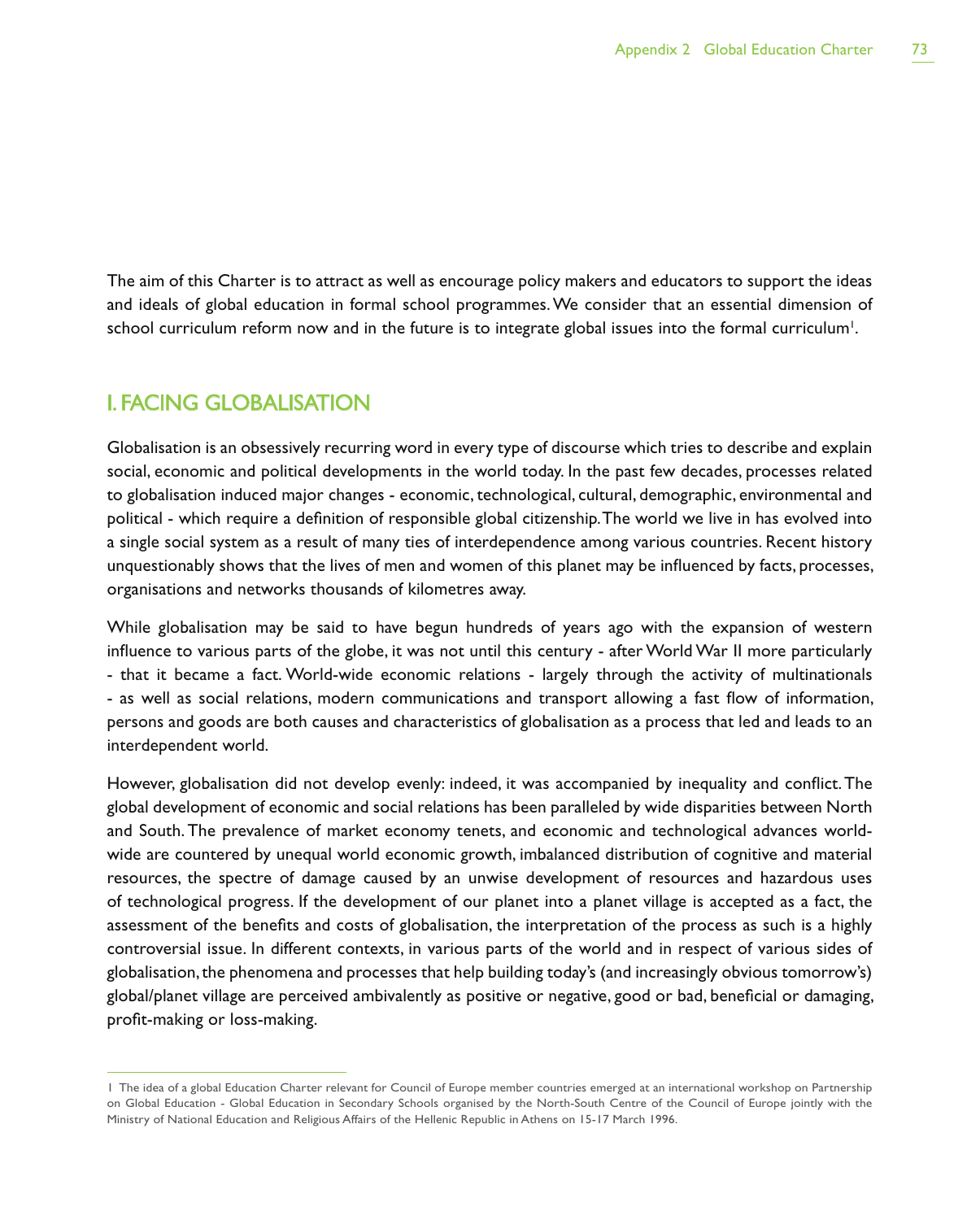Global education may help people realise that globalisation expresses the course of the future social development and that it depends on us all whether developments benefit only a privileged part of the globe's population or humanity as a whole. Global education (and global learning) is an answer to globalisation processes and their chances as well as risks.

Major political changes in recent years such as the opening of the Berlin Wall and the rising tide of democratisation in Central and Eastern Europe, in the Republic of South Africa, in Central and South America, etc. seem to support an optimistic view of globalisation and its effects. However, this has also been a time when ethnic and religious conflicts deteriorated into cruel wars in various parts of the world. While there has been growing awareness of the common needs and wants of people the world over, how exactly can the different views on giving access to the Earth's resources be reconciled is still an open question.

We strongly consider that some of the questions raised by globalisation processes could and should be addressed by education. In order to function in an adequate and respectful way in our society, young people and adults have to remember through education and constantly consider the fundamental equality in diversity of human beings, the need for respecting other cultures and races and for condemning violence, coercion and repression as social control mechanisms.

### 2. INTERNATIONAL SUPPORT TO GLOBAL EDUCATION

Global awareness and global consciousness has been documented in more than one way in recent decades. Firstly, it was the media that gave access to globalised information, culture and life styles. Consciousness of global change as growing interdependence and the need for international cooperation was complemented by a systematic response to change promoted mainly by international organisations such as the United Nations, UNESCO, the Council of Europe, OSCE. More and more, individuals and organisations, supporters of global education realise that people and their leaders clearly need developing attitudes and behaviours conducive to the acceptance and promotion of interdependencies and cooperation among nations.

Many international covenants and declarations prepared and enacted by these institutions over time contain suggestions, recommendations and lines of action for both the design and the implementation of professional global education programmes, seen as relevant educational responses to the challenges of the contemporary world<sup>2</sup>. Such covenants and declarations, *conveying the firm belief in the educational potential of school*, include outstanding statements for global citizenship that sum up values and principles seen as a foundation for a world where cooperation among persons equal in rights and dignity may eventually be a fact.

<sup>2</sup> Educators concerned with the way global education programmes are made and carried out may benefit from the ideas and suggestions embedded in several documents which are seen as educational texts in the Annex in a list which does not claim to be exhaustive.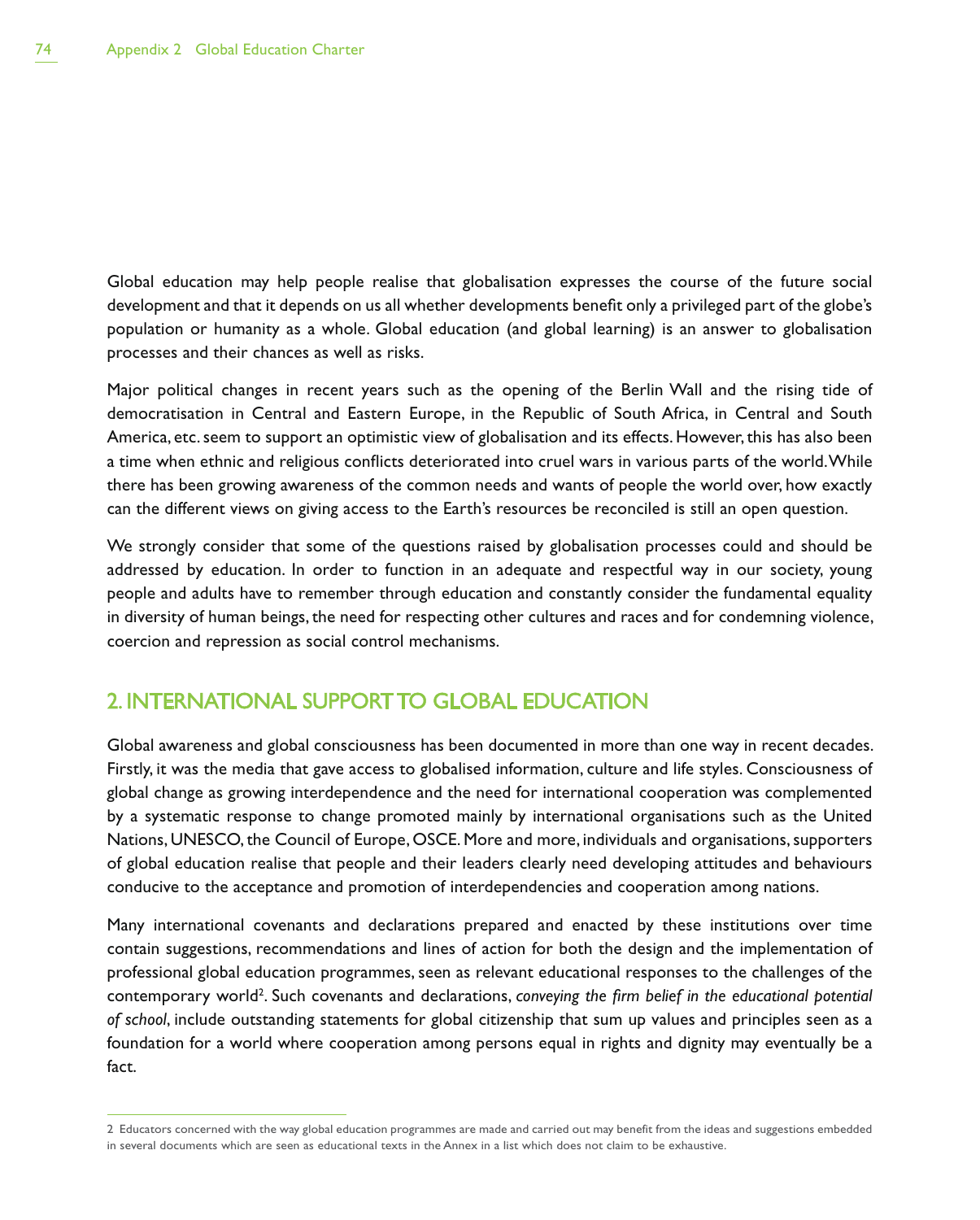Educators should be aware that such values and principles must constantly be reinvented, changed and asserted through *learning processes*. Decision makers and educators should also be highly sensitive to the fact that these values and principles cannot be taken for granted to be universal: this is a major challenge. Empathising and valuing different cultural perspectives in the context of other values system is a demanding requirement of global education.

Reference to such international documentation reveals intellectual and political perspective changes across the world in recent decades, and illustrates the fact that various phrases advanced by the specific action of international organisations (e.g. environmental education, human rights education, peace education, holistic education, preventive education, etc.) convey in different ways a common awareness of educational priorities which are in line with changes in the world we live in.

## 3. DEFINING GLOBAL EDUCATION AND GLOBAL LEARNING

Global education<sup>3</sup> as a movement of ideas and an educational trend is seen as an attitude and a response to the increasing globalisation in every realm of modern life. The scope of global education has grown steadily for the past twenty years. The American and Canadian experience provided the impetus. Although different from development education, human rights and peace education, inter- and multicultural education, global education gives a broader perspective to what has traditionally been referred to by these special education areas, and stresses the strong interdependencies and links between the economic, technological, sociopolitical, demographic and cultural aspects of social life.

Educators concerned with the way global education programmes are made and carried out may benefit from the ideas and suggestions embedded in several documents which are seen as educational texts in the Annex in a list which does not claim to be exhaustive.

Global education, *as a style of learning and way of thinking*, encourages people to identify links between the local, the regional and the world-wide level and to address inequality.

It is concerned with four main fields of research and action:

- **•** *interdependency within a global horizon*
- **•** sustainable development
- **•** environmental awareness and concern
- human rights (including anti-racism), democracy, social justice and peace

<sup>3</sup> The definition of Global Education has to be seen as an open and instrumental one, trying to describe a consensual core of ideas which reflect the understanding of the existing concepts and practices at a particular point in time, helping us to better communicate them.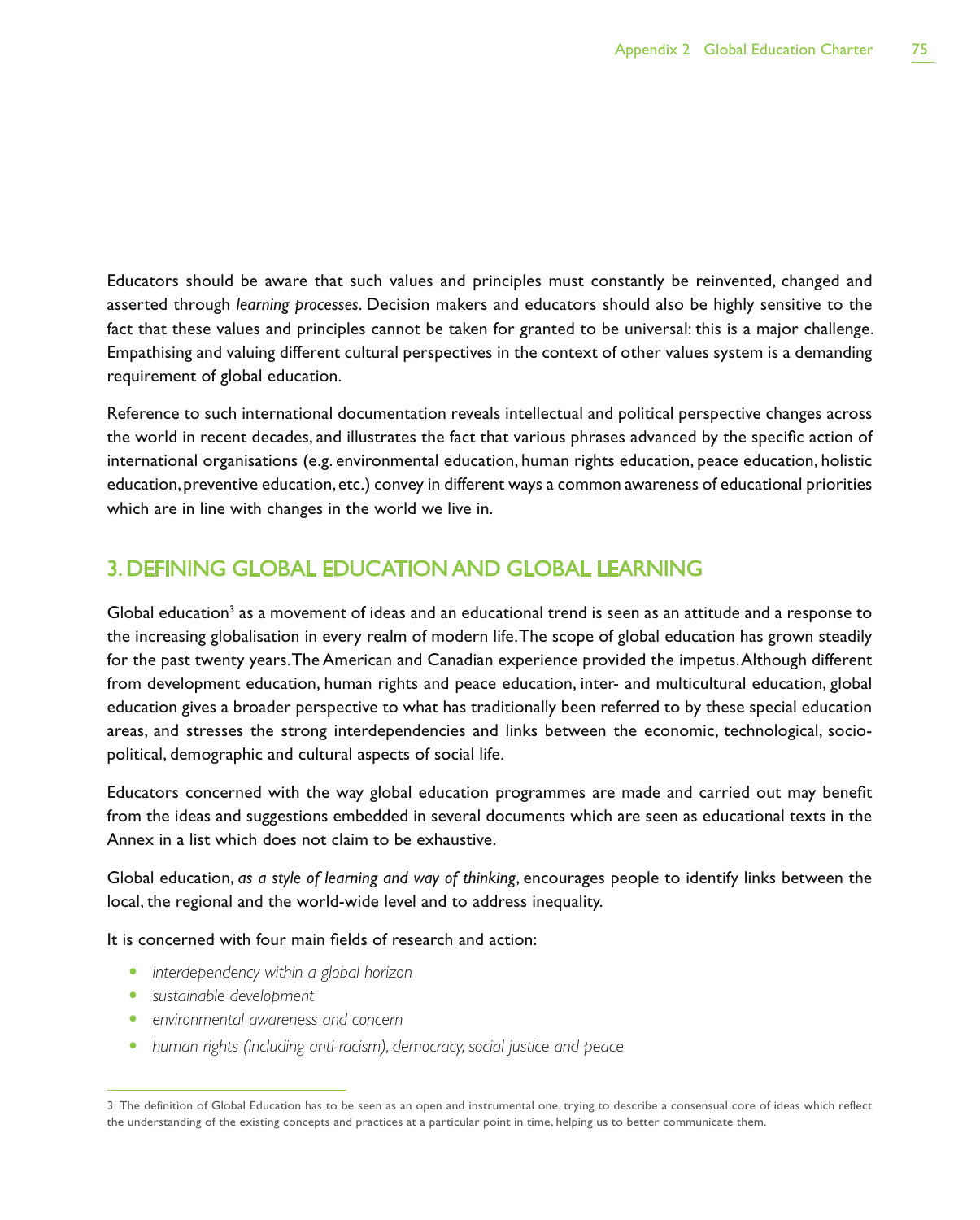Global education stresses their interrelationship for humanity as a whole and the close link with international contexts. It addresses issues according to an interdisciplinary approach and gives central importance to all aspects of interdependency, based on active and participative educational methods.

As a special educational action, global education is characterised first of all by interdisciplinarity and by its intercultural-oriented approach, by the above-said theme focus and by the learning objectives which pursue to develop the competencies required of global citizenship.

Advancing new opportunities for education, global education is promoted as *giving an insight into globalisation phenomena*, allowing *the acquisition and development of skills and competencies required by individuals to adjust to the challenges of a changing society.* Global education, more than just a strategy of enabling people to understand the world we live in, is also *a specific way of action for reshaping the world, for helping human beings to achieve personal and community empowerment.*

Global education is centred on global learning which develops the abilities to *understand, to feel and to act* against the background of multiple interdependencies, and which is future-oriented. While global learning cannot be achieved without specialist knowledge, knowledge acquisition is not its foremost aim. *Global learning mainly aims to develop the abilities to make decisions on one's own life, competently to take part in social practice and express solidarity with those whose fundamental rights are violated.*

Global learning is defined as comprehensive, anticipatory, participative, person-centred, situational, based on the stimulation of thinking apt to cope with interdependencies. It is a kind of learning focussed on issues, based on self-motivation and independent effort.

As a learning process, global education facilitates development of the abilities to feel, to think, to judge and to act so that young people may cope with the intellectual and emotional challenges of a global existence $^{\rm 4}$ .

Global learning aims to master tensions, particularly those occurring, subject to context, between:

- t *globalisation and local potential for action*
- **•** *complexity and inevitable oversimplifications*
- **•** life experience universalisation and individualisation
- uncertainty and the need for certainty
- future orientation and the confrontation with historically determined events and processes
- **•** knowledge acquisition and development of social competencies

<sup>4</sup> There is still the risk that global education be diverted to a charity or paternalistic approach, which perpetuates clichés and stereotypes particularly about Third World countries, and creates or maintains images and attitudes which are false and dangerous, given these countries' potential and effort for access to the levers of development.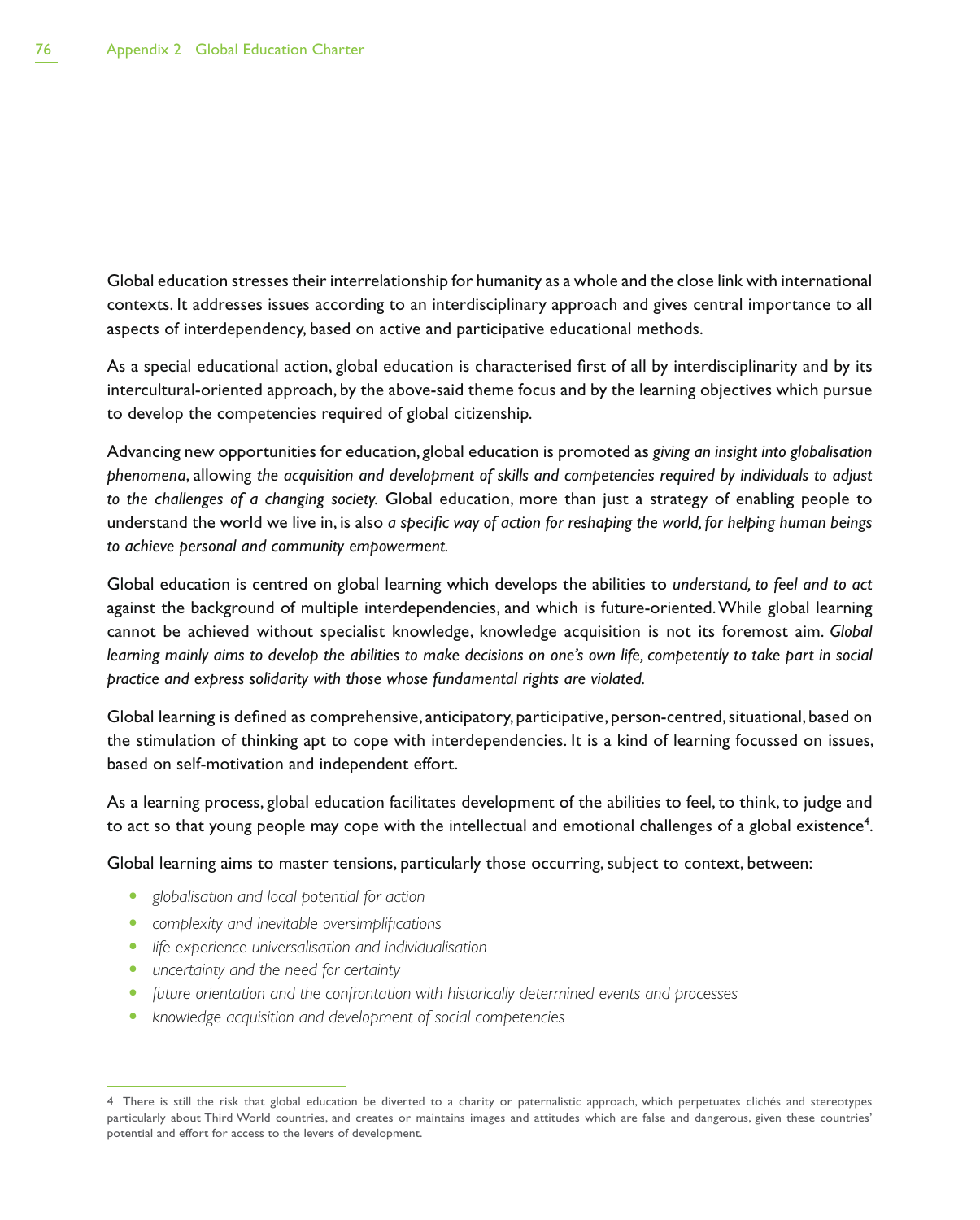Global education, as a perspective of thinking, judging, feeling and acting incorporates the dimensions of learning, life style and action, stressing the relationship of values and standards for humanity as a whole, emphasising international contexts, and enabling children to actively participate in the construction of their future.

## 4. OBJECTIVES

Global education meets the training needs of young people and contributes to their moral education by trying to provide consistent and competent answers to such questions as:

- In what ways and to what degree are our lives influenced by global processes, operating at a local level *, and how well aware are we of this?*
- How and to what extent can global processes be influenced locally, from access to resources to *responsibility-sharing?*
- How can sustainable growth and a sustainable society be ensured now and in future?
- How is the global-local interdependence likely to be modelled so that globalisation may not be a threat *to everything that is local?*
- How can we avoid a globalisation that goes in the wrong direction, when reasons are selfish and *"wrong"?*
- How can ethnic-centred education models be overcome when we pursue the preservation of local *identity in a global perspective?*
- How can the local concepts of global citizenship be identified?

#### Global education is aiming at *providing orientation in the present and future world*. To develop the skills *for understanding the world we live in and for competent and moral action therein*, global education must facilitate:

- knowledge of others and acceptance of life in a pluralistic world;
- **•** awareness of the fact that global relations are complex and that we have to understand globalisation *from different perspectives;*
- an analysis of how global relations affect us through the cause-effect and purpose-means relationship;
- **•** admission and acceptance of interdependencies and interferences that shape our local, regional and *national identities in a global context;*
- development of concern for justice, for sharing rights and responsibilities in the perspective of global *citizenship;*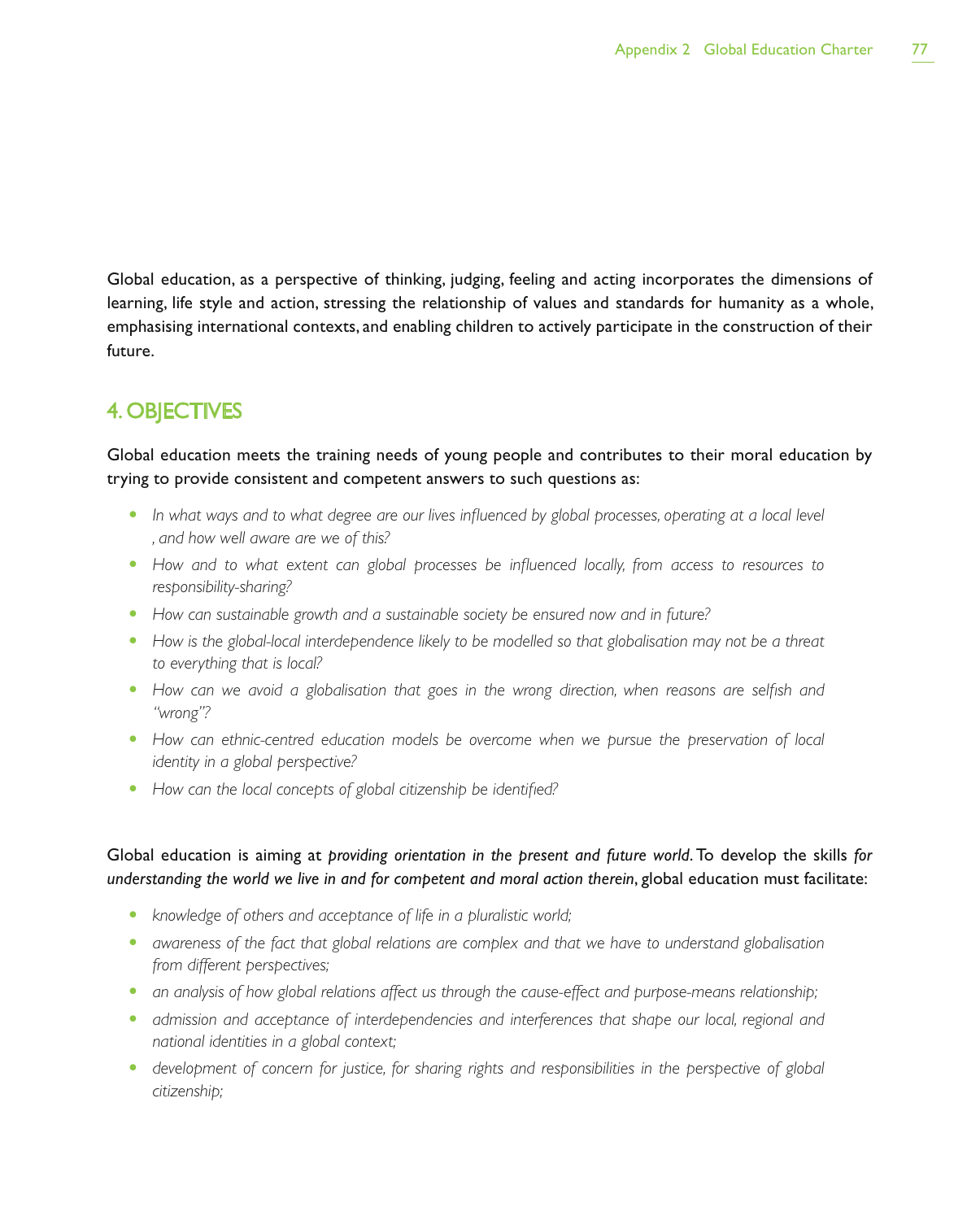- **•** opening/diversifying the forms of learning, including critical media literacy;
- **•** evidence that people can influence life through participation against injustice, exploitation and *repression;*
- readiness for personal and group action;
- awareness of *implications* of *present choices/decisions* and actions;

Given the dimension of *intercultural education* incorporated into/subjacent to global education, we consider global education to comprise four major areas on the art and knowledge of living together on Planet Earth ("Savoir vivre ensemble"):

*a.* Empathetic education *(to learn to understand the others, to learn to put ourselves in the place of others , to see problems with the eyes of others, to be empathetic to others)*

*b.* Solidarity education *(to develop a sense of community that transcends group, state, or race limits, to work/campaign for an end to inequality and social injustice)*

*c.* Mutual respect *and* understanding education *(to open up to other cultural areas/worlds, to invite others to participate in/join one's own culture)*

*d.* Education against nationalism *(to open up to other nations, to communicate, to avoid attitudes/ expressions/behaviours rooted in prejudice and stereotypes).*

Global education broadens the horizons of knowledge and allows a critical reflection on one's own and others' identities and life styles, and by so doing it *helps avoiding misinterpretations and stereotypes*. The learning processes specific of global education aim at developing a permanent global-local relationship in an attempt to meet the need to build our lives by acting.

### **4.1 The body of knowledge and the processes of learning**

Knowledge and awareness of global processes are no aims in themselves. They make no sense unless they are aimed at *developing attitudes and competences* apt to *foster sensitivity and social participation in young people*.

Through a specific body of knowledge students must be introduced to the language and issues of global education. They have to be confronted with core concepts, such as:

*human rights, world communication, sustainable future, work and employment, new economic alliances and new power blocs, supremacy, development, division, international trade, population increase, pressure of resources, habitat destruction and preservation, inclusion, exclusion, mass poverty, migrations, nationalism versus internationalism, conflicts, social movements, education.*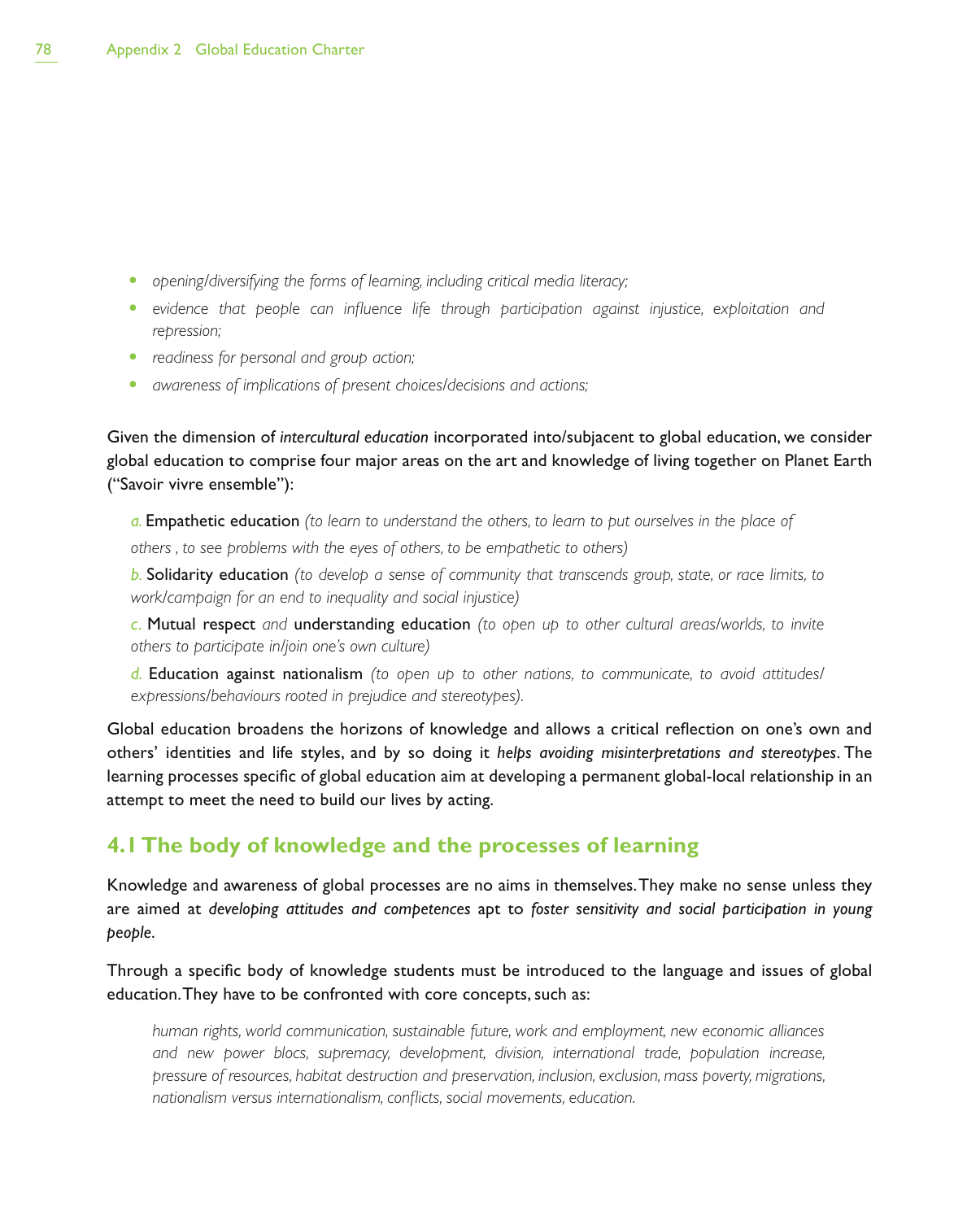The *factual information* supplied to students should be substantive and verifiable, all while linking up different cultural, historical, gender-related and ideological perspectives. Furthermore, it should be accompanied by an analysis of the implicit and explicit assumptions and values on which these perspectives are set. Global education should stress structural interdependencies between North and South, and between development trends in the North and in the South.

*Learning processes*, *rather than providing knowledge as such*, should pursue *to integrate attitudes, skills and knowledge,* also taking into account the relationship between knowledge and context.

The body of knowledge should be so conceived as to allow students to explore and use the interdisciplinary and cross-curricular links provided by the school programme (e.g. links between history and environmental studies, between geography, history and civic and political studies, etc.).

#### **4.2 Attitudes and skills**

Political and educational decision makers and educators have to understand the need for and potential of global education. School programmes clearly need to promote attitudes and behaviours conducive to the acceptance and development of interdependencies and cooperation between nations. The spiritual, emotional and physical capabilities needed today to master the reality and complexity of our lives are intellectual and socio-emotional instruments that must be oriented to a globalising perspective of the art and knowledge to live together.

The development of attitudes and skills that global education is supposed to support and stimulate pursues to make children *able to avoid indifference and the lack of concern*. It avoids a simplistic and one-sided thinking which maintains clichés, bias and stereotypes, allowing their negative social effect to persist. The aim of global education is to bridge the gap between knowledge (and even understanding) and responsible action, helping young people develop *political skills* and confidence to use them.

Comprehensive global education efforts which emphasise the relationship between global and local issues should enable students to develop and express their concern for equity, social justice and personal and environmental well being. Thus, students should develop attitudes of: tolerance and respect, solidarity, collaboration and cooperation, fair competition, care, patriotism without paternalism or nationalism.

The *intellectual skills* developed through global education are to give students competent access to the complex and interdependent fields/aspects of human rights, sustainable development, peace, citizenship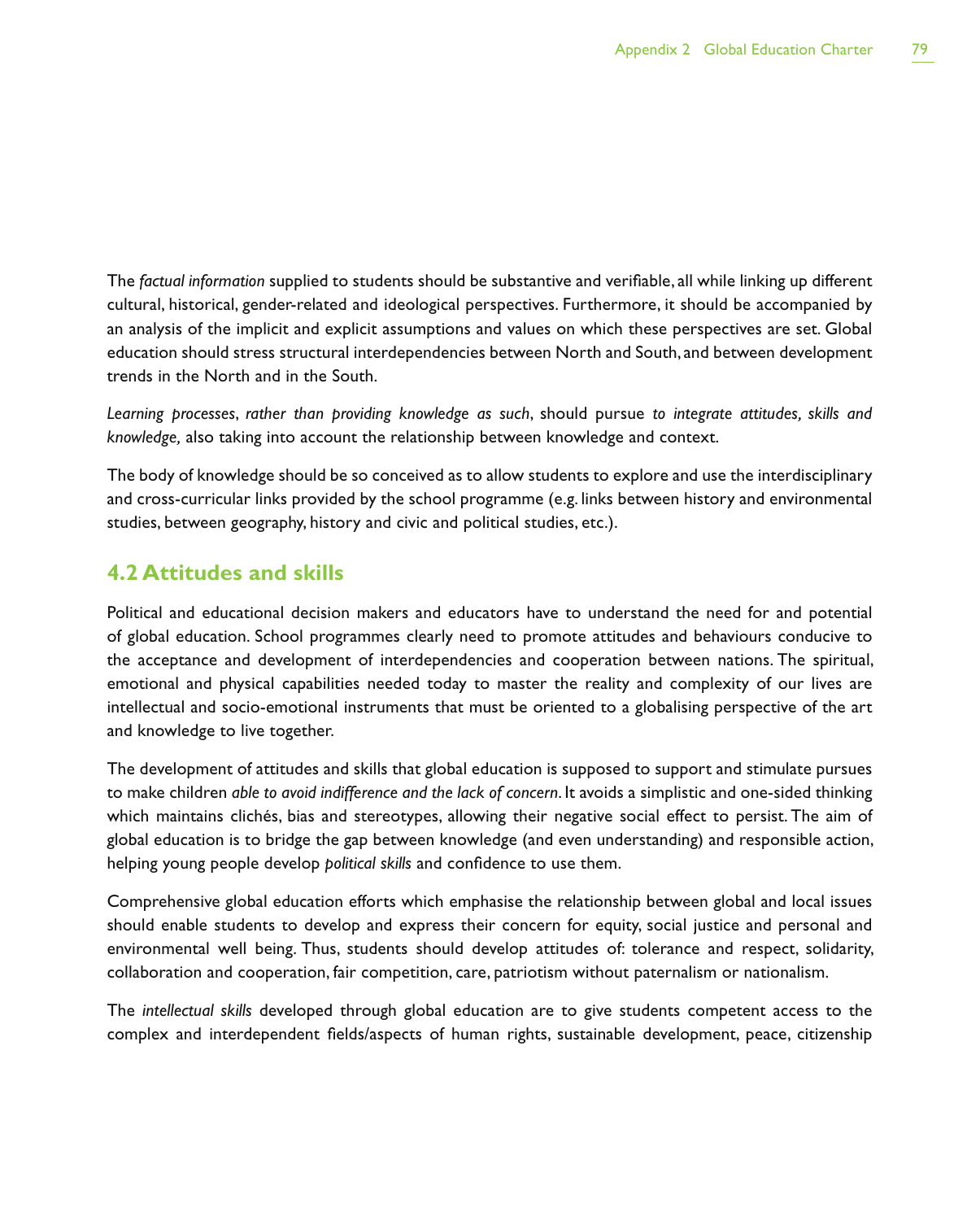and the environment. They should enable students to grasp the multi- and intercultural dimensions of our identities and the complex interdependencies of contemporary life in their positive or negative instances designed and assessed in context. *Critical thinking and critical approaches* essentially mean comparing local and global phenomena and processes, and analysing their causes and reasons thereof. Students should use as much as possible approaches involving contrast, comparison, assessment by their recourse to criticism.

Students should also learn to *deal with new information technologies*, which are linking us daily with the world. A special place should be assigned *to the critical literacy and critical analysis of the media*, given their potential to promote and induce stereotypes and misinterpretations. Students would have to develop *their social communication, decision-making and conflict-solving skills*. They have to learn to *share responsibilities, to accept different perspectives as a source of mutual enrichment and empowerment*. Such skills are the basis for access to and use of strategies for participation and involvement in local, national and international affairs. These skills should develop awareness of the interrelationship between human action and decision-making. They should also help creative adjustment to change.

### 5. PEDAGOGICAL CHALLENGES

The introduction and promotion of global education in schools, as a new dimension of learning, can and should entail important curriculum changes perceived as good innovative or reform actions.

Global education is identifiable in pedagogical practice as a cross-curricular approach, as a disciplinary approach with special emphasis on globalising aspects, or as special extra curricular projects or programmes. Practitioners realised the need for methods and strategies that combine feeling, thinking and doing, as well as balance play and learning, the student's actor-spectator status, learning and action through sharing.

By developing the emotional value of learning in addition to its cognitive one, global education relies heavily on interactive techniques which help adjust the content and form of learning to the aims of global education.

The teaching and learning about global issues in formal education raise important pedagogical challenges, as summarised below:

• How can school succeed in creating closeness to events, causes and effects which are geographically far away and how can it foster awareness and attitudes which do not yet generally exist at the level of *decision makers, nor in most of our media?*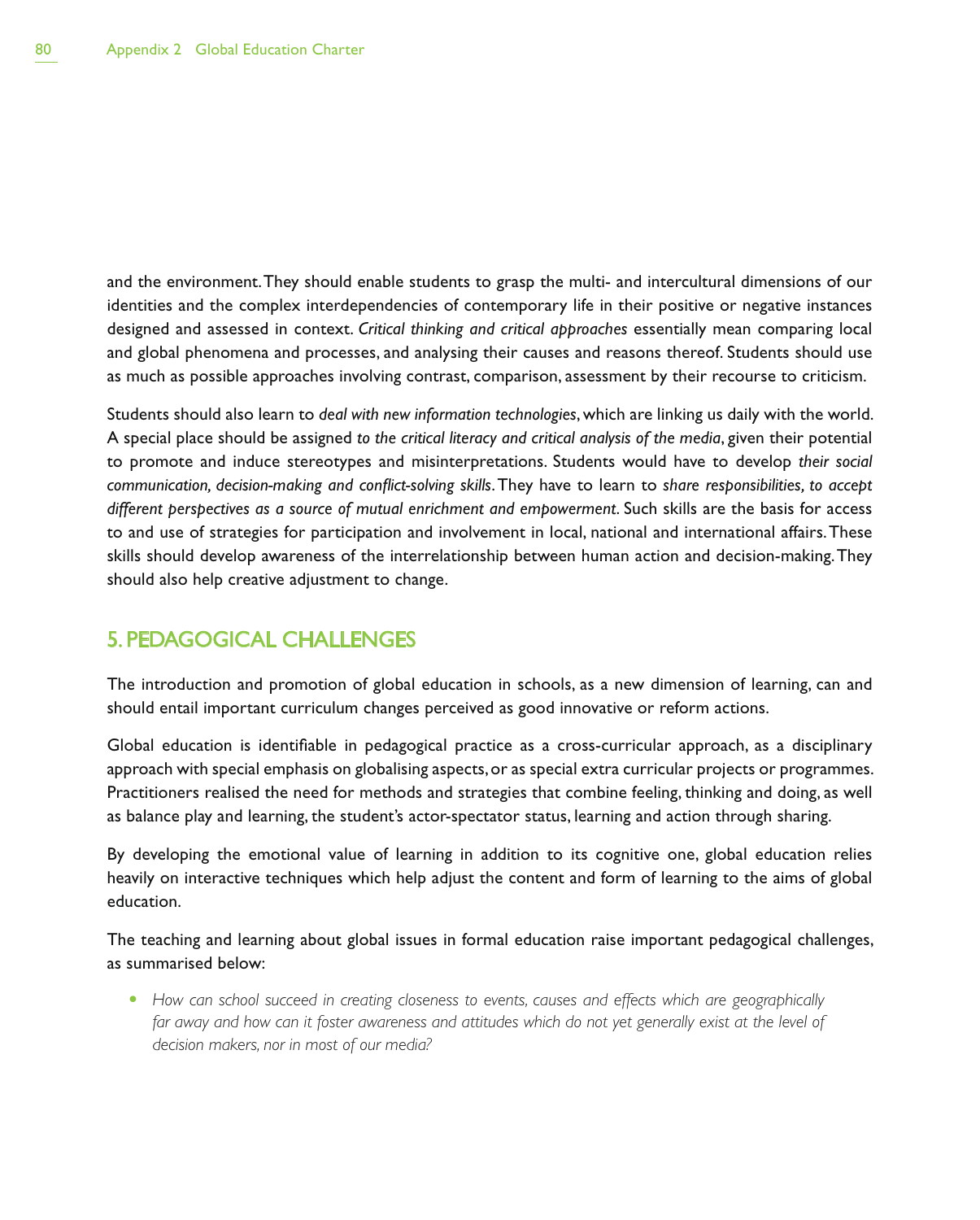- How can global education design meaningful school projects which focus on local-global interaction but *are not exclusively community-oriented ?*
- How can balance be achieved between the recourse to "conventional" methods of traditional pedagogy *and the new methodologies advanced by modern educational sciences, such as interactive strategies, partnership or project work, collaboration, exchanges and direct interpersonal contacts between schools and countries, and modern communication systems (fax, email, Internet)?*
- How can school and out-of-school activities be interrelated to allow mutually beneficial interactions *which prevent school from fully and artificially being severed from family, community and other sociopolitical influences with potential educational benefits?*
- What time can global education be allocated in school programmes?

These challenges have to be considered with respect to everything that is linked with school activities, including teaching materials, consulting and training.

We take the view that, by its many good practice cases, global education has proved its reforming potential and that in as much as education is concerned, there is not one pedagogy, but different pedagogies adjusted to specific contexts. In this way, cultural and political pluralism as a global education principle shows in school practice as pedagogical pluralism. It is this *pedagogical pluralism* that must give students, too, a voice in the definition of programmes and specific activities.

We strongly believe that more discussion and further dialogue between practitioners will help better knowledge of curriculum process and good practice cases from all over the world.

Global education as a wide-ranging tool of intervention has to be promoted in a *special learning environment, which facilitates the gradual development of the sense of curiosity and pleasure of discovery, and allows the acquired knowledge to be put to practice.*

### 6. INSTITUTIONAL CHALLENGES

Global education is seen by its proponents and practitioners not only as a valuable source of social learning and socialisation, but also as a reservoir of *institutional change and improvement of school in order that what happens within be less academic and better adjusted and integrated to real-life changes.*

Global education is emerging as a challenge and chance to the institutional development of schools, which means the need for a more open and flexible curriculum, *as well as for the development of a democratic climate in school and a learning environment.*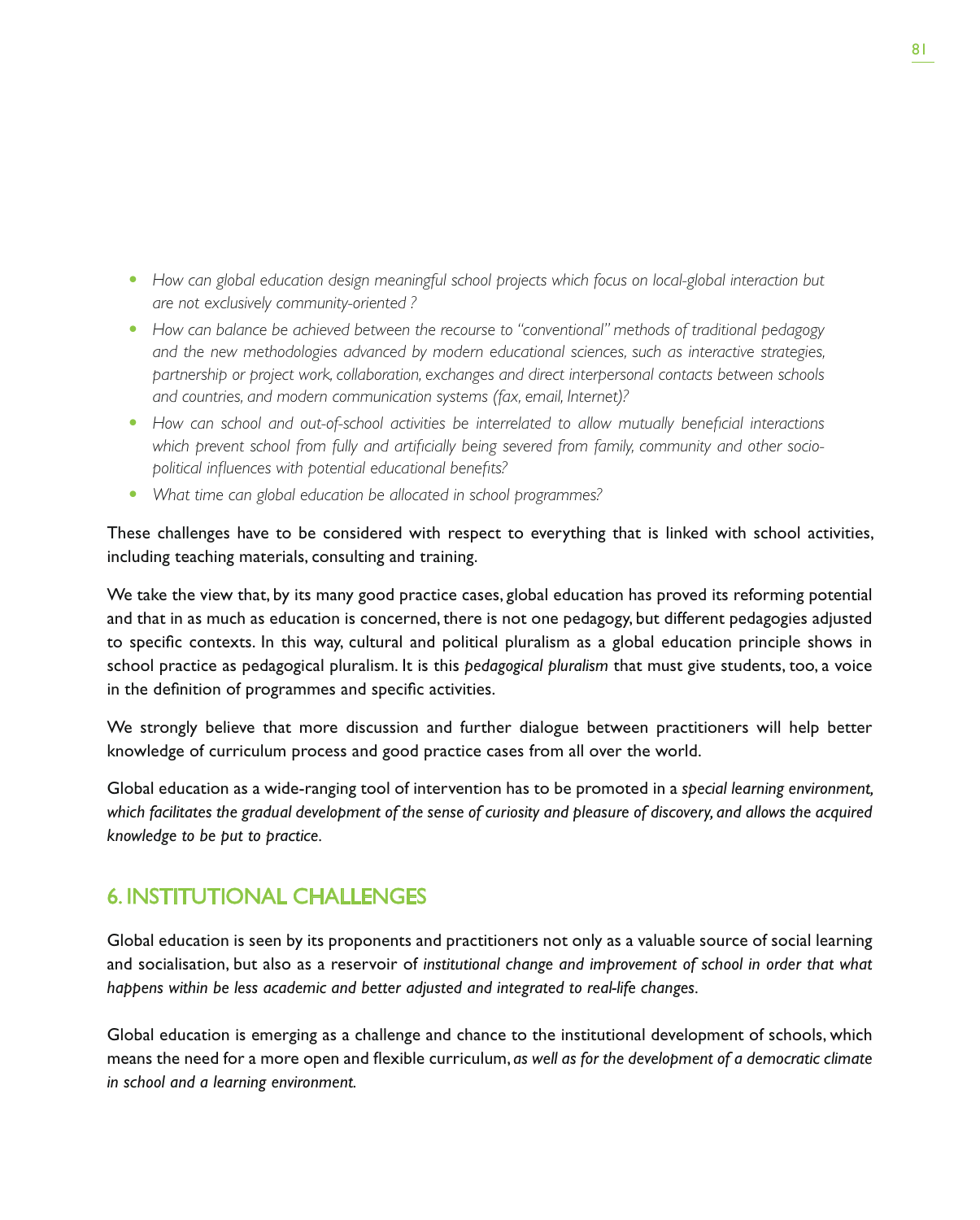Educational policy makers will have to reconsider the role of school which, rather than being seen as an instrument of perpetuating nationalistic goals, *should open children to a world perspective and enable them to live together in a world facing chances but also threats never known before.*

Policy makers and school authorities are called upon to give institutional support to global education in school by:

- *introducing/stimulating global education projects and programmes through the formal curriculum;*
- *facilitating the establishment and cooperation of Centres for global education;*
- facilitating partnership networks between North and South institutions and persons, school links with *global education-oriented national or international Centres;*
- t *providing pre- and in-service teacher training in order to stimulate teachers to take an interest in access to professional global education culture.*

Many global education projects have proved that different aspects, like *fund-raising or partnership*, can turn palpable, particularly if there is *cooperation with public authorities, and with national and international centres specialising in global education*. Good examples to this effect are countries like the Netherlands, Switzerland, Great Britain and Germany, where one can already speak about an *extensive cross-curricular global education tradition incorporated into school programmes through the efforts and concerns of the Ministries of Education and certain NGOs specialising in curriculum development.*

Effective partnership between persons and/or institutions as a prerequisite and outcome of global education depends in *turn on information, documentation and financing opportunities* to which access is provided by the specialised services of national and international centres which are active and competent in global education. *Global Education Centres have to enhance coordination and the flow of ideas and information, orienting also teacher teams to incorporate the action dimension of global education into schools, by giving their respective schools a distinctive profile.*

In order to improve the institutional support for the introduction into the formal curriculum of comprehensive global education programmes, we strongly recommend that global education be incorporated into national, regional and local legislation and that curricula and guidelines for all forms and levels of school be produced, enabling teachers and students to develop efficient strategies for global socialisation and education for global citizenship.

School programmes have to become a good start to lifelong learning, facilitating the long and sustained educational effort of the cultural transition towards a global (learning) society.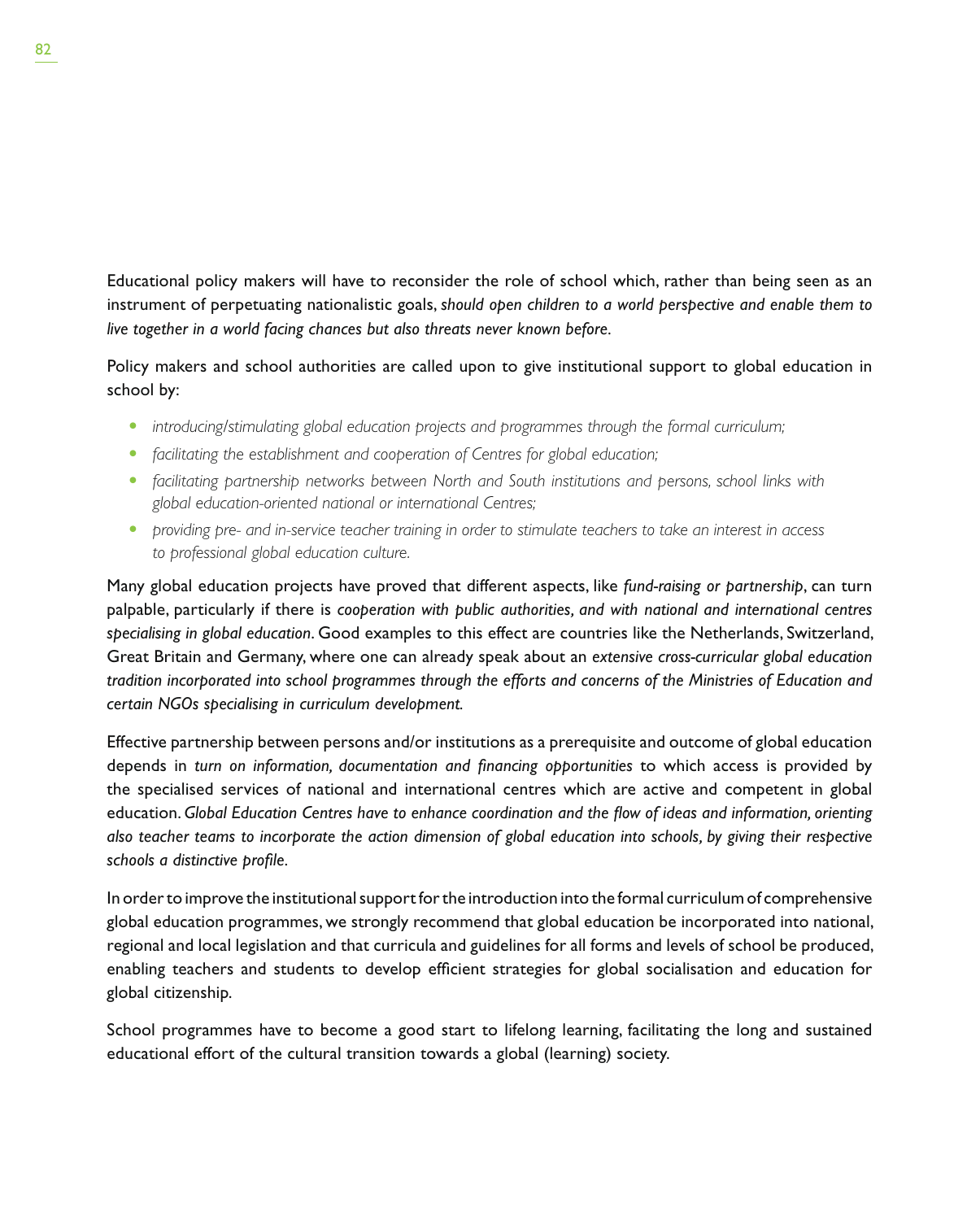### ANNEXE

- List of international documents relevant for promoting and supporting global education :
- **•** The Universal Declaration of Human Rights (1948) and the United Nations Charter on Human Rights
- t *European Convention on Human Rights and Fundamental Freedoms (1950)*
- UNESCO Recommendation (1974)
- The Helsinki Accords (1975)
- **•** International Covenant on Civil and Political Rights (1976)
- **•** International Covenant on Economic, Social and Cultural Rights (1976)
- Council of Europe's Recommendation No. 85/1985 on Teaching and Learning about Human
- **•** Rights in Schools
- Declaration on the Rights to Development (1986)
- UN Convention on the Rights of the Child (1989), e.g. Art. 29
- The Maastricht Treaty (1992)
- t *Agenda '21 (Post-Rio Declaration 1992) on sustainable development*
- **•** The Vienna Declaration of Heads of State and Government of the Council of Europe Member States *(1993)*
- The Vienna Declaration and Programme of Action adopted 25 June 1993 by the World Conference on Human *Rights*
- **•** Resolution of the Standing Conference of the European Ministers of Education on Democracy, Human *Rights and Tolerance (1994)*
- t *Conclusions and Recommendations of the UNESCO European Conference on Curriculum*
- Development: Civic Education and Eastern Europe Vienna (1995)
- **•** Draft Integrated Framework of Action on Education for Peace, Human Rights and Democracy, adopted *at the UNESCO General Conference (1995)*
- t *Rapport a l'UNESCO de la Commission internationale sur l'éducation pour le vingt et unième siècle présidée par JACQUES DELORS: L'EDUCATION - UN TRESOR EST CACHE DEDANS, Editions Odile Jacob, (1996) / Delors Commission Report to UNESCO : "Education in the XXIth Century" - EDUCATION - Learning - The Treasure Within, (1996)*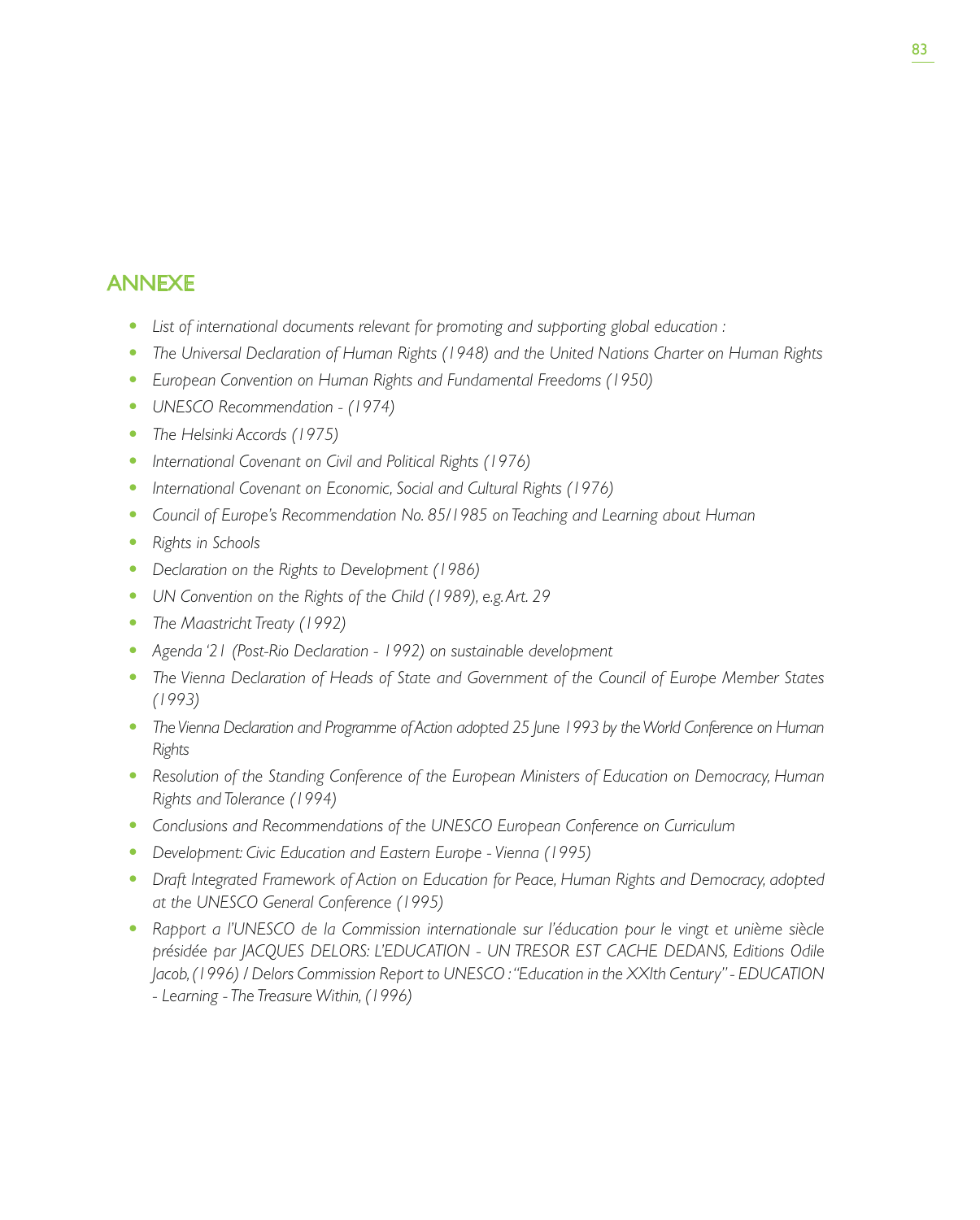- **European Commission White Paper on Education and Training (1996) on the initiative of Edith Cresson,** *Commissioner for Research, Education and Training, and Padraig Flynn, Commissioner for Employment and Social Affairs, in cooperation with Martin Bangemann, Commissioner for Industry, Telecommunication and Information Technology*
- **•** Amsterdam Appeal on conflict prevention and peace-building. Action Plan for European Leaders and Civil Society *(1997)*

Many other such declarations, covenants and recommendations have been made available by international meetings, e.g. those on environmental education or future education venued by Stockholm 1972, Tbilisi 1977, Copenhagen 1982, Moscow 1987, Rio de Janeiro, 1992.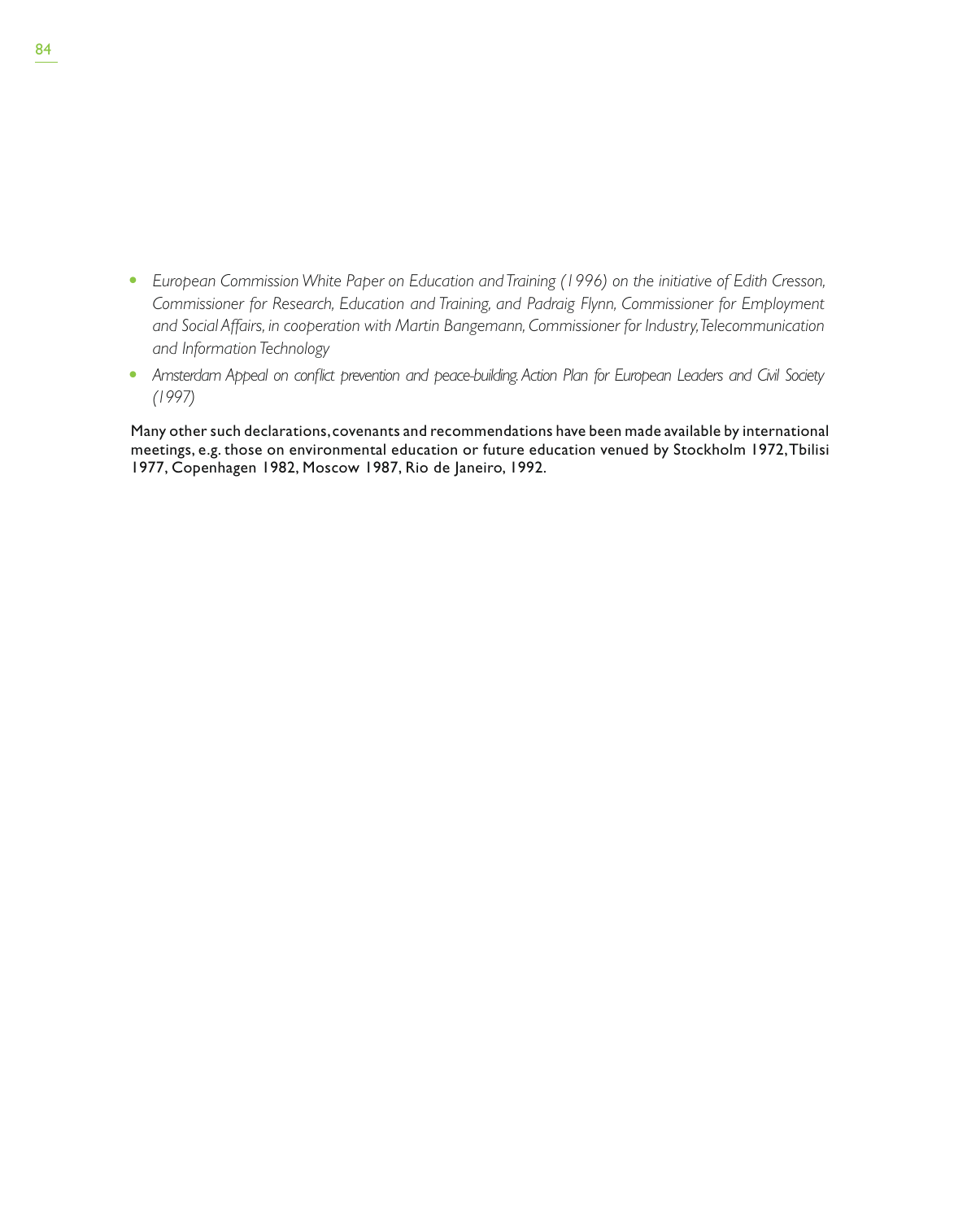## **CONTRIBUTIONS**

#### Global Education Guidelines Working Group

#### *Alicia Cabezudo*

*Peace and Human Rights Educator. School of Education, University of Rosario, Argentina Professor at the Master in Peace Education. UN/University for Peace - UPEACE - San José, Costa Rical*

#### *Christos Christidis*

*School adviser, Director of GAIA Education Centre, Thessaloniki, Greece*

#### *Valentina Demetriadou-Saltet*

*Secondary School Teacher, Permanent Secretary Assistant – Ministry of Education and Culture, Cyprus*

#### *Franz Halbartschlager*

*Secondary School Teacher, Head of the Education Department of Südwind Agentur, Austria*

#### *Georgeta-Paula Mihai*

*Secondary School Teacher, School Inspector for formal and non-formal education, Romania*

With the support and contribution of the Global Education Week network.

## **MENTORS:**

*Kwasi Boateng – One World Week Ghana*

*Maarten Coertjens - Policy Officer Education, European Youth Forum*

*Dakmara Georgescu - Programme Coordinator (Technical Assistance/Curriculum Development), UNESCO International Bureau of Education (IBE)*

*Madie Joubert - Chargée de mission Coopération internationale pour le Conseil National de l'Enseignement Agricole Privé (CNEAP) à Paris*

*Nuno da Silva - Freelance Educator, Portuguese National Youth Council; member of the trainers pools of the Council of Europe, the European Youth Forum and the EU SALTO European Citizenship courses; coordinator of the Global Education training for trainers courses within the NSC University of Youth and Development.*

*Ingrid Wilson - Teacher; Director of Intercultural Development Education & Arts Services, S. Wales; Trustee of One World Week, UK*